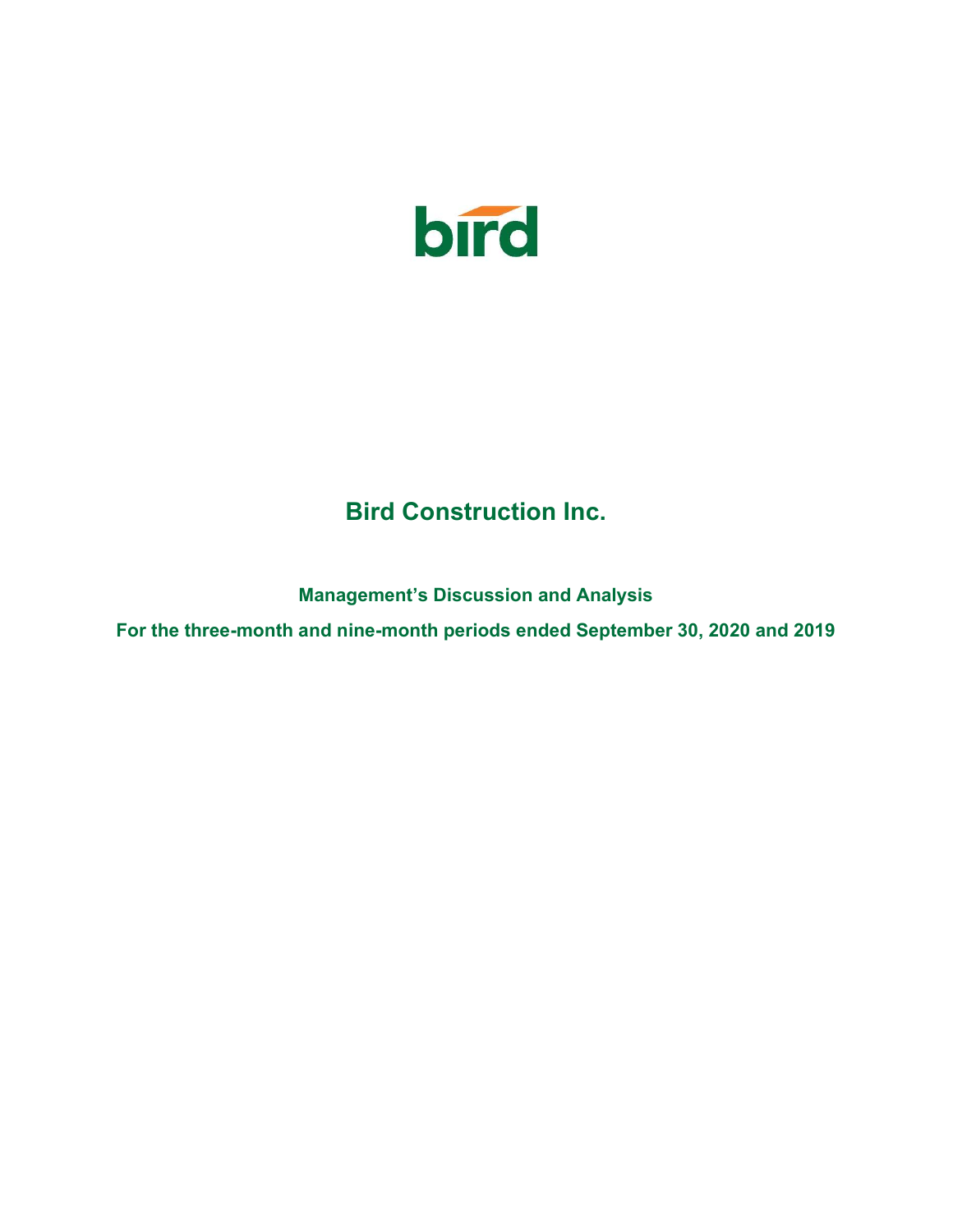# Management's Discussion and Analysis

The following Management's Discussion and Analysis ("MD&A") of Bird Construction Inc.'s ("the Company" or "Bird") financial condition and results of operations should be read in conjunction with the September 30, 2020 interim consolidated financial statements of Bird Construction Inc. This discussion contains forward-looking information, which are subject to a variety of factors that could cause actual results to differ materially from those contemplated by this information. See "Forward-Looking Information". Some of the factors that could cause results or events to differ from current expectations include, but are not limited to, the factors described under "Risks Relating to the Business" included in the Company's most current Annual Information Form dated March 10, 2020. This MD&A has been prepared as of November 10, 2020. Additional information about the Company is available through the System for Electronic Document Analysis and Retrieval (SEDAR) at www.sedar.com and includes the Company's Annual Information Form and other filings.

# TABLE OF CONTENTS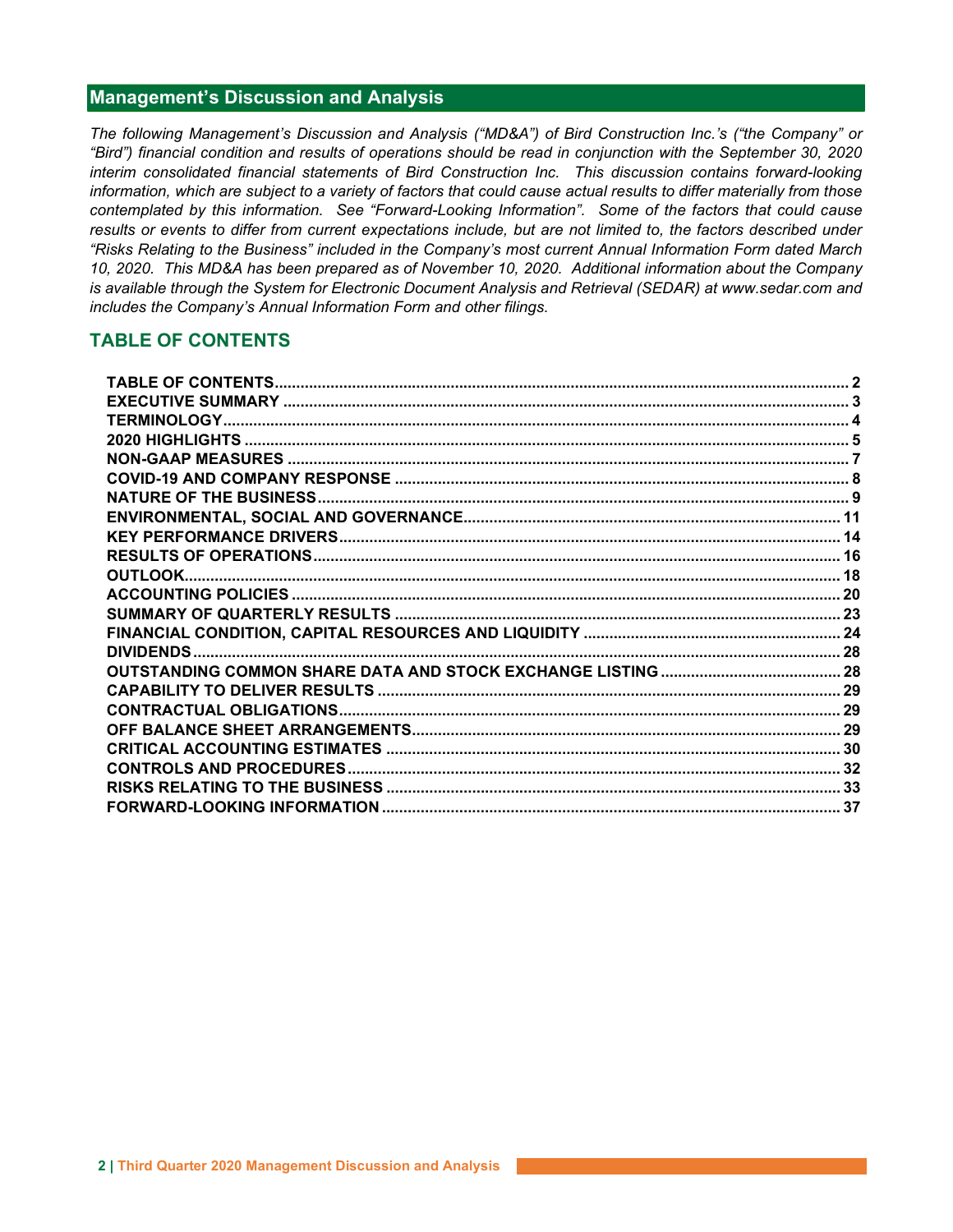# EXECUTIVE SUMMARY

|                                                                           |            | <b>Nine months ended September</b> |
|---------------------------------------------------------------------------|------------|------------------------------------|
| (in thousands of Canadian dollars, except per share amounts)              | 2020       | 2019                               |
| <b>Income Statement Data</b>                                              |            |                                    |
| \$<br>Revenue                                                             | 949,472 \$ | 955,796                            |
| Net income                                                                | 15,569     | 1,317                              |
| Basic and diluted earnings per share                                      | 0.36       | 0.03                               |
| Adjusted Earnings <sup>(1)</sup>                                          | 20,053     | 1,317                              |
| Adjusted Earnings Per Share (1)                                           | 0.47       | 0.03                               |
| Adjusted EBITDA <sup>(1)</sup>                                            | 41,926     | 16,280                             |
| Adjusted EBITDA Margin <sup>(1)</sup>                                     | 4.42%      | 1.70%                              |
| <b>Cash Flow Data</b>                                                     |            |                                    |
| Net decrease in cash and cash equivalents                                 | (23, 127)  | (62,069)                           |
| Cash flows from operations before changes in non-cash working capital (2) | 31,890     | 14,676                             |
| Additions to property and equipment (3)                                   | 8,159      | 11,624                             |
| Cash dividends paid                                                       | 12,436     | 12,436                             |
| Cash dividends declared per share                                         | 0.29       | 0.29                               |

| September 30, | December 31, |
|---------------|--------------|
| 2020          | 2019         |
| 1.212.699     | 856.787      |
| 118.496       | 80.503       |
| 73,217        | 40.621       |
| 73.420        | 31.100       |
| 196.010       | 127,720      |
|               |              |

 and do not have standardized meanings under IFRS. See "Non-GAAP Measures" <sup>(1)</sup> Adjusted Earnings, Adjusted Earnings Per Share, Adjusted EBITDA and Adjusted EBITDA Margin are non-GAAP measures

 $(2)$  Refer to the consolidated statement of cash flows

 $(3)$  Includes computer software purchases classified as intangible assets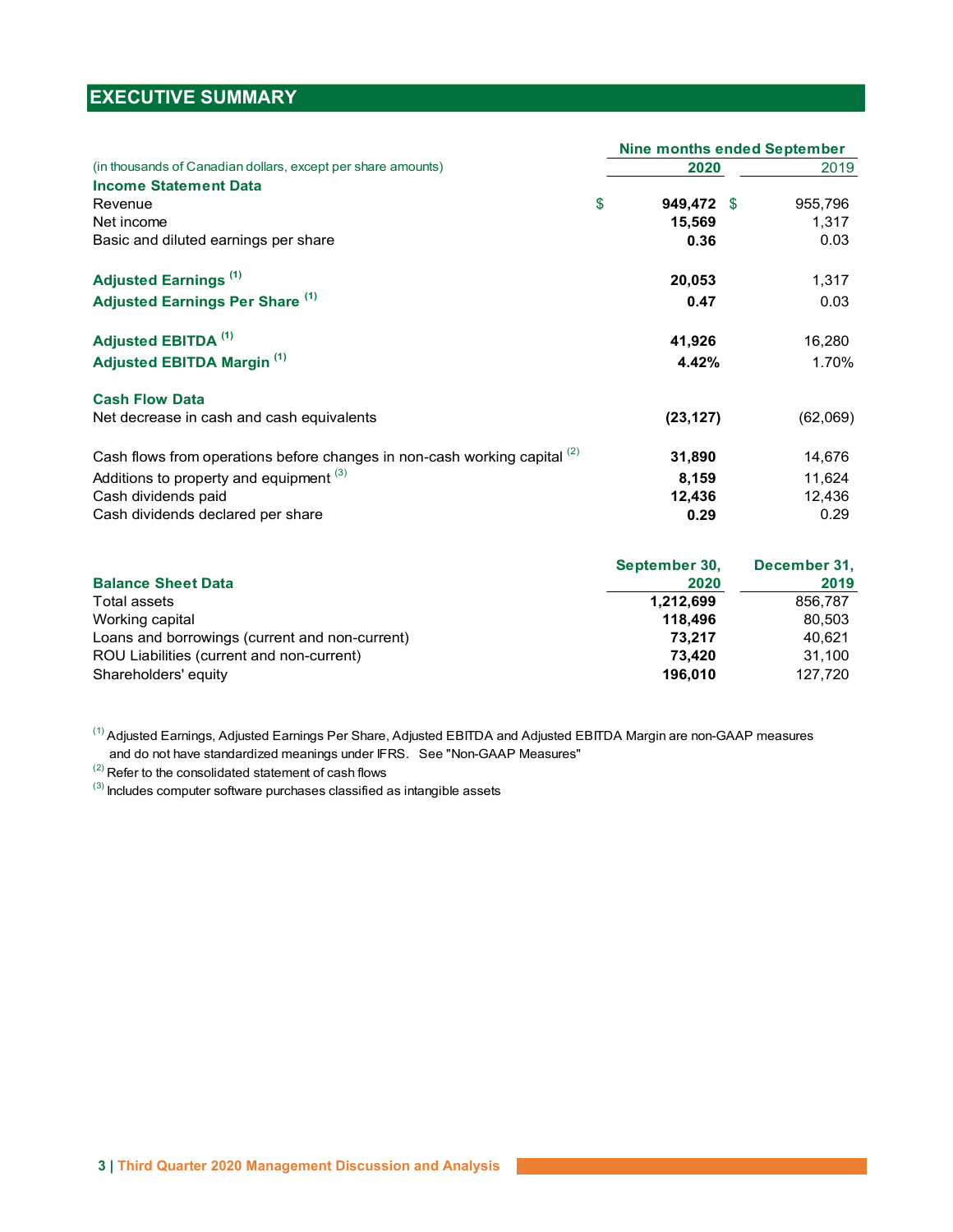# **TERMINOLOGY**

Throughout this report, management uses the following terms not found in International Financial Reporting Standards (IFRS) and which do not have a standardized meaning. Therefore, these terms may not be comparable with similar terms presented by other companies and require definition:

- "Adjusted Earnings" is defined as IFRS net income excluding asset impairments, acquisition, integration and restructuring (as defined in accordance with IFRS) costs and the income tax effect of these costs.
- "Adjusted Earnings Per Share" is calculated by dividing Adjusted Earnings by the basic weighted average number of shares.
- "Adjusted EBITDA" represents earnings before taxes, interest, depreciation and amortization, finance and other costs, finance income, impairment of property and equipment, impairment of goodwill and intangible assets, gain or loss on sale of property and equipment, restructuring and severance costs outside of normal course, and acquisition, integration and restructuring (as defined in accordance with IFRS) costs .
- "Adjusted EBITDA Margin" is the percentage derived by dividing Adjusted EBITDA by construction revenue.
- "Gross Profit Percentage" is the percentage derived by dividing gross profit by construction revenue. Gross profit is calculated by subtracting construction costs from construction revenue.
- "Backlog" (also referred to in the construction industry as "work on hand") is the total value of all contracts awarded to the Company, less the total value of work completed on these contracts as of the date of the most recently completed quarter. This includes all contracts that have been awarded to the Company whether the work has commenced or will commence in the normal course. It includes all the Company's remaining performance obligations in its contracts with its clients, including work orders issued from Master Service Agreements ("MSA') related to maintenance, repairs, and operations ("MRO") services. It does not include amounts for variable consideration that are constrained, agency relationship construction management projects, and estimated future work orders to be performed as part of master services agreements.
- "Pending Backlog" is the total potential revenue of awarded but not contracted projects including where the Company has been named preferred proponent, where a contract has not been executed and where the letter of intent or agreement received are non-binding. It may also include amounts for agency relationship construction management projects, pre-construction activities and estimated future work orders to be performed as part of MSAs. Management does not provide any assurance that a contract will be finalized, or revenue recognized in the future.
- "Lost Time Incident Frequency" or "LTI Frequency" is the number of lost time incidents recorded per 200,000 manhours of work by Bird employees.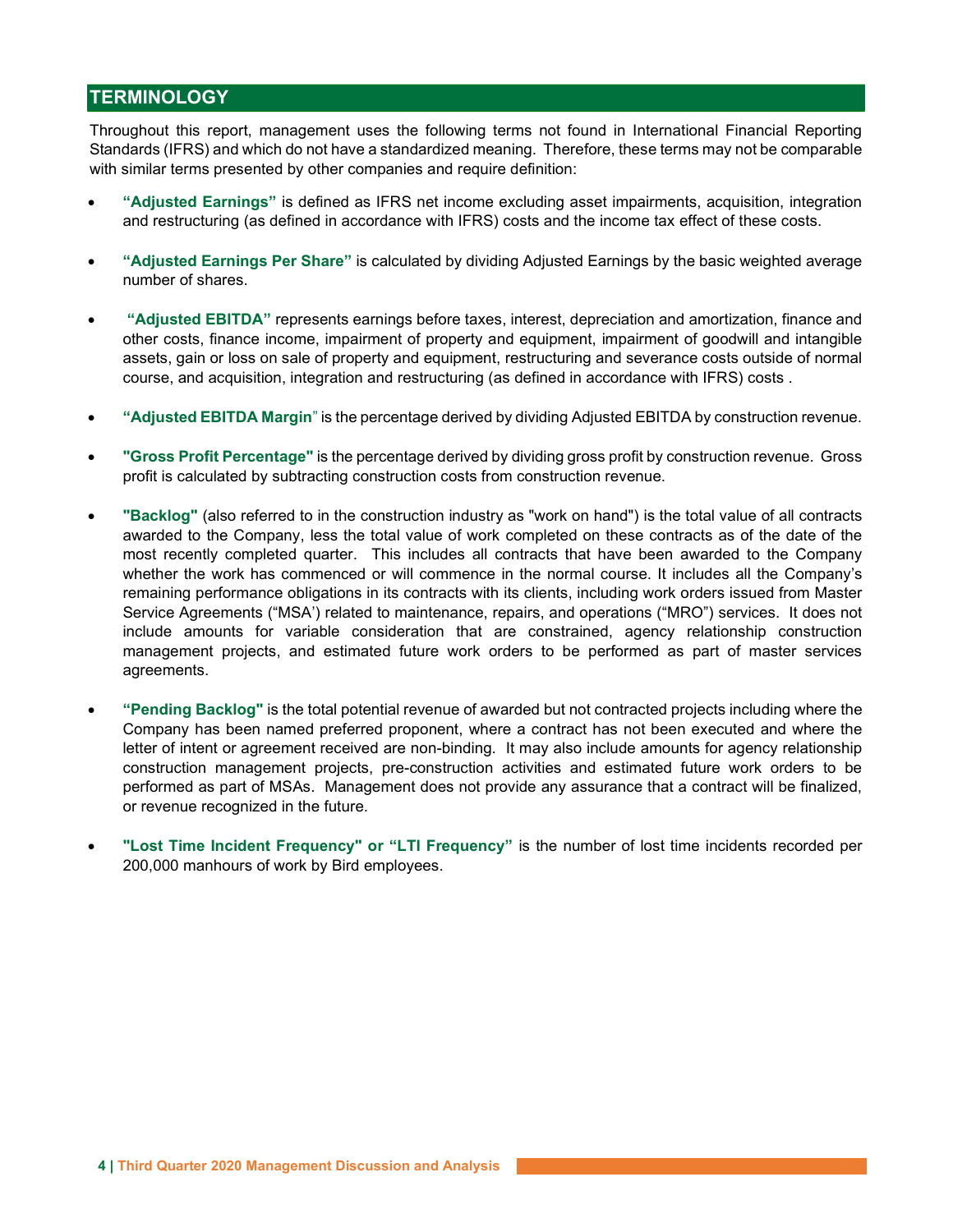# 2020 HIGHLIGHTS

- On September 25, 2020 the Company completed its acquisition of Stuart Olson Inc. ("Stuart Olson") and welcomed the additional employees, clients, shareholders and all other stakeholders to this dynamic organization and new leading construction company. The business combination is the largest and most transformative transaction in the Company's 100 year history. It creates additional opportunity for our people and our customers, and Bird is well-positioned to play a major role in the Canadian construction industry, creating long-term value for all stakeholders for decades to come.
- During the third quarter of 2020, the Company recorded net income of \$8.8 million on construction revenue of \$345.1 million compared with a net income of \$6.8 million on \$378.6 million of construction revenue in 2019. Basic and diluted earnings per share in the third quarter of 2020 and 2019 was \$0.20 and \$0.16, respectively. Volume was slightly lower, however gross profit improved significantly year-over-year driven by growth in the industrial work program. The year-over-year increase in third quarter net income is primarily attributable to the mix of the higher margin industrial work program. The third quarter of 2020 included approximately \$3.8 million of pre-tax acquisition costs related to the acquisition of Stuart Olson Inc. that was completed in the quarter.
- Adjusted Earnings and Adjusted Earnings Per Share in the third quarter of 2020 were \$12.4 million and \$0.29, respectively, compared with Adjusted Earnings and Adjusted Earnings Per Share in the third quarter of 2019 of \$6.8 million and \$0.16, respectively. The year-over-year increase in third quarter Adjusted Earnings is reflective of the improvement in earnings attributable to the mix of higher margin industrial work program.
- Adjusted EBITDA and Adjusted EBITDA Margin in the third quarter of 2020 were \$22.0 million and 6.39%, respectively. Adjusted EBITDA increased \$8.0 million from the Adjusted EBITDA of \$14.0 million in the third quarter of 2019. Adjusted EBITDA Margin increased 269 basis points from the Adjusted EBITDA margin of 3.70% recorded in the third quarter of 2019.
- During the first nine months of 2020, the Company recorded net income of \$15.6 million on construction revenue of \$949.5 million compared with a net income of \$1.3 million on \$955.8 million of construction revenue in 2019. Basic and diluted earnings per share in the nine months of 2020 and 2019 were \$0.36 and \$0.03, respectively. There was a slight decrease in revenue year-over-year. The year-over-year increase in net income is primarily attributable to the mix of the higher margin industrial work program. The same nine months period in 2019 was negatively impacted by a Public Private Partnership ("PPP") project that incurred additional cost due to design related scope growth and acceleration expenses. There were substantial changes to the scope of the project requested by the client that are in commercial negotiation. This PPP project achieved substantial performance in the first quarter of 2020.
- Adjusted Earnings and Adjusted Earnings Per Share in the nine months of 2020 were \$20.1 million and \$0.47, respectively, compared with \$1.3 million and \$0.3 respectively, in the nine months of 2019. The year-overyear increase in nine months net income is reflective of the improvement in earnings attributable to the mix of the higher margin industrial work program and increased costs on a certain contract incurred in 2019 that did not recur in 2020.
- Adjusted EBITDA year-to-date at September 30, 2020 was \$41.9 million compared to \$16.3 million in the comparable period in 2019. Adjusted EBITDA Margin during the nine months of 2020 was 4.42% and increased 272 basis points from the 1.70% recorded in the nine months of 2019. The year-over-year improvement was driven by an increase in gross profit due to the revenue mix, and the previously described PPP project.
- In the third quarter of 2020, Bird Capital Limited sold its 20% interest in the PPP concessions responsible for 18 schools and nine childcare facilities in Saskatchewan to its project partner, Concert Infrastructure. Developed as the Saskatchewan Joint-Use Schools Project I (SJUSP I) and Saskatchewan Joint-Use Schools Project II (SJUSP II), the projects made up the largest school construction program in the history of the province at the time of construction. The schools are environmentally sustainable infrastructure projects with five jointuse schools achieving LEED Gold certification and four joint-use schools achieving LEED Silver certification.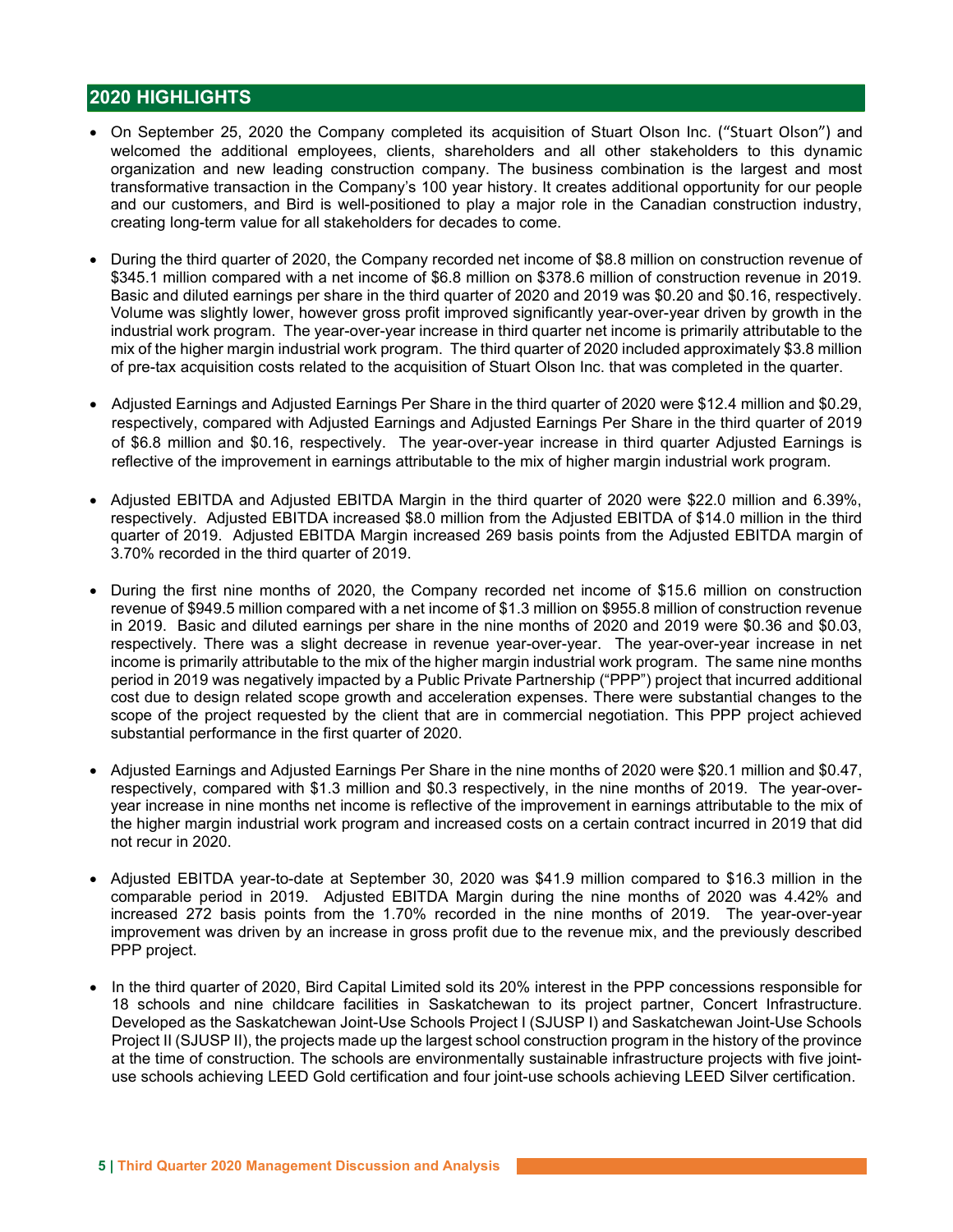- The COVID-19 pandemic has added uncertainty to the construction industry as each provincial government has responded with different measures to address the continuing and evolving threat to public health. While certain preventative measures have eased in various provinces to varying degrees, the duration continues to be unknown and the corresponding impacts to our workforce, supply chain and project sites are key variables that have uncertainty as a result. The financial results of third quarter 2020 were impacted by the COVID-19 pandemic as the Company experienced temporary project shutdowns and reduced productivity on project sites. In addition, financial results were impacted by the COVID-19 pandemic with delays in the conversion of some projects in Pending Backlog to Backlog, delays in project tenders and awards. The health and safety of employees is paramount and, as a result of the pandemic, the Company has increased health and safety initiatives such as physical distancing and added additional measures to normal safety protocols. The situation remains extremely fluid; however, the Company responded to the challenges presented in the nine months of 2020 and is well-positioned to respond to fluctuating scenarios in the near term.
- In 2020, the Company secured \$996.1 million of new contract awards and change orders and executed \$949.5 million of construction revenues, and through the business combination \$995.7 million of Backlog was added. Backlog of \$2,589.7 million at September 30, 2020 increased 79.8% from Backlog of \$1,440.5 million at September 30, 2019. Backlog increased by \$1,042.3 million, or 67.4%, from the \$1,547.4 million of Backlog recorded at December 31, 2019.
- In the nine months of 2020, cash and cash equivalents decreased \$23.1 million, before the effects of foreign exchange, to \$157.2 million from \$180.3 million at the end of 2019. Most of the changes in cash and equivalents during the period relate to changes in the non-cash net current asset/liability position which can fluctuate significantly in the normal course of business. Cash flows from operations used cash of \$70.0 million mainly due to changes in non-cash working capital; cash flows from investing activities used cash of \$50.9 million mainly related to the purchase of Stuart Olson; and cash flows from financing activities generated cash of \$97.7 million mainly from net credit facility draws and the share issuance related to the purchase of Stuart Olson.
- The Board has declared an eligible dividend of \$0.0325 per common share for each of November 2020, December 2020, January 2021 and February 2021.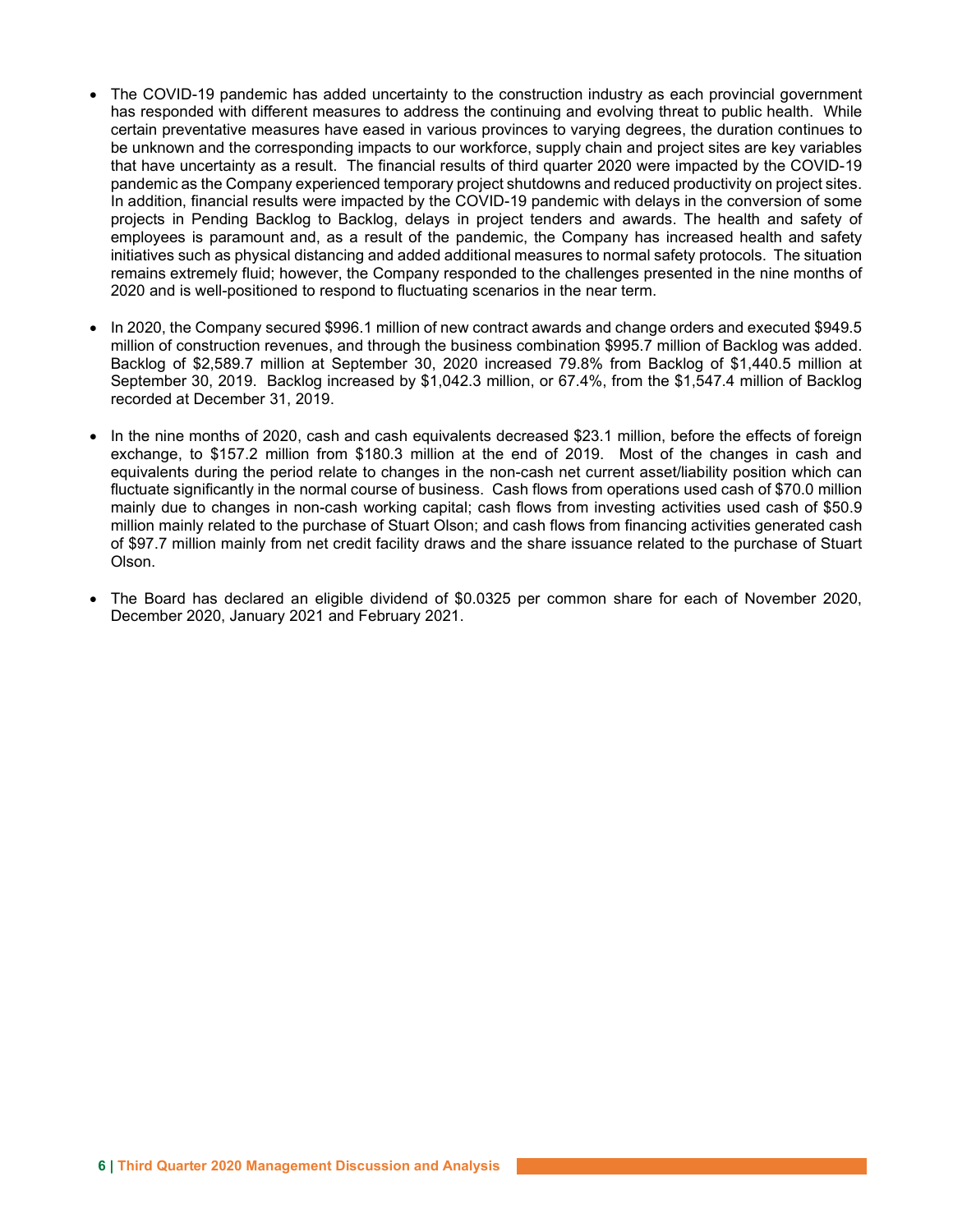# NON-GAAP MEASURES

#### Adjusted Earnings

| <b>NON-GAAP MEASURES</b>                                                                                                                                                                                                                                                                                                                                                                                                                                                                                                                                                                                                                        |   |                           |             |   |                       |     |       |
|-------------------------------------------------------------------------------------------------------------------------------------------------------------------------------------------------------------------------------------------------------------------------------------------------------------------------------------------------------------------------------------------------------------------------------------------------------------------------------------------------------------------------------------------------------------------------------------------------------------------------------------------------|---|---------------------------|-------------|---|-----------------------|-----|-------|
| Adjusted Earnings, Adjusted Earnings Per Share, Adjusted EBITDA and Adjusted EBITDA Margin have no<br>standardized meaning prescribed by IFRS and are considered non-GAAP measures. Therefore, these measures<br>may not be comparable with similar measures presented by other companies. Management uses Adjusted<br>Earnings and Adjusted EBITDA to assess the operating performance of its business. Management believes that<br>investors and analysts use these measures, as they may provide predictive value to assess the on-going<br>operations of the business and a more consistent comparison between financial reporting periods. |   |                           |             |   |                       |     |       |
|                                                                                                                                                                                                                                                                                                                                                                                                                                                                                                                                                                                                                                                 |   |                           |             |   |                       |     |       |
| <b>Adjusted Earnings</b>                                                                                                                                                                                                                                                                                                                                                                                                                                                                                                                                                                                                                        |   |                           |             |   |                       |     |       |
|                                                                                                                                                                                                                                                                                                                                                                                                                                                                                                                                                                                                                                                 |   | <b>Three months ended</b> |             |   | Nine months ended     |     |       |
| (in thousands of Canadian dollars, except per share amounts)                                                                                                                                                                                                                                                                                                                                                                                                                                                                                                                                                                                    |   | September 30,<br>2020     | 2019        |   | September 30,<br>2020 |     | 2019  |
| Net income                                                                                                                                                                                                                                                                                                                                                                                                                                                                                                                                                                                                                                      | S | 8,822                     | \$<br>6,782 | S | 15,569                | -\$ | 1,317 |
| Acquisition and integration costs<br>Add:                                                                                                                                                                                                                                                                                                                                                                                                                                                                                                                                                                                                       |   | 3,835                     |             |   | 5,111                 |     |       |
| Add: Restructuring costs <sup>(1)</sup>                                                                                                                                                                                                                                                                                                                                                                                                                                                                                                                                                                                                         |   |                           |             |   |                       |     |       |
| Income tax effect of the above costs                                                                                                                                                                                                                                                                                                                                                                                                                                                                                                                                                                                                            |   | (293)                     |             |   | (627)                 |     |       |
| <b>Adjusted Earnings</b>                                                                                                                                                                                                                                                                                                                                                                                                                                                                                                                                                                                                                        |   | 12,364                    | 6,782       |   | 20,053                | -S  | 1,317 |

#### **Notes**

# Adjusted EBITDA

| Income tax effect of the above costs                                                                                                                                                                                        | (293)                     |        | (627)             |         |
|-----------------------------------------------------------------------------------------------------------------------------------------------------------------------------------------------------------------------------|---------------------------|--------|-------------------|---------|
| <b>Adjusted Earnings</b>                                                                                                                                                                                                    | 12,364                    | 6,782  | 20,053<br>\$.     | 1,317   |
| Adjusted Earnings Per Share <sup>(2)</sup>                                                                                                                                                                                  | 0.29                      | 0.16   | 0.47              | 0.03    |
| <b>Notes</b>                                                                                                                                                                                                                |                           |        |                   |         |
| Restructuring costs as defined in accordance with IFRS.                                                                                                                                                                     |                           |        |                   |         |
| <sup>(2)</sup> Calculated as Adjusted Earnings divided by basic weighted average shares.                                                                                                                                    |                           |        |                   |         |
|                                                                                                                                                                                                                             |                           |        |                   |         |
|                                                                                                                                                                                                                             |                           |        |                   |         |
| <b>Adjusted EBITDA</b>                                                                                                                                                                                                      |                           |        |                   |         |
|                                                                                                                                                                                                                             | <b>Three months ended</b> |        | Nine months ended |         |
|                                                                                                                                                                                                                             | September 30,             |        | September 30,     |         |
| (in thousands of Canadian dollars, except percentage amounts)                                                                                                                                                               | 2020                      | 2019   | 2020              | 2019    |
| Income before income taxes                                                                                                                                                                                                  | 12,924                    | 9,302  | 22,350            | 1,922   |
| Depreciation and amortization<br>Add:                                                                                                                                                                                       | 4,588                     | 4,568  | 11,743            | 11,346  |
| Finance and other costs<br>Add:                                                                                                                                                                                             | 1,132                     | 1,237  | 5,775             | 4,005   |
| Less: Finance income                                                                                                                                                                                                        | (242)                     | (698)  | (1, 333)          | (1,827) |
| Loss (gain) on sale of property and equipment<br>Add:                                                                                                                                                                       | (201)                     | (443)  | (1,720)           | (1,091) |
| Restructuring costs $(1)$<br>Add:                                                                                                                                                                                           |                           |        |                   |         |
| Restructuring and severance costs <sup>(2)</sup><br>Add:                                                                                                                                                                    |                           | 55     |                   | 1,925   |
| Add: Acquisition and Integration costs                                                                                                                                                                                      | 3,835                     |        | 5,111             |         |
| <b>Adjusted EBITDA</b>                                                                                                                                                                                                      | 22,036<br>- SS            | 14,021 | 41,926<br>- \$    | 16,280  |
| Adjusted EBITDA Margin <sup>(3)</sup>                                                                                                                                                                                       | 6.39%                     | 3.70%  | 4.42%             | 1.70%   |
| Notes                                                                                                                                                                                                                       |                           |        |                   |         |
| <sup>(1)</sup> Restructuring costs as defined in accordance with IFRS.                                                                                                                                                      |                           |        |                   |         |
| <sup>(2)</sup> Restructuring and severance costs that did not meet the criteria to be classified under restructuring costs as defined in accordance with IFRS.                                                              |                           |        |                   |         |
| $(3)$ and $(3)$ and $(3)$ and $(3)$ and $(3)$ and $(3)$ and $(3)$ and $(3)$ and $(3)$ and $(3)$ and $(3)$ and $(3)$ and $(3)$ and $(3)$ and $(3)$ and $(3)$ and $(3)$ and $(3)$ and $(3)$ and $(3)$ and $(3)$ and $(3)$ and |                           |        |                   |         |

#### Notes

(3) Calculated as Adjusted EBITDA divided by Revenue.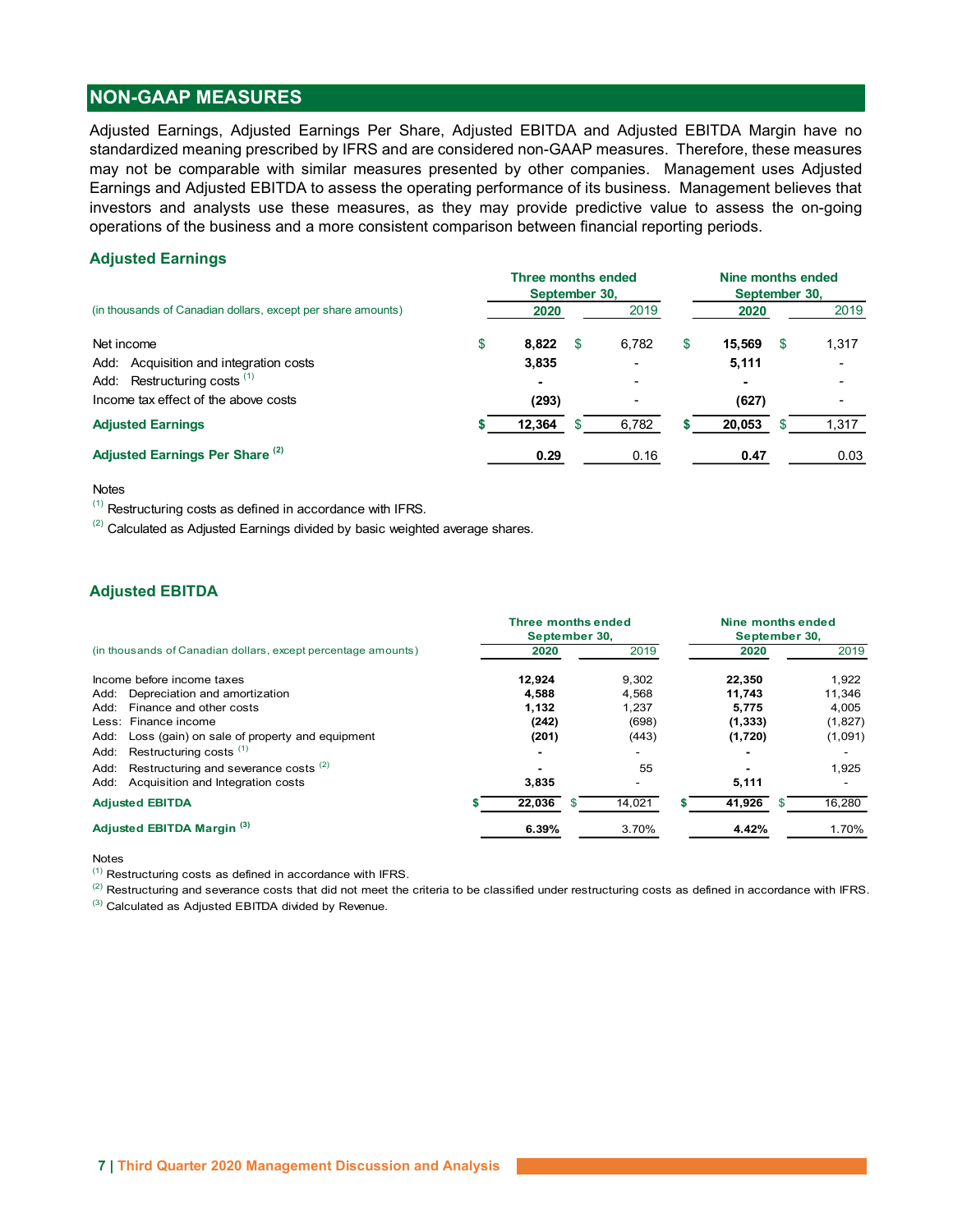# COVID-19 AND COMPANY RESPONSE

On March 11, 2020 the World Health Organization ("WHO") declared COVID-19 a global pandemic ("COVID-19 pandemic" or "the pandemic"). Since the declaration, the industry has faced uncertainty as each provincial government has responded by implementing measures to address the public health threat. COVID-19 continues to be an important consideration; preventative safety measures remain in place and continue to vary from province to province as governments respond to fluctuations in case numbers. The duration of the pandemic and associated measures are unknown. As a result, the corresponding impacts to key variables including, our workforce, supply chain, project pursuit and awards cycle, and project site measures remain uncertain.

Fiscal 2020 financial results were impacted by the COVID-19 pandemic with delays in the conversion of some projects in Pending Backlog to Backlog, delays in project tenders and awards and some reduced productivity on project sites. The health and safety of employees is paramount and, as a result of the pandemic, the Company has increased health and safety initiatives such as physical distancing, use of face coverings, and other specific measures in addition to normal safety protocols, which meet or exceed guidance from applicable public health authorities. The situation remains extremely fluid; however, the Company responded to the challenges presented to date in 2020 and is well-positioned to continue responding to fluctuating scenarios.

The Company's COVID-19 response plan includes best practices for both office and field employees and managers, self-assessment tools, enhanced cleaning protocols and hygiene measures, physical distancing practices, new COVID-19 measure audits, and a proximity activity hazard management process. This includes additional personal protective equipment requirements, such as face coverings, mandated for specific circumstances both in offices and in the field. Strategies to reduce concentrations of site workers such as staggered start times, breaks, and lunch times have been implemented on construction sites.

Online COVID-19 information centres have also been created for employees and managers to ensure all team members are kept informed as the situation continues to evolve. Remote work practices facilitated by information technology have been implemented and offices have also been adapted to ensure employee safety for those not working remotely. The Company continues to communicate on a regular basis with all employees and has highlighted the additional support offered by the provider of the Employee and Family Assistance Program ("EFAP") to support employees and their families during this time.

Throughout the pandemic, Stuart Olson has exercised similar rigor in safety procedures both in the field and the office. Moving forward together, best practices will continue to be upheld and consistently applied between the two companies, while remaining in compliance with all provincial requirements.

The Company proactively managed its cost structure and balance sheet by implementing precautionary measures to position itself in the event of a prolonged impact to the business. In cases where projects had been temporarily slowed down or suspended by the client or by a provincial government, the Company implemented temporary layoffs. Additionally, the Company has reduced discretionary spending and deferred capital expenditures where possible out of an abundance of caution. All these efforts contributed to a strengthened financial position to withstand potential prolonged impacts of COVID-19.

The Executives and Directors want to acknowledge the efforts and sacrifices that our employees have made to ensure that the Company is operating safely and effectively, while delivering upon its project commitments through these unprecedented times.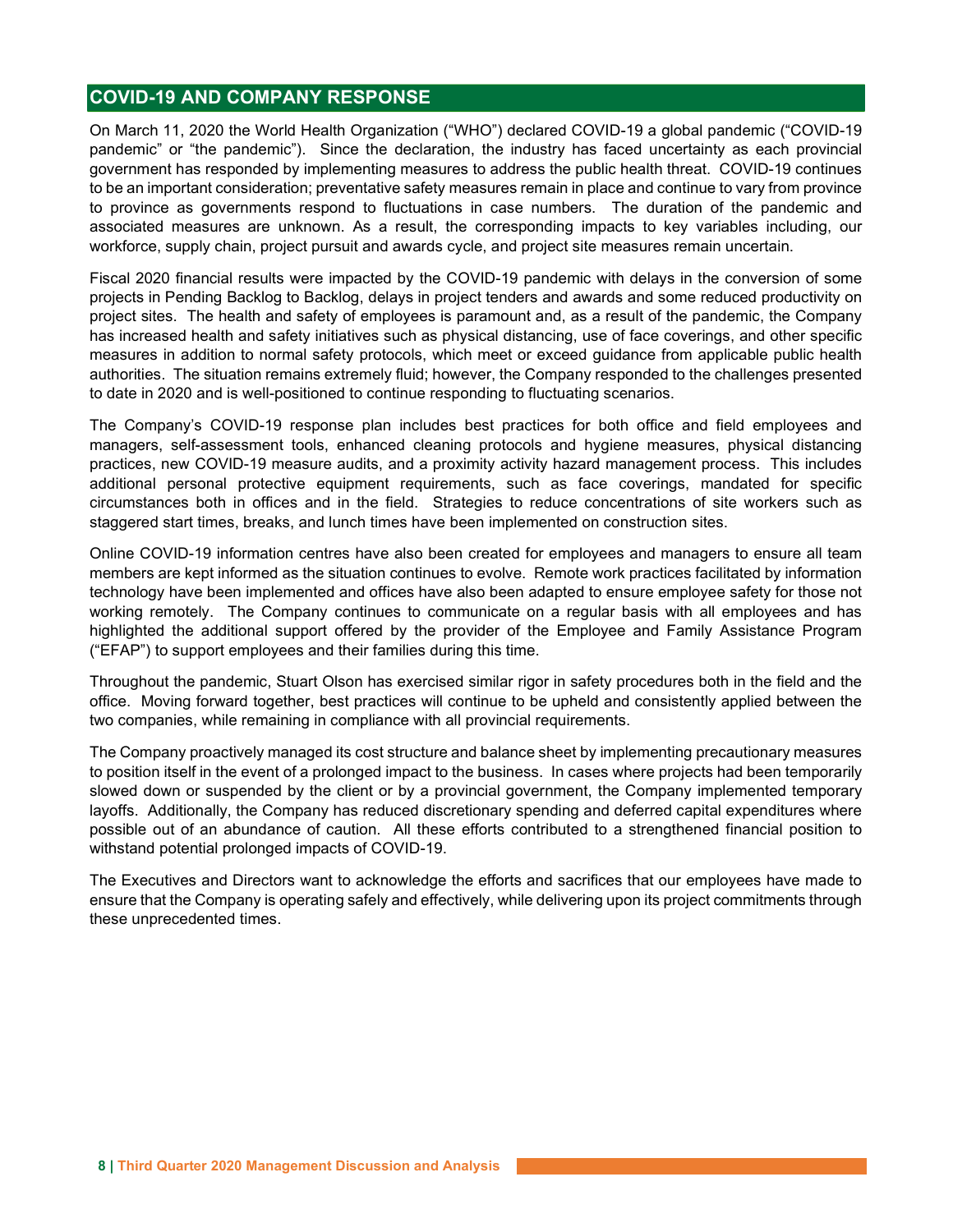# NATURE OF THE BUSINESS

The Company operates from coast-to-coast and services all of Canada's major geographic markets. Bird provides a comprehensive range of construction services from new construction for industrial, commercial, and institutional markets; to industrial maintenance, repair and operations ("MRO") services, heavy civil construction and contract surface mining; as well as vertical infrastructure including, electrical, mechanical, and specialty trades. For over 100 years, Bird has been a people-focused company with an unwavering commitment to safety and a high level of service that provides long-term value for all stakeholders.

Within the industrial sector, Bird provides general contracting for industrial buildings; civil construction, including site preparation, earthwork, underground piping and concrete foundations; and process construction, including metal and modular fabrication, mechanical process work, and electrical and instrumentation work, for clients primarily operating in the oil and gas, liquified natural gas ("LNG"), mining, and nuclear sectors. These industrial service capabilities have been further enhanced through the recent joining of forces with Stuart Olson. The Company's industrial self-perform abilities now include insulation, metal siding and cladding, ductwork, asbestos abatement, mechanical and electrical and instrumentation abilities, including high voltage testing and commissioning, as well as power line construction. These maintenance service abilities are augmented with civil services as well as facilities maintenance services, and the combined service offering opens the door to a wider range of clients including those in the LNG, mining, and nuclear sectors. In general, Bird has gained an expanded industrial general contracting business and more noticeably is now ann industrial maintenance contractor with opportunities for additional maintenance clients in a broader geographical footprint.

Within the institutional sector, Bird constructs and renovates hospitals, post-secondary education facilities, K-12 schools, recreation facilities, prisons, courthouses, government buildings, retirement and senior housing, as well as environmental facilities that include water and wastewater treatment centres, composting facilities, and biosolids treatment and management facilities. Within the commercial sector, Bird's operations include the construction and renovation of shopping malls, big box stores, office buildings, hotels, and selected mixed-use high-rise condominiums and apartments.

Bird also provides innovative solutions within these sectors. With an extensive resume of mass timber construction, including post-secondary education, recreation and seniors living facilities, Bird is a North American leader with the expertise, experience and supply chain knowledge to present an opportunity for greener buildings by using a renewable resource as a primary construction material. Paving the way for the future of smart building technology and seamless construction delivery, the Stuart Olson Centre for Building Performance provides smart building technologies and life cycle services, which enables the delivery of innovation, efficiency and exceptional value by design. The Company's partnership with Stack Modular, a design-build structural steel modular manufacturer that builds across the USA and Canada, is an innovative solution in the multi-family, hospitality, resource, and student and senior housing sectors for buildings up to 40 storeys. The partnership is focused on helping clients leverage the advantages of combining conventional and modular methods of construction, enabling time and cost savings, and ensuring delivery of high-quality, local code compliant modules with stakeholder assurance that projects will be executed successfully and safely.

The newly acquired commercial systems business is one of Canada's largest electrical and data system contractors. Services include design, build and installation of core electrical infrastructure, resulting in high-tech, high-performance buildings. It also provides the services and systems that support information management, building systems integration, green data centres, security, risk management and lifecycle services, as well as ongoing maintenance and on-call service to customers.

The Company has developed expertise in the construction of vertical elements and overall management of transportation-related projects and will continue to enhance its abilities in this market. Bird also invests equity in Public Private Partnerships ("PPP") projects to support construction operations. In all sectors, Bird contracts with its clients using a combination of fixed price, unit price, design-build, alternative finance projects, PPP, cost reimbursable (such as cost plus), construction management, and integrated project delivery methods.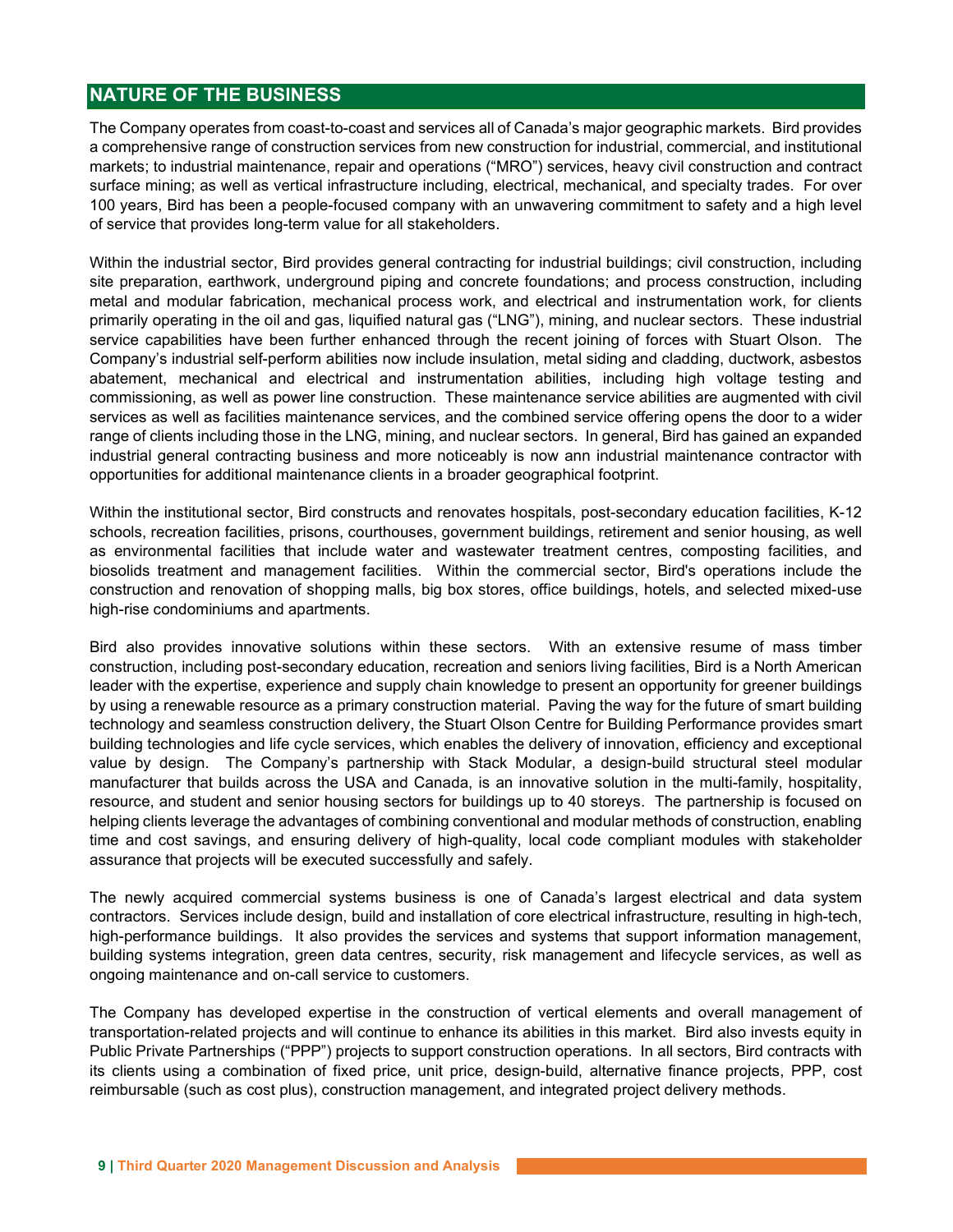While Bird self-performs some elements of its projects, particularly in the industrial market and in conjunction with its civil construction and contract mining operations, a significant portion of the overall construction risk rests with Bird's subcontractors. The scope of work of each subcontractor is generally defined by the same contract documents that form the basis of the Company's agreements with its clients. The terms of the agreements between the Company and its clients are generally replicated in the agreements between the Company and its subcontractors. These "flow-down" provisions substantially mitigate the risk borne by the Company. Depending on the value of the work, the Company may require bonds or other forms of contract security, including enrolling our subcontractors in Bird's subcontractor default insurance program, which should mitigate exposure to possible additional costs should a subcontractor not be able to meet its contractual obligations. Bird's primary constraints on growth are the ability to secure new work at reasonable margins and the availability of qualified professional staff who can be assigned to manage the projects.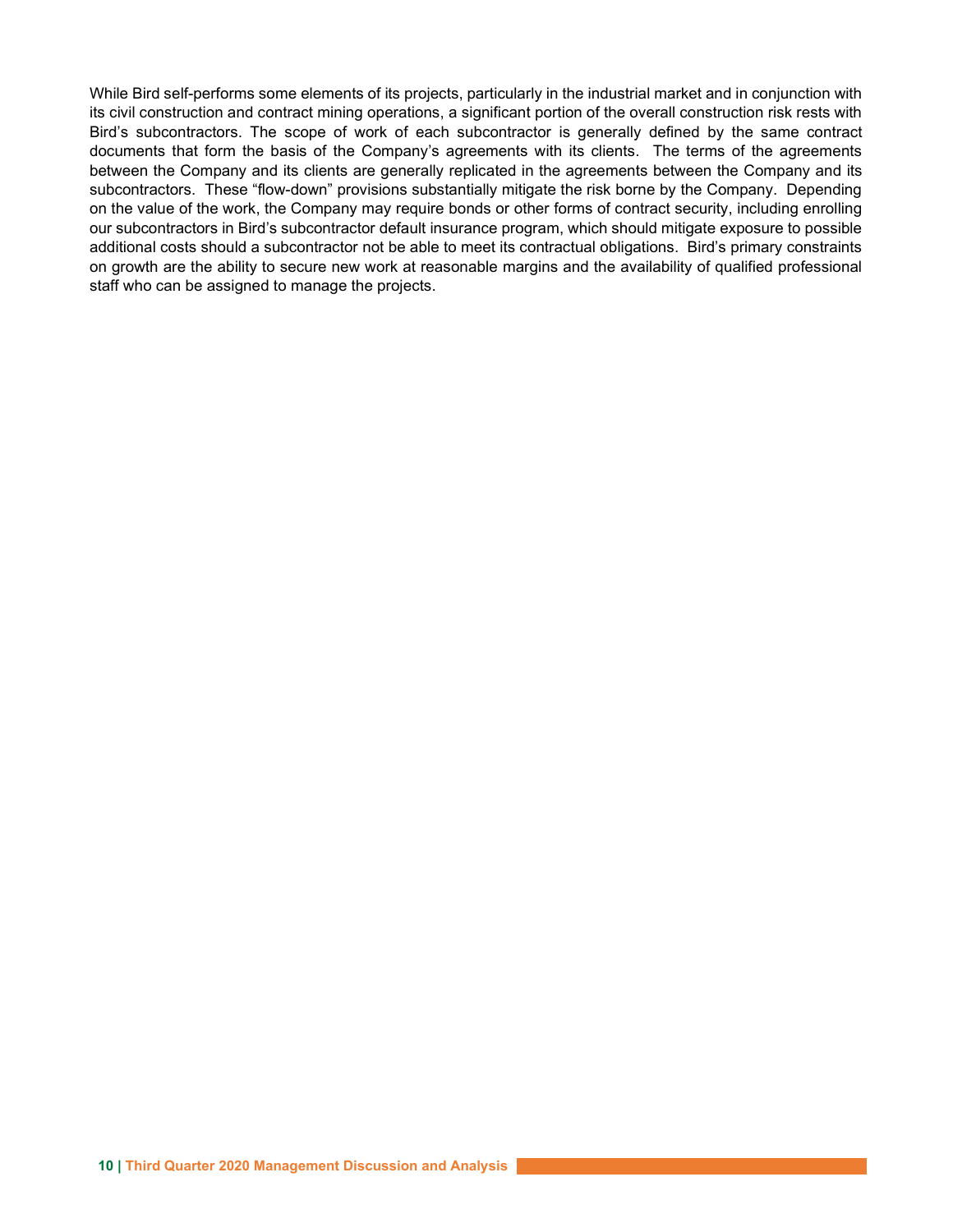# ENVIRONMENTAL, SOCIAL AND GOVERNANCE

Bird has always been committed to adding value to the communities in which we live, work, and build. For over 100 years, the Company has worked to make a positive impact by being a good corporate citizen and steward of the environment. By joining forces with Stuart Olson, Bird has further enhanced its ability to positively impact communities across Canada. Stuart Olson was consistently recognized as a top employer in Alberta and shared Bird's commitment to safe, sustainable operations.

### Environment and Sustainability

Bird is active in sustainable construction and protecting the environment and prides itself in building an impressive resume of renewable energy projects. Sustainability and environmental concerns are approached with a rigor similar to that which is applied to Bird's safety strategy. This is not only critical in running a profitable business and generating a return for shareholders but is also a moral obligation. To date, there have been three key areas of focus for Bird in which significant progress has been made at the project level.

#### Environmental Certifications

Bird strives to deliver projects that are designed and built with the environment in mind. Many of the buildings Bird constructs across the country have attained a Leadership in Energy and Environmental Design ("LEED") certification. To achieve a LEED certification, points are earned for sustainability and resource efficiency. An example is sorting and tracking construction waste on project sites that gets diverted from landfills for recycling. This includes wood, gypsum, metal, and paper. Bird has also achieved certification for projects under the Zero Carbon Certification and Green Globes green building rating system, which are alternative environmental building certifications. In addition, all of Bird's PPP/Alternative Finance projects have an ownerdriven energy performance requirement.

#### Modular Construction

The Company's investment in modular construction, through its ownership stake in Stack Modular, contributes to Bird's overall environmental performance. Modular construction is an inherently greener process than conventional construction, constructing with a low waste method, and delivering a highly energy efficient solution. It also minimizes site disturbances, including less noise, less dust and reduced road traffic movements, while consuming less energy during the construction process.

#### Sustainable Construction

Mass Timber projects present an opportunity for greener buildings by using a renewable resource as a primary construction material. Furthermore, through sustainable forestry, wood-based materials capture carbon and therefore offset total CO2 emissions. Bird has built one of the strongest resumes in the country in mass timber projects, and the Company aims to continue being a leader in this sector.

#### Social Responsibility

Bird is a people-focused company that is committed to investing in the development and wellbeing of its employees, stakeholders and communities. The Company's longevity and success is rooted in a belief of ensuring a healthy workplace that promotes safety and overall wellbeing, strengthening our neighbourhoods, and creating inclusive, respectful and equitable working environments. Bird's key areas of focus include:

#### Health & Safety

As befitting of a Company that started out as a family business, a fundamental factor to Bird's successful growth is a continued commitment to the health and safety of all employees and stakeholders. This is a critical component of Bird's operational strategy, a core value of the Company, and a key corporate social responsibility. A corporate commitment to health and safety yields tremendous dividends in both business and human capital. In addition to reducing related health and safety costs and reducing the frequency and severity of work-related personal injuries and property damage, a robust health and safety program leads to greater engagement of both employees and stakeholders. This ultimately produces a stronger commitment to product and service quality, and improved productivity and client satisfaction.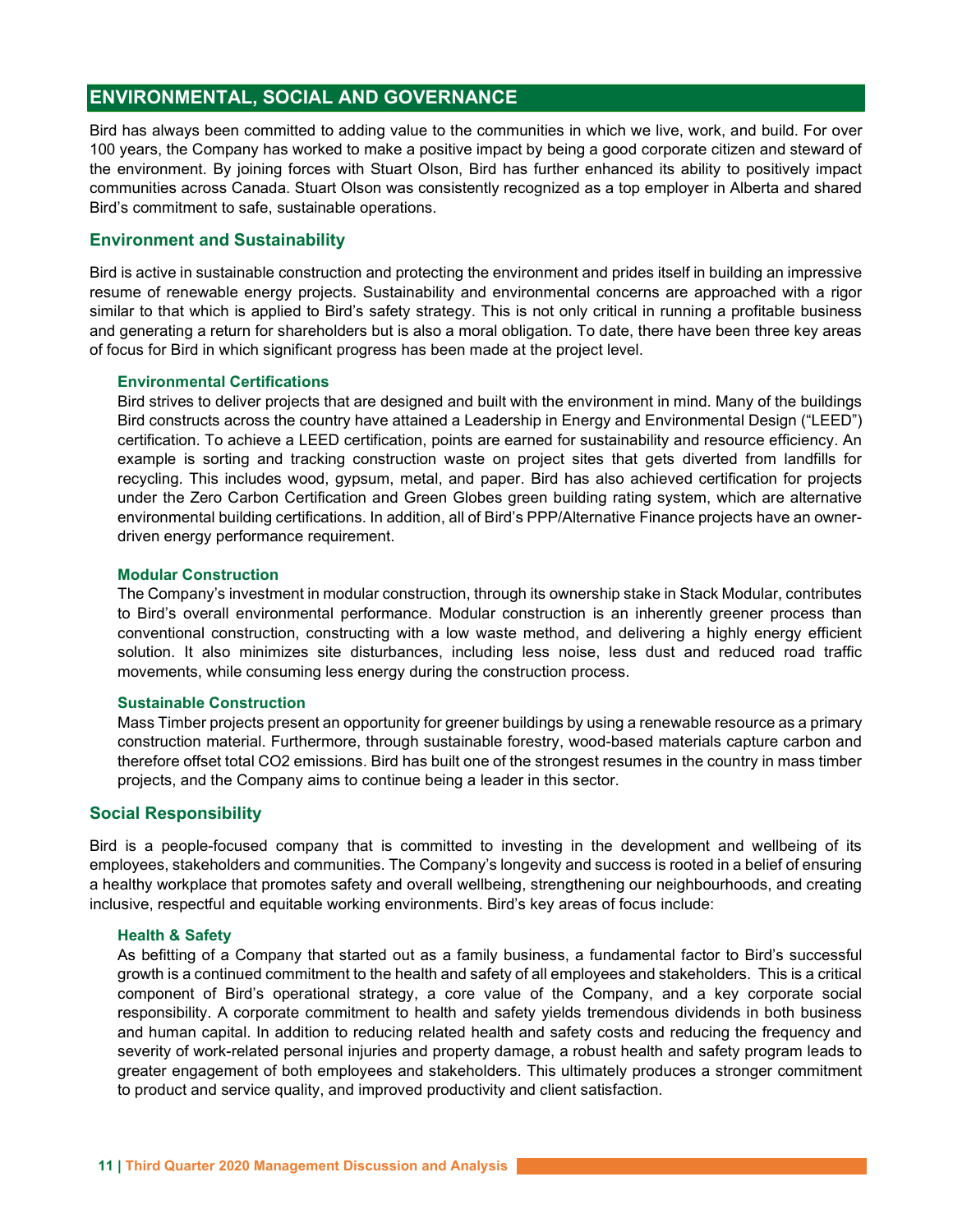From project planning to execution, through ongoing communication, documentation, orientation, training, and review and analysis, Bird seeks to ensure continuous improvement in all facets of its operations. This approach better prepares and supports all workers and managers to act as safety leaders in the construction industry. In a highly competitive business environment, resourcing remains one of the greatest challenges facing the construction industry. Bird's commitment to the health and safety of employees and partners enhances both employee recruitment and retention, and serves to provide a strategic competitive advantage, allowing the Company to continue to successfully pursue and execute challenging work.

### Community Engagement & Social Responsibility

The Company directs its efforts towards youth and education initiatives, community sponsorship, health and wellness in the community, and Indigenous engagement. Bird and Stuart Olson employees consistently demonstrate a passion for giving back. The Company supports national charities, health care foundation initiatives, food and clothing banks, community festivals and events, youth and community sports, and much more.

The Company's approach to Indigenous relations is closely aligned with the core values of the company to operate with integrity, provide stewardship, and invest in people. Bird is committed to building capacity within Indigenous business communities and investing in community programs that support Indigenous skills development, including offering a variety of post-secondary scholarships and bursaries. The Company adopted a National Indigenous Engagement Policy to ensure a consistent and culturally appropriate approach across all operations and has instituted a mandatory Indigenous Cultural Awareness Training Program for all employees, which is also available to subtrades.

Bird is proud to be part of the Canadian Council for Aboriginal Business' ("CCAB") Progressive Aboriginal Relations ("PAR") certification process, successfully achieving recertification at the bronze level in spring 2020. PAR certification confirms corporate performance in Indigenous relations and indicates to communities that participating companies are strong business partners, a great place to work, and committed to prosperity in Indigenous communities. Bird is also a member of CCAB's Aboriginal Procurement Champions Group, which provides assurance that procurement opportunities are made available to businesses that are independently pre-certified as at least 51 per cent Indigenous owned and controlled.

# **Governance**

The Board of Directors and the Management of the Company are committed to a strong corporate governance framework. As a public company whose securities are traded on the Toronto Stock Exchange, the Company's Board of Directors has adopted the guidelines set out in National Instrument 58-101 - Disclosure of Corporate Governance Practices, National Instrument 52-110 – Audit Committees, and National Policy 58-201 - Corporate Governance Guidelines.

A strong culture of ethical conduct is central to good governance at Bird. The Company and its Board are committed to conducting their activities in accordance with the highest standards of business ethics. These standards are intended to provide guidance regarding ethical issues, to assist in recognizing and dealing with ethical issues, to provide mechanisms to report unethical conduct, and to help foster a culture of honesty and accountability.

The Director Code of Ethics requires that the Company's Directors disclose any potential or actual conflict of interest to ensure independent judgement regarding Board discussions and decision making. In the event of any potential or actual conflict of interest by a Director in relation to a Board matter, the Director will withdraw from the deliberations and not vote upon such matter. The Board has also approved the following written codes and policies applicable to all employees: Employee Code of Ethics, Anti-Bribery and Corruption Policy, Insider Trading and Blackout Policy, and Whistleblower Policy.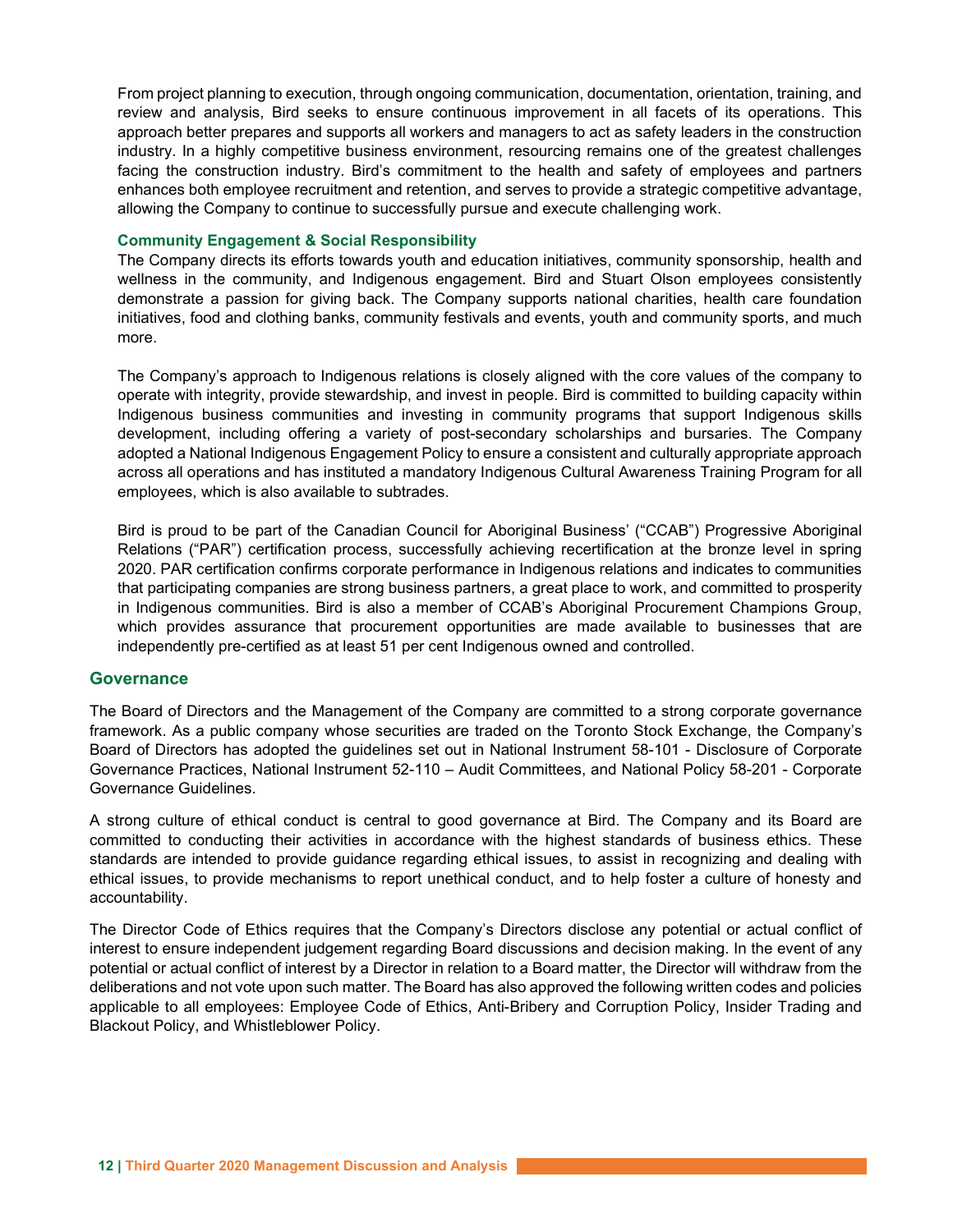The Board and its committees have adopted governance best practices including:

- Recognition of the benefits of promoting Board diversity. Diverse perspectives contribute to innovation and growth opportunities, and the Board believes that diversity may be achieved through a range of factors including gender diversity, diverse skills and experiences, regional diversity, and industry diversity.
- The Whistleblower Policy gives employees and others the opportunity to report any potential violations of regulatory matters including accounting, financial reporting, securities laws, and financial audit matters, as well as matters relating to business practices including conflicts, business, professional and personal ethics, and other matters set out in the company's Ethics Policies. The Board has discretion to hire independent advisors (including outside legal counsel, independent auditors and others) to help investigate any matter.
- Regular in-camera meetings, without officers and management present. These sessions enable the Board and committees to discuss issues in a candid and independent manner without the influence of senior management. To make sure the Board functions independently of management, the Board has the flexibility to retain and to meet with external consultants without the presence of management whenever the Board sees fit.
- Conducting performance evaluations of the Board, the Audit Committee, the Human Resource, Safety and Governance Committee ("HRS&G"), each of their chairs and individual Directors on a regular basis. In 2019, each of the Directors completed confidential questionnaires to evaluate the effectiveness of the Board, its committees and the Directors, and made recommendations for improving performance. The chair of the Board and the chair of the HRS&G Committee also conducted informal discussions with each individual Director.

Now more than ever, companies are being called upon to be leaders in environmental, social, and governance initiatives. Bird endeavors to be at the forefront of industry efforts to be responsible, responsive, and innovative corporate citizens. More information can be found in our Management Information Circular.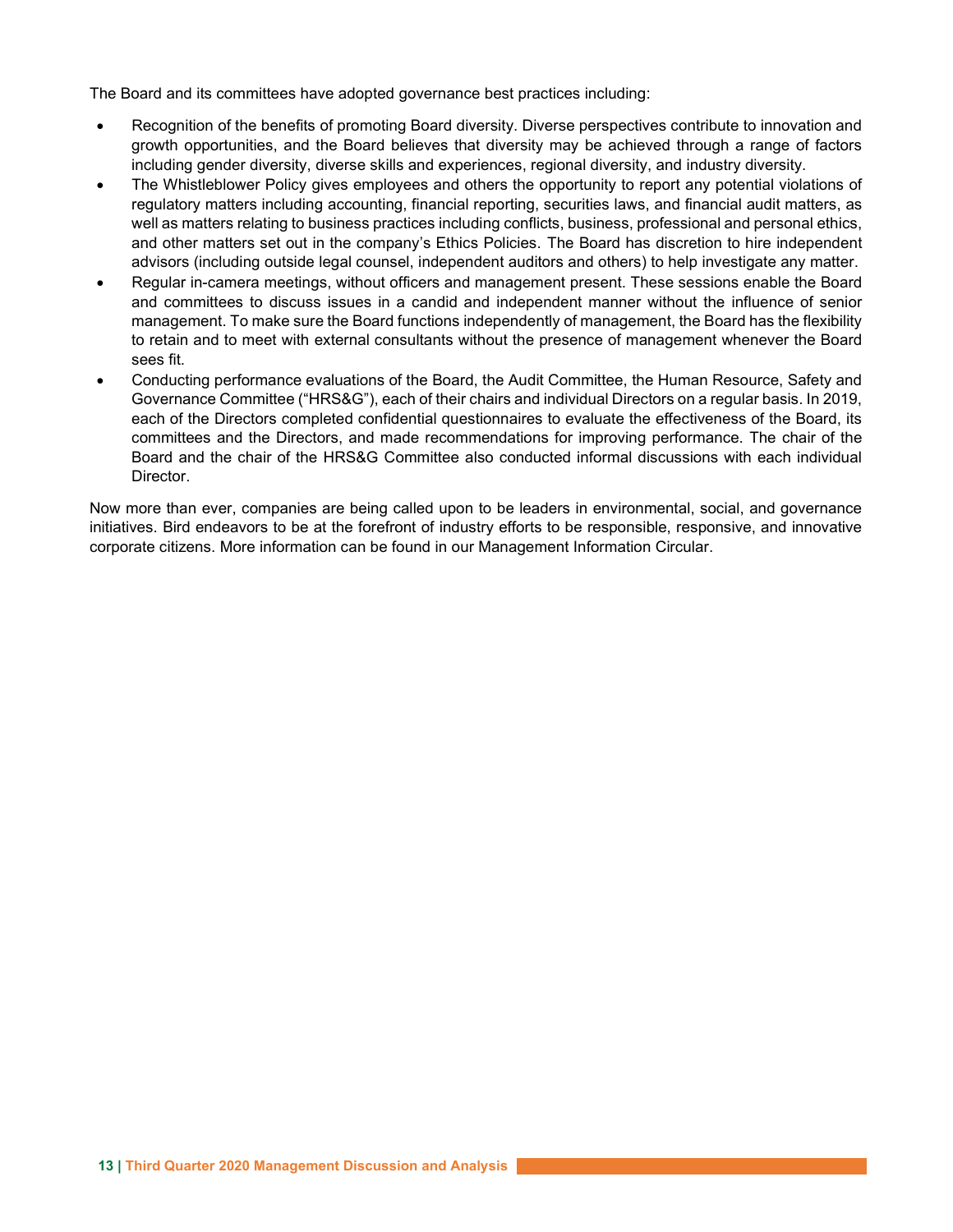# KEY PERFORMANCE DRIVERS

### Securements, Pending Backlog and Backlog

Securing profitable construction contracts and then controlling the costs during the execution of that work are the key drivers of success for the Company. To achieve this, new work must be available, which is a function of the general state of the economy. In periods of strong economic growth, capital spending will generally increase and there will be more opportunities available in the construction industry. In economic downturns, fewer opportunities typically exist and competition for those opportunities becomes even more intense, generally resulting in lower Gross Profit Percentages. The Company must be successful in securing profitable work in various economic conditions. The construction industry is highly fragmented and accordingly, the Company competes with several international, national, regional and local construction firms. One of the Company's competitive advantages rests in its long-standing reputation for successfully delivering high quality projects that fully meet the needs of the customer, which enables the Company to secure repeat business from existing clients and win work with new clients. **XEY PERFORMANCE DRIVERS**<br>
Securing profitable construction contracts and then controlling the costs during the execution of that work are the<br>
seguring profitable construction contracts and then controlling the costs duri **XEY PERFORMANCE DRIVERS**<br>
Securitimes, Pending Backlog and Backlog<br>
Securitimes to forecass for the Company. To achieve this, new work must be available, which sis a function<br>
seperal state of the conomy. In periods of s **Example 11**<br> **Becuring moritals in each constrained Backlog<br>
Becuring moritable construction contracts and then controlling the costs during the execution of that work are the<br>
tey drivers of success for the Company. To a** 

The Company's success in securing work is also reflected in the values of the Pending Backlog and Backlog. The following table shows the Company's balances at the end of the comparative reporting periods:

| (in thousands of Canadian dollars) | <b>September 30, 2020</b> |      | December 31, 2019 |          | September 30, 2019 |
|------------------------------------|---------------------------|------|-------------------|----------|--------------------|
| <b>Pending Backlog</b>             | 1.300.455                 |      | 625,000 \$        |          | 600,000            |
| <b>Backlog</b>                     | 2.589.698                 | - \$ | 1.547.427         | <b>S</b> | 1,440,521          |

Pending Backlog at September 30, 2020 was approximately \$1,300.5 million compared to \$600.0 million at September 30, 2019. The projects are geographically diverse and span multiple sectors and contracting methods. The majority of the \$698.3 million Pending Backlog added through the business combination comes from estimated MRO work orders over the remaining MSA periods. Projecting the timing of converting these projects into contracts has become more difficult as a result of the pandemic and several have shifted beyond the third quarter into the fourth quarter of 2020 and into 2021.

The Company's Backlog of \$2,589.7 million at September 30, 2020 increased \$1,149.2 million or 79.8% from September 30, 2019, mainly due to the business combination which added \$995.7 million of Backlog. The yearover-year increase is a result of securing additional projects in the LNG sector as well as medium and low risk contracts in the commercial and institutional markets, and the business combination with Stuart Olson. Backlog increased \$1,042.3 from the \$1,547.4 million, or 67.4%, from December 31, 2019. The increase in Backlog from December 31, 2019 reflects the Company's success in building backlog over a broad range of sectors and the acquisition of Stuart Olson.

The following table outlines the changes in the amount of the Company's Backlog throughout the current and prior reporting period:

| (in millions of Canadian dollars) | Nine months ended<br><b>September 30, 2020</b> | Year ended<br><b>December 31, 2019</b> | Nine months ended<br><b>September 30, 2019</b> |
|-----------------------------------|------------------------------------------------|----------------------------------------|------------------------------------------------|
| Opening balance                   | $1,547.4$ \$                                   | 1,295.9                                | 1,295.9                                        |
| <b>Business combination</b>       | 995.7                                          |                                        |                                                |
| Securement and change orders      | 996.1                                          | 1.627.9                                | 1,100.4                                        |
| Realized in construction revenues | (949.5)                                        | (1,376.4)                              | (955.8)                                        |
| Closing balance                   | 2,589.7                                        | 1,547.4                                | .440.5                                         |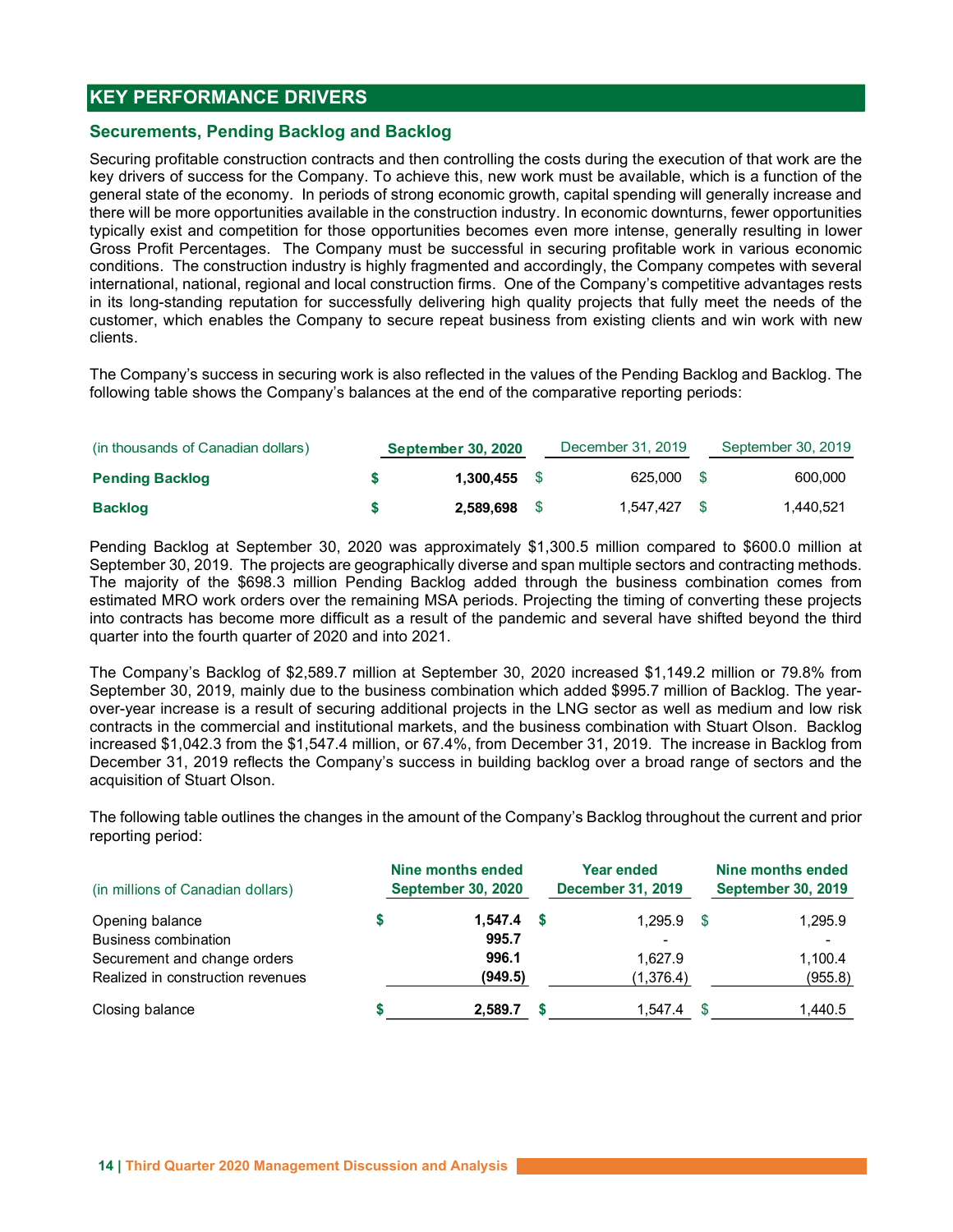# Gross Profit Percentage

| <b>Gross Profit Percentage</b>                                                                                                                                                                                                                                                                                      |                                    |               |                            |
|---------------------------------------------------------------------------------------------------------------------------------------------------------------------------------------------------------------------------------------------------------------------------------------------------------------------|------------------------------------|---------------|----------------------------|
| Once the Company has secured a contract, the profitability of that contract, measured by the Gross Profit                                                                                                                                                                                                           |                                    |               |                            |
| Percentage, is primarily a function of management's ability to control costs, achieve productivity objectives<br>associated with the contract and resolve outstanding commercial issues as they arise. The following table shows<br>the Gross Profit Percentage realized by the Company in the comparative periods: |                                    |               |                            |
|                                                                                                                                                                                                                                                                                                                     |                                    |               |                            |
|                                                                                                                                                                                                                                                                                                                     | Nine months ended<br>September 30, | September 30, | Year ended<br>December 31, |
|                                                                                                                                                                                                                                                                                                                     | 2020                               | 2019          | 2019                       |
| <b>Gross Profit Percentage</b>                                                                                                                                                                                                                                                                                      | 6.8%                               | 4.7%          | 5.2%                       |

During the first nine months of 2020 the Company realized a Gross Profit Percentage of 6.8% compared with 4.7% in the first nine months of 2019. The significant year-over-year improvement is driven by the revenue mix, with a larger portion of revenue recognized from the Company's higher margin industrial work program. The first nine months of 2019 was also negatively impacted by a PPP project that incurred additional cost due to design related scope growth and acceleration expenses. There were substantial changes to the scope of the project requested by the client that are in commercial negotiation. This PPP project achieved substantial performance in the first quarter of 2020.

# Financial Condition

The Company must have adequate working capital and equity retained in the business to support its ongoing operations, including surety and contract security requirements. The Company continually monitors the adequacy of its working capital and equity to satisfy contract security needs. The following table shows the working capital and shareholders' equity of the Company in the comparative reporting periods:

|                                    | September 30, | December 31. | September 30, |
|------------------------------------|---------------|--------------|---------------|
| (in thousands of Canadian dollars) | 2020          | 2019         | 2019          |
| Working capital                    | 118.496       | 80,503       | 59,501        |
| Shareholders' equity               | 196.010       | 127,720      | 123,678       |

At September 30, 2020, the Company had working capital of \$118.5 million compared with \$80.5 million at December 31, 2019, an increase of \$38.0 million, mainly related to the business combination with Stuart Olson, which added \$39.7 million. The \$1.7 million remaining variance is the result of the Company's net income \$15.6 million exceeding the \$12.8 million of dividends by \$2.8 million, and the increase in non-current assets of \$4.6 million.

The \$68.3 million increase in the Company's shareholders' equity since December 31, 2019 was the result of the \$65.5 million of common shares issued and net income of \$15.6 million, partially offset by \$12.8 million dividends declared.

As a result of the strength of the Company's balance sheet, the Company believes it has adequate amounts of both working capital and equity to execute on its diversified work program.

# Safety

At Bird, ensuring that all work on our sites is executed to exacting quality standards begins with our commitment to creating and sustaining a culture in which the identification, assessment, and elimination or control of hazards and risks is incorporated into every aspect of our operations. We call this Safe Production, and it is a cornerstone of our operational philosophy and approach.

Ensuring that all workers leave our jobsites everyday just as healthy and safe as when they arrived is a shared commitment and by working collaboratively with our employees and subcontractors to achieve this, we minimize risk and create the appropriate conditions for the safe execution of construction activity - on time, on budget, and to our client's satisfaction. We believe this shared commitment is critical to our overall success. It is how we work.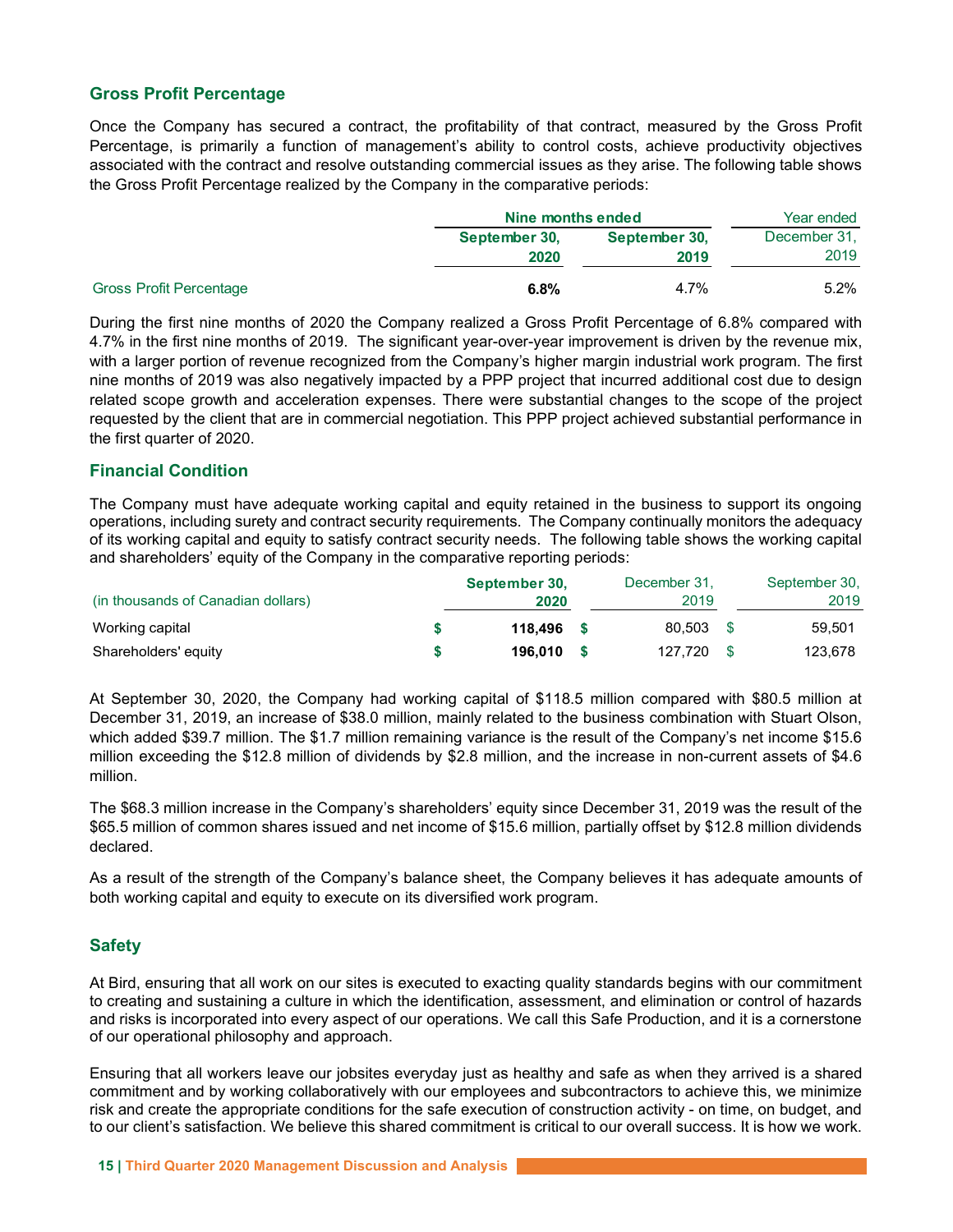| Through our robust orientation and training programs and our ongoing communication and engagement activities,<br>we encourage all workers to actively contribute to our ongoing efforts to continuously improve not only our safety<br>program, but overall collaboration and effectiveness. In this way, we not only ensure they leave work healthy and<br>safe every day, but in doing so, help contribute to our overall operational excellence.<br>At Bird, Safe Production is not just a vision or a philosophy, it is a daily routine practiced with discipline and rigor<br>on all our job sites. To the end of September 30, 2020, Bird executed 3,055,797 man-hours of work, incurring zero |
|------------------------------------------------------------------------------------------------------------------------------------------------------------------------------------------------------------------------------------------------------------------------------------------------------------------------------------------------------------------------------------------------------------------------------------------------------------------------------------------------------------------------------------------------------------------------------------------------------------------------------------------------------------------------------------------------------|
|                                                                                                                                                                                                                                                                                                                                                                                                                                                                                                                                                                                                                                                                                                      |
|                                                                                                                                                                                                                                                                                                                                                                                                                                                                                                                                                                                                                                                                                                      |
|                                                                                                                                                                                                                                                                                                                                                                                                                                                                                                                                                                                                                                                                                                      |
|                                                                                                                                                                                                                                                                                                                                                                                                                                                                                                                                                                                                                                                                                                      |
|                                                                                                                                                                                                                                                                                                                                                                                                                                                                                                                                                                                                                                                                                                      |
|                                                                                                                                                                                                                                                                                                                                                                                                                                                                                                                                                                                                                                                                                                      |
|                                                                                                                                                                                                                                                                                                                                                                                                                                                                                                                                                                                                                                                                                                      |
|                                                                                                                                                                                                                                                                                                                                                                                                                                                                                                                                                                                                                                                                                                      |
| lost time incidents (LTI).                                                                                                                                                                                                                                                                                                                                                                                                                                                                                                                                                                                                                                                                           |
| Nine month period ended<br>Year ended                                                                                                                                                                                                                                                                                                                                                                                                                                                                                                                                                                                                                                                                |
| September 30,<br>December 31,<br>September 30,                                                                                                                                                                                                                                                                                                                                                                                                                                                                                                                                                                                                                                                       |
| 2019<br>2019<br>2020                                                                                                                                                                                                                                                                                                                                                                                                                                                                                                                                                                                                                                                                                 |
| Man-hours of work<br>3,055,797<br>2,687,491<br>3,943,486                                                                                                                                                                                                                                                                                                                                                                                                                                                                                                                                                                                                                                             |
|                                                                                                                                                                                                                                                                                                                                                                                                                                                                                                                                                                                                                                                                                                      |
| 0.00<br>0.00<br>LTI frequency<br>0.00                                                                                                                                                                                                                                                                                                                                                                                                                                                                                                                                                                                                                                                                |

# RESULTS OF OPERATIONS

# NINE MONTHS ENDED SEPTEMBER 30, 2020 COMPARED WITH NINE MONTHS ENDED SEPTEMBER 30, 2019

During the nine months of 2020, the Company recorded net income of \$15.6 million on construction revenue of \$949.5 million compared with net income of \$1.3 million on \$955.8 million of construction revenue respectively in 2019. The year-over-year decrease in revenue was driven by declines in the commercial and institutional work programs, as a result of COVID-19 pandemic delays in new tenders and awards. The year-over-year increase in net income is reflective of the mix of higher margin industrial work program, in addition to less margin erosion on a challenging PPP project.

The Company's 2020 first nine months gross profit of \$64.8 million was \$20.2 million higher than the \$44.6 million recorded for the same period last year. Despite the lower construction revenues year-over-year, the gross profit increase is due to a higher-margin work program as revenue continues to shift from institutional and commercial projects to a more balanced work program including industrial, which has a higher gross profit profile. The Company accrued \$2.5 million of Canada Emergency Wage Subsidy ("CEWS") in Gross Profit in the first nine months of 2020. The first nine months of 2019 was negatively impacted by a PPP project that incurred additional cost due to design-related scope growth and acceleration expenses. Gross Profit Percentage in the first nine months of 2020 was 6.8% and 210 basis points higher than the Gross Profit Percentage of 4.7% recorded a year ago for the same reasons as gross profit.

Income from equity accounted investments in the first nine months of 2020 was \$8.0 million, compared with \$2.0 million in same period of 2019. The primary driver of the year-over-year increase was net gains on sale of certain investments in equity accounted entities of \$3.1 million. In addition, equity income increased year-over-year from several equity accounted investments across Canada.

In the first nine months of 2020, general and administrative expenses of \$46.0 million (4.8% of revenue) were higher than the \$42.4 million (4.4% of revenue) in the corresponding period a year ago. During the first nine months, the Company had lower compensation expense of \$0.7 million (of which \$0.6 million related to CEWS), \$0.6 million lower pursuit costs and gains on sale of property and equipment were \$1.0 million higher than the amounts recorded a year ago. Travel, conference and other discretionary spend were also lower by \$1.5 million as a result of the Company's response to COVID-19. Offsetting these reductions in expenses were professional fees of \$6.2 million (including \$5.1 million related to acquisition and integration activities), higher foreign exchange costs of \$0.6 million and higher technology related costs of \$0.4 million.

Finance income of \$1.3 million in the nine months of 2020 was lower than the \$1.8 million recorded in the same period of 2019. Interest income earned on deposits has been impacted by lower variable interest rates in 2020.

Finance and other costs of \$5.8 million were \$1.8 million higher than the \$4.0 million reported in the nine months of 2019. The increase was due to \$0.6 million higher interest expense on loans and borrowings and right of use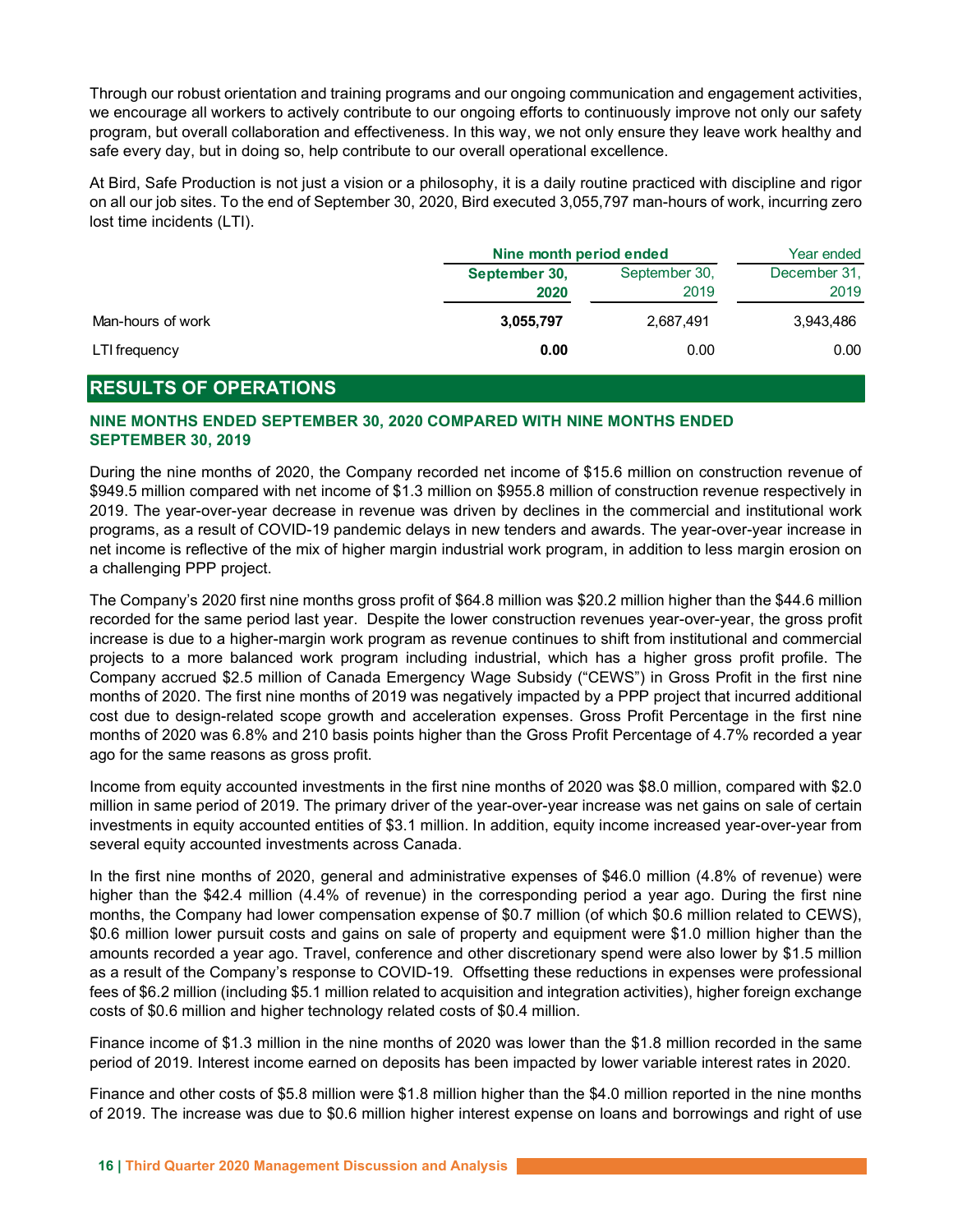liabilities, and \$2.1 million higher interest on non-recourse project financing only partially offset by the year-overyear gain on the mark-to-market of interest swaps and in other interest expenses of \$0.5 million each.

In the nine months of 2020, income tax expense was \$6.8 million, compared to \$0.6 million recorded in the nine months of 2019. The increase in income tax expense was in-line with the year-over-year income before taxes improvement.

### THREE MONTHS ENDED SEPTEMBER 30, 2020 COMPARED WITH THREE MONTHS ENDED SEPTEMBER 30, 2019

During the third quarter of 2020, the Company recorded net income of \$8.8 million on construction revenue of \$345.1 million (including 5 days of Stuart Olson revenue and costs of construction) compared with net income of \$6.8 million on \$378.6 million of construction revenue respectively in 2019. The year-over-year decrease of revenue in the third quarter of 8.9% was driven by projects that have been temporarily slowed down by clients as a result of the COVID-19 pandemic primarily in Quebec and Atlantic Canada, despite a year-over-year increase in the industrial work program. The year-over-year increase in third quarter net income is primarily attributable to the mix of higher margin industrial work program.

The Company's 2020 third quarter gross profit of \$27.4 million was \$3.6 million higher than the \$23.8 million recorded a year ago. The increase in gross profit is due to the higher-margin industrial work program as revenue continues to shift from institutional and commercial projects to a more balanced work program including industrial. Gross Profit earned in Quebec and Atlantic Canada has been significantly impacted year-over-year by the COVID-19 pandemic resulting in project delays. The Company accrued \$2.5 million of CEWS in Gross Profit in the third quarter of 2020. Gross Profit Percentage in the third quarter of 2020 was 7.9% and 160 basis points higher than the Gross Profit Percentage of 6.3% recorded a year ago for the same reasons as Gross Profit.

Income from equity accounted investments in the third quarter of 2020 was \$4.1 million, compared with \$0.3 million in same period of 2019. The increase represents additional equity income earned from several equity accounted investments across Canada. Included in the third quarter of 2020 were net gains on sale of two of the Company's investments in equity accounted entities totalling \$2.7 million in the quarter.

In the third quarter of 2020, general and administrative expenses of \$17.7 million (5.1% of revenue) were higher than the \$14.2 million (3.8% of revenue) in the corresponding period a year ago. The Company recognized \$0.6 million of CEWS in general and administrative expenses, as a reduction to compensation expense, in the third quarter of 2020. During the third quarter, the Company had \$1.1 million lower pursuit costs, lower travel and other discretionary costs of \$1.7 million, and lower foreign exchange costs of \$0.2 million than the amounts recorded a year ago. Offsetting these reductions in expenses were \$4.4 million of acquisition related professional fees, and higher compensation and stock-based compensation expenses of \$0.4 million than the amounts recorded in 2019.

Finance income of \$0.2 million in the third quarter of 2020 was lower than the \$0.7 million recorded in the same period of 2019. Interest rates earned on average cash balances during the quarter were lower compared to the prior year.

Finance and other costs of \$1.1 million were comparable to the \$1.2 million reported in the third quarter of 2019. The increase in interest costs associated with alternative project financing was offset by the gain on mark-tomarket of interest rate swaps year-over-year.

In the third quarter of 2020, income tax expense was \$4.1 million, compared to \$2.5 million recorded in the third quarter of 2019. The increase in income tax expense was in-line with the improvement in year-over-year income before taxes. In addition, certain expenses associated to the business combination with Stuart Olson are nondeductible for tax purposes, which increased the effective tax rate.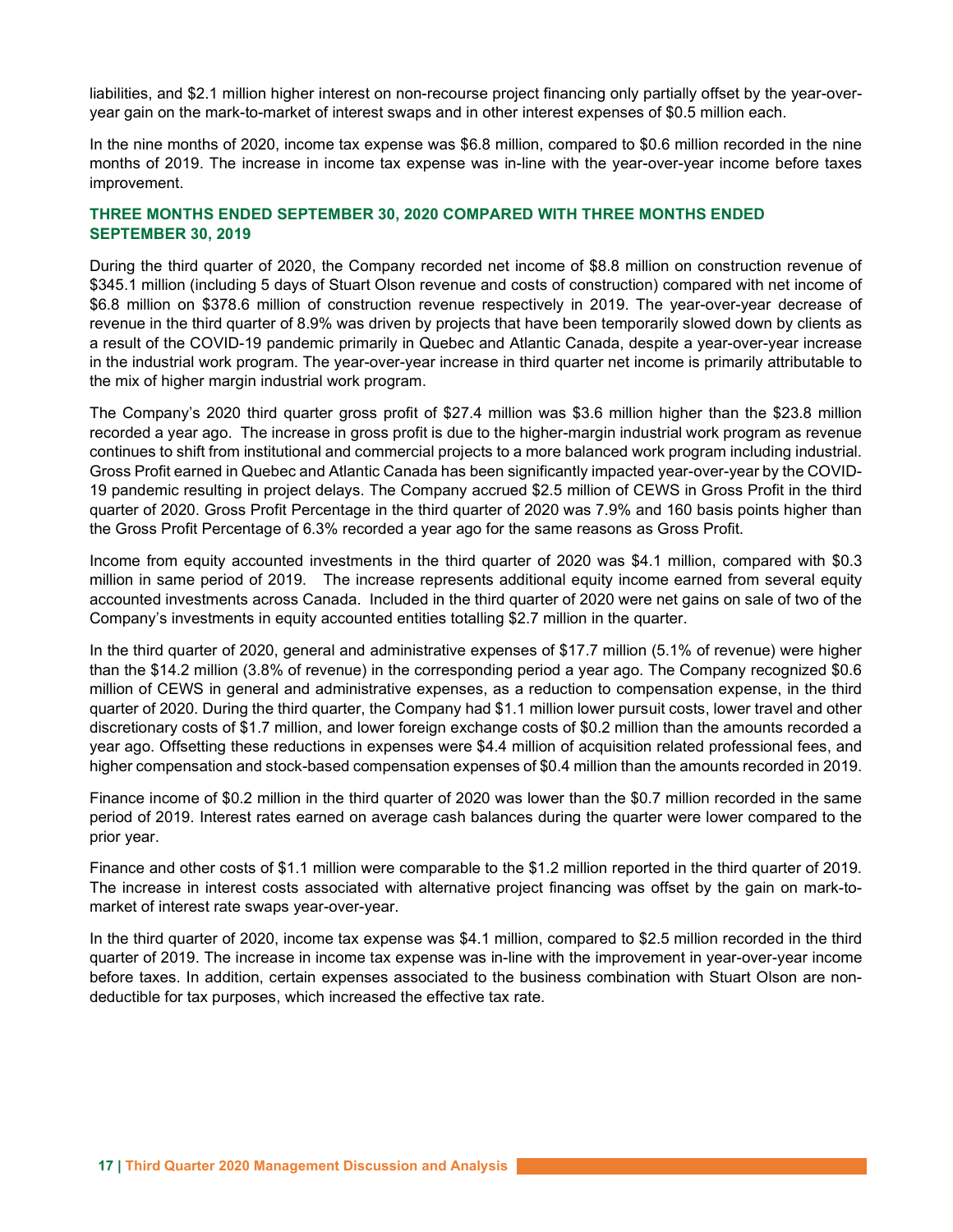# **OUTLOOK**

Bird closed its acquisition of Stuart Olson ("the Transaction") late in the third quarter and immediately began the important work of integrating the two companies. One of the key rationales for the Transaction was to further diversify Bird's risk profile by being able to expand its service offerings and revenue streams. The Company has expanded its industrial general contracting business, including becoming an industrial maintenance contractor, which provides opportunities for additional maintenance clients across the country. In the institutional and commercial sectors, Bird has added an increased capability in construction management services, and its newly acquired commercial systems business is one of Canada's largest electrical and data system contractors.

Integration efforts are ongoing in the fourth quarter as the Company continues to implement its 100-day plan to maximize value from the combination of the two firms. Adopting a "best of both" approach, the plan includes regularly scheduled communications with staff and focusses on people, organizational structure and technology needs.

The Company is in the process of identifying new cross-selling opportunities as a result of the Transaction, while continuing to take a disciplined approach in matching available talent to the risk profile of a project and overall work program.

Progress has been made in identifying and realizing the previously announced \$25.0 million in total forecasted cost synergies resulting from the combination. This total includes targets of \$10.0 million in EBITDA, \$10.0 million in interest and \$5.0 million in depreciation and amortization savings. The Company has identified annualized Adjusted EBITDA synergies of \$10.0 million and the realization of the synergies will ramp up throughout 2021. The annualized interest savings target of \$10.0 million was achieved as of the closing date and the depreciation and amortization target of \$5.0 million annually is expected to be achieved by the end of the fourth quarter 2020. In the fourth quarter 2020, the Company expects to realize \$0.7 million in EBITDA savings, \$2.5 million in interest savings and \$1.2 million in depreciation and amortization savings.

### COVID-19

The Company's underlying future assumptions are subject to greater risk the longer the COVID-19 pandemic persists. Bird expects fourth quarter 2020 financial results to be impacted by the COVID-19 pandemic with delays in the conversion of some projects in Pending Backlog to Backlog, delays in project tenders and awards, and some reduced productivity on project sites. There may be additional negative impacts if temporary project shutdowns are required for health and safety reasons.

The Company expects that it will continue to qualify for the Canadian Emergency Wage Subsidy in the fourth quarter for certain portions of its business. The subsidy will help offset the costs of maintaining the Company's workforce in parts of the business that were most impacted by the pandemic.

New projects in the pursuit pipeline have slowed somewhat since the start of the pandemic as some clients shift the timing of opportunities to a more stable environment. While Bird has historically won many smaller projects which could be executed quickly, rounding out its work program, the Company has seen a decrease in these types of projects, which will also impact short term results.

The Company is, however, well positioned to benefit from government stimulus spending, given its expanded capabilities, and will closely monitor projects as they are announced.

# Backlog

At September 30, 2020, the Company was carrying a combined Backlog of \$2.6 billion, including approximately \$1.0 billion from the business combination. The Company expects to recognize 61% of the remaining performance obligations over the next 12 months, with the remaining balance being recognized beyond 12 months. This expectation is based on management's best estimate but contains uncertainty as it is subject to factors outside of management's control. The consolidation of the Stuart Olson Backlog means that, when compared to prior years, the Backlog is more diversified across a broad range of markets and contracting methods with a more balanced risk profile. Revenue earned in higher risk contract categories such as PPP, Alternative Finance and Complex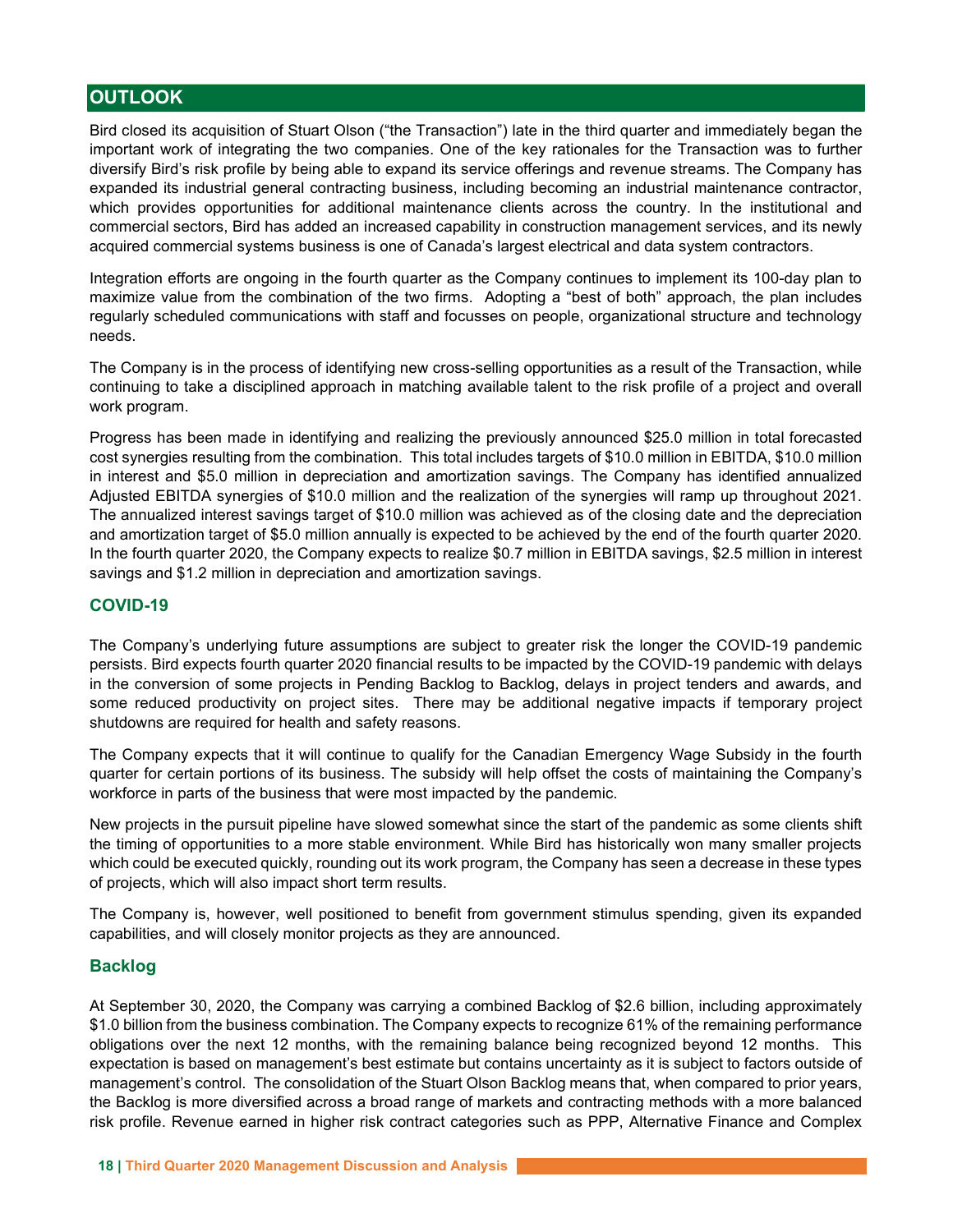Design Build projects comprised 11.2% of total revenue year to date in 2020 compared to 22.1% in the same time period in 2019. The proportion of revenue earned from higher risk contract types is expected to remain lower in 2020 when compared year-over-year. Outside of the MRO projects portfolio, the Company has minimal direct exposure to projects in the oil sector in its Backlog.

The future work program will benefit from \$1.3 billion in Pending Backlog as at September 30, 2020. Due to the pandemic, projecting the timing of converting some of these projects into contracts has become more difficult and several have shifted into 2021. Pending Backlog now includes a greater proportion of MSA contracts from Stuart Olson. These contracts are typically with industrial clients, that span multiple years for MRO services, and comprise approximately \$0.6 billion, which represents a recurring revenue steam over the remaining two to six years. The Company expects to convert a portion of these MSAs to Backlog as purchase orders are received.

## Balance Sheet

In planning for both the Transaction and managing through the pandemic, the Company has been focused on maintaining a strong balance sheet. This enables the Company to invest in long-term growth opportunities as well as sustaining its dividend. Bird continues to identify opportunities to further diversify its work program both organically and through additional acquisitions. The Company expects to benefit in the fourth quarter of 2020 through 2021 from having a healthy Backlog with strong margins and more balance in terms of the contractual risk profile of the work program.

Based on information known at this time, coupled with the impacts from the pandemic already experienced and projected for the coming quarter, the Company anticipates that it will achieve considerably higher levels of profitability for fiscal 2020 than seen in recent years. With the addition of Stuart Olson's operating results in the fourth quarter of 2020, year over year revenue is expected to surpass Bird's 2019 revenue, although pressure on revenue may persist through the early stages of 2021. The higher levels of profitability are a result of the Company's record Backlog, a strong margin profile in the work program and an expectation that the Stuart Olson acquisition will contribute positively to the business in 2021.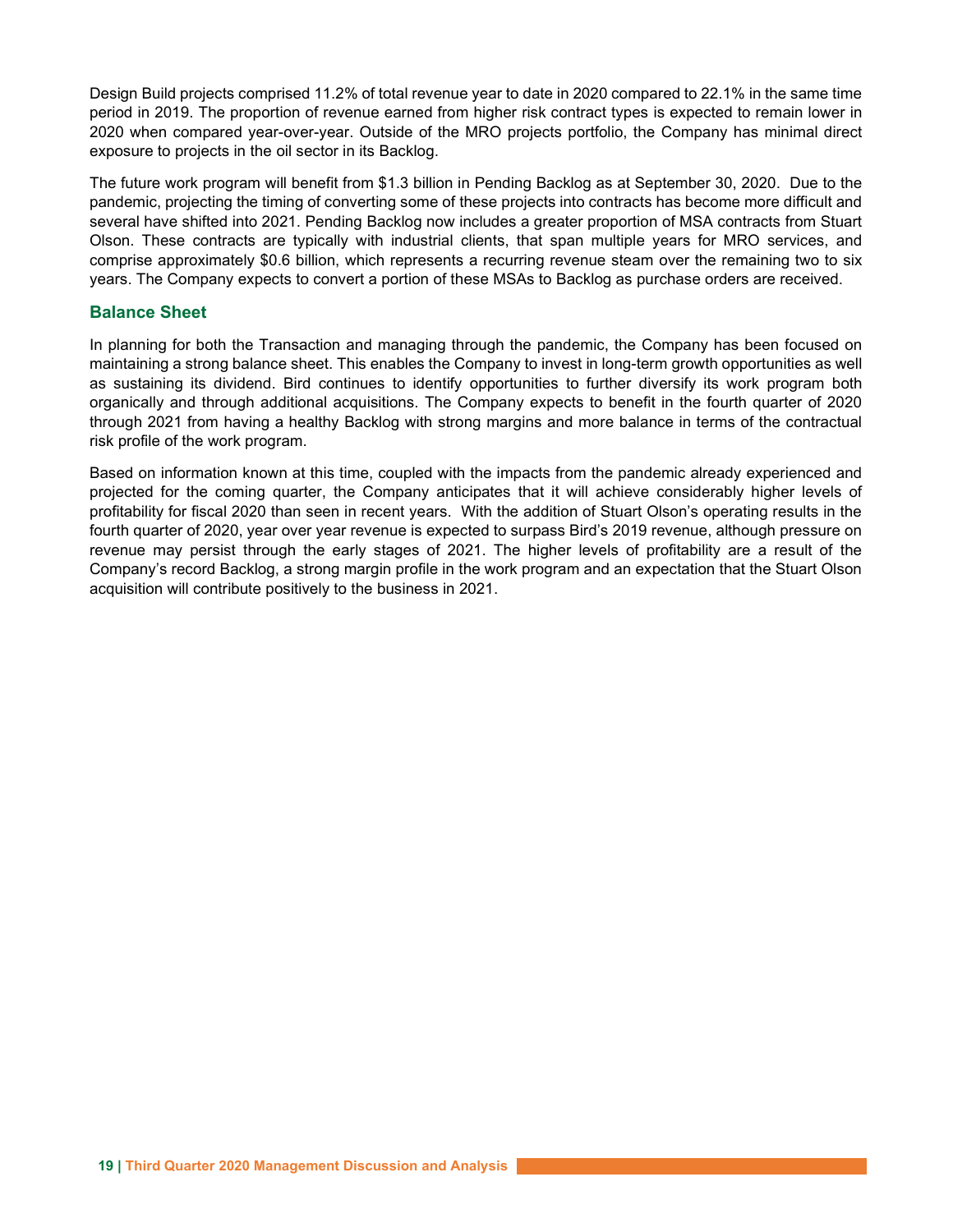# ACCOUNTING POLICIES

The Company's significant accounting policies are outlined in the notes to the audited December 31, 2019 and 2018 Consolidated Financial Statements. The interim consolidated financial statements were prepared using the same accounting policies as the 2019 consolidated financial statements except for the following and for new accounting standards adopted January 1, 2020:

#### Business combinations

Acquisitions of businesses are accounted for using the acquisition method. The consideration transferred in a business combination is measured at fair value, which is calculated as the sum of the acquisition-date fair values of the assets transferred to the Company, liabilities assumed by the Company and the equity interests issued or cash paid by the Company in exchange for control of the acquiree. Acquisition-related costs are expensed as incurred, unless related to the issuance of debt or equity.

At the acquisition date, the identifiable assets acquired, and the liabilities assumed are recognized at their fair value, except that:

- Deferred tax assets or liabilities and assets or liabilities related to employee benefit arrangements are recognized and measured in accordance with IAS 12 - Income taxes, and IAS 19 - Employee benefits, respectively;
- Any right-of-use assets and right-of-use liabilities identified in which the acquiree is the lessee, IFRS 3 requires the lease liability to be measured at the present value of the remaining lease payments as if the acquired lease were a new lease at the acquisition date. The right-of-use asset is measured at an amount equal to the lease liability, adjusted to reflect the favourable or unfavourable terms of the lease when compared with market terms.

The Company measures goodwill as the excess of the sum of the fair value of the consideration transferred, if any, over the net recognized amount (generally fair value) of the identifiable assets acquired and liabilities assumed, all measured as of the acquisition date.

#### Government assistance

Government grants are recognized when there is reasonable assurance that the Company will comply with the conditions attached to them and the grant will be received. When the conditions of a grant relate to income or expense, it is recognized in the consolidated statement of income in the period in which eligible expenses were incurred or when the services have been performed. For grants related to expense, the Company deducts the grant in reporting the related expense.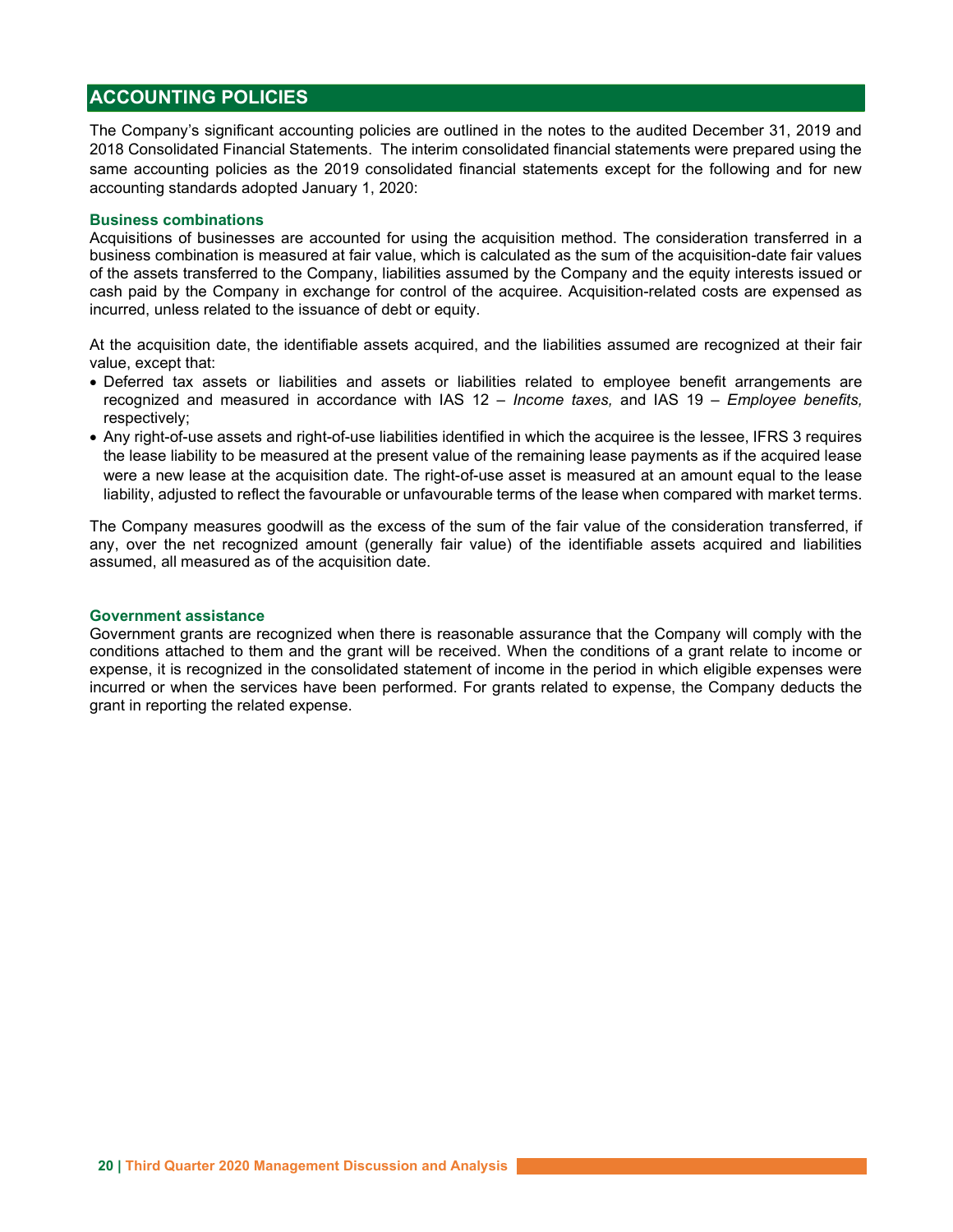#### Employee benefits and post-employment benefits

#### Post-employment benefits

The Company has a Registered Retirement Savings Plan ("RRSP"). The Company contributes to the plan based on the amount of employee contributions. The related obligation of RRSPs is measured on an undiscounted basis and are expensed as the related services are provided.

The Company maintains two registered pension plans. Each plan includes a defined contribution ("DC") provision and a non-contributory defined benefit ("DB") provision. The DB provision covers salaried employees for two of the operating segments. Annual employer contributions to the DB provision of each plan, which are actuarially determined by an independent actuary, are made on the basis of being not less than the minimum amounts required by provincial pension supervisory authorities. Unlike the DB provision, there is no obligation recorded for the DC provision. The DC contributions made by the Company are measured on an undiscounted basis and are expensed as the related services are provided.

DB pension costs are actuarially determined using the projected unit credit method and management's best estimate of salary escalation and retirement age of employees. The Company's net obligation in respect of DB pension plans is calculated separately for each plan by estimating the amount of future benefits that employees have earned in return for their service in the current and prior periods; that benefit is discounted to determine its present value. Any recognized past service costs and the fair value of plan assets are deducted. The discount rate used to establish the pension obligation was determined by reference to market interest rates on AA-rated corporate bonds with cash flows that approximate the timing and amount of expected benefit payments. When the calculation results in a benefit to the Company, the recognized asset is limited to the total of any unrecognized past service costs and the present value of economic benefits available in the form of any future refunds from the plan or reductions in future contributions to the plan. In order to calculate the present value of economic benefits, consideration is given to any minimum funding requirements that apply to any plan within the Company. An economic benefit is available to the Company if it is realizable during the life of the plan, or on settlement of the plan liabilities.

The pension deficit or surplus is adjusted for any material changes in underlying assumptions. The Company recognizes all actuarial gains and losses arising from the DB plans in other comprehensive earnings in the period in which they occur. When the benefits of a plan are improved, the portion of the increased benefit related to past service by employees is recognized in profit or loss on a straight-line basis over the average service period until the benefits become vested. To the extent that the benefits vest immediately, the expense is recognized immediately in profit or loss.

#### Intangible assets

Intangible assets with finite lives are comprised of computer software, and assets related to the acquisition of a business, including backlog and agency contracts and customer relationships. These intangible assets are measured at cost less accumulated amortization and accumulated impairment losses, if any. Amortization is calculated using the cost of the asset, commences once the asset is available for use and is recognized in profit or loss based on the expected pattern of consumption of the economic benefits of the asset. Amortization methods, useful lives and residual values are reviewed at each financial year end and adjusted where appropriate. Intangible assets with indefinite lives comprising of trade names are not amortized.

The estimated useful lives of each class of intangible assets are as follows:

| <b>Asset</b>                 | <b>Basis</b>                 | Useful Life  |
|------------------------------|------------------------------|--------------|
| Computer software            | Straight line                | 2 to 5 years |
| Backlog and agency contracts | As related revenue is earned | 1 to 3 years |
| Customer relationships       | Straight line                | 3 to 7 years |
| Trade names                  |                              | Indefinite   |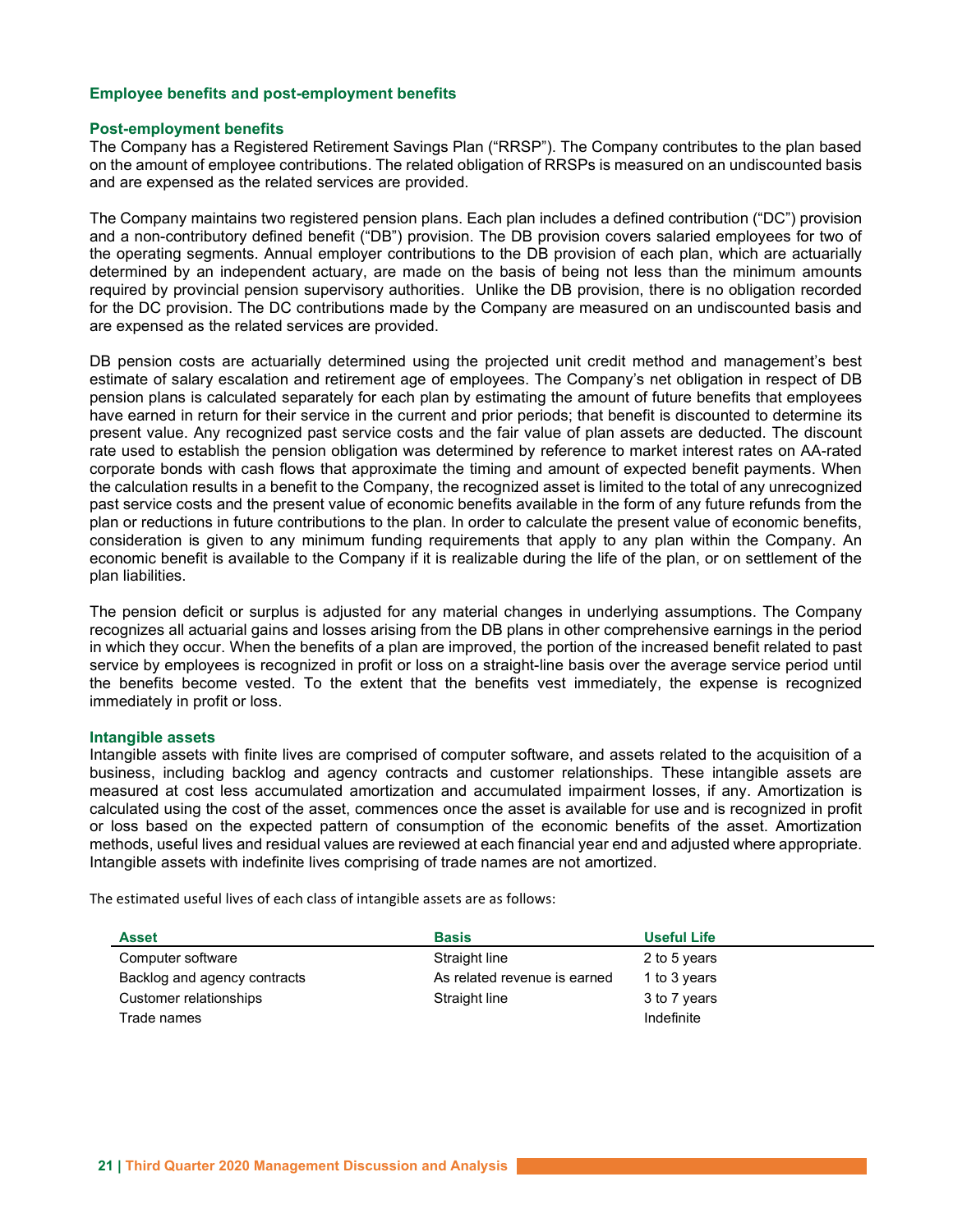#### New Accounting Standards Adopted

#### Amendments to IFRS 3 – Definition of a Business

The Company adopted the amendments to IFRS 3 on a prospective basis on January 1, 2020. On October 22, 2018, the IASB issued amendments to IFRS 3 Business Combinations that seek to clarify whether a transaction results in an asset or a business acquisition. The amendments apply to businesses acquired in annual reporting periods beginning on or after January 1, 2020. Earlier application is permitted. The definition of a business is narrower which could result in fewer business combinations being recognized. The adoption of the amendments to IFRS 3 did not have an impact on the financial statements.

#### Future accounting changes

#### Amendments to IAS 1 – Classification of Liabilities as Current or Non-current

On January 23, 2020, the IASB issued amendments to IAS 1 Presentation of Financial Statements, to clarify the classification of liabilities as current or non-current. For the purposes of non-current classification, the amendments removed the requirement for a right to defer settlement or roll over of a liability for at least twelve months to be unconditional. Instead, such a right must have substance and exist at the end of the reporting period.

The amendments also clarify how a company classifies a liability that includes a counterparty conversion option. The amendments state that: settlement of a liability includes transferring a company's own equity instruments to the counterparty; and when classifying liabilities as current or non-current a company can ignore only those conversion options that are recognized as equity. The amendments are effective for annual periods beginning on or after January 1, 2022. Early adoption is permitted.

#### Amendments to IFRS 16 – COVID-19-Related Rent Concessions

On May 28, 2020, the IASB issued COVID-19-Related Rent Concessions (Amendment to IFRS 16). The amendments are effective for annual periods beginning on or after June 1, 2020. Early adoption is permitted.

The amendments exempt lessees from having to consider individual lease contracts to determine whether rent concessions occurring as a direct consequence of the COVID-19 pandemic are lease modifications and allows lessees to account for such rent concessions as if they were not lease modifications. It applies to COVID-19 related rent concessions that reduce lease payments due on or before June 30, 2021. The Company will adopt the amendments to IFRS 16 on a prospective basis and the amendments are not expected to have a material impact on the financial statements.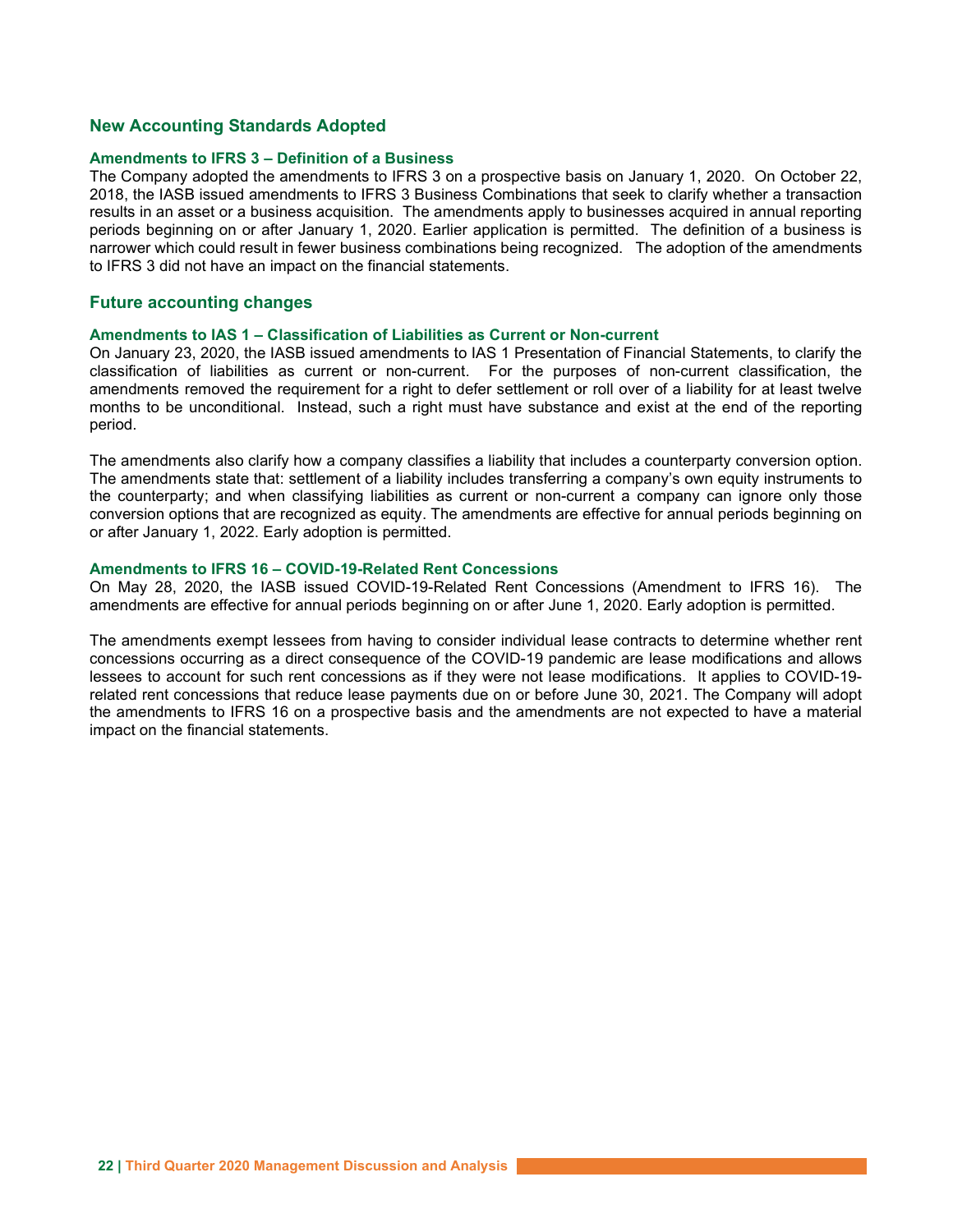# SUMMARY OF QUARTERLY RESULTS

The Company experiences more seasonality in its business in the first quarter and early second quarter as a result of a more annualized nature of its mining work program and the timing of new project starts in its industrial work program. Contracts typically extend over several quarters and often over several years.

For purposes of quarterly financial reporting, the Company must estimate the cost required to complete each contract to assess the overall profitability of the contract and the amount of gross profit to recognize for the quarter. Such estimating includes contingencies to allow for certain known and unknown risks. The magnitude of the contingencies will depend on the nature and complexity of the work to be performed. As the contract progresses and remaining costs to be incurred and risk exposures become more certain, contingencies will typically decline or have been utilized, although certain risks will remain until the contract has been completed, and even beyond.

In some cases, variations in earnings may occur where costs incurred to date may be recoverable from insurance policies or claims to customers at a future date but cannot be recorded in the current quarter. In the case of insurance claims, financial recovery is not recorded until certainty of the recovery is attained. In the case of claims against customers that are considered constrained variable consideration, revenue is not recorded until it is highly probable that there will not be a significant reversal of cumulative revenue to date. As a result, earnings may fluctuate significantly from quarter-to-quarter, depending on whether large and/or complex contracts are completed or nearing completion during the quarter, or have been completed in a prior quarter, and may fluctuate based on timing of resolution of claims. is entare and complexity of the work to be performed. As the contract progresses<br>
rered and risk exposures become more certain, contingencies will typically deciline<br>
certain risks will remain until the contract has been and the matter state of a control of a control of a control of a control of a control of a completed, and even beyond.<br>
The belower this to customers at a future date but cannot be recorded in the control of control of cha In some cases, variations in earnings may occur where costs incurred to date may be recoverable from insurance<br>oloicies or claims to customers at a future date but cannot be recorded in the current quartit. In the case of in some usases, valiations in earnings may occur wine coassisted in the current quarter. In the case of solicies or claims to customers at a future date but cannot be recorded in the current quarter. In the case of share

There are also several other factors that can affect the Company's revenues and profit from quarter-to-quarter. These include the timing of contract awards, the value of subcontractor billings and project scheduling. Management does not believe that any individual factor is responsible for changes in revenue from quarter-toquarter, except for seasonality in the first quarter of each year and the impact of the COVID-19 pandemic in the second quarter of 2020.

#### (in thousands of Canadian dollars, except per share amounts)

|                           | 2018    |          |         | 2019    |         |         | 2020    |                |
|---------------------------|---------|----------|---------|---------|---------|---------|---------|----------------|
|                           | Q4      | Q1       | Q2      | Q3      | Q4      |         | Q2      | Q <sub>3</sub> |
| Revenue                   | 385.854 | 261,777  | 315,428 | 378,591 | 420,612 | 321,646 | 282,766 | 345,060        |
| Net income (loss)         | 6,379   | (6, 466) | 1,001   | 6,782   | 8,167   | 1,123   | 5.624   | 8,822          |
| Earnings (loss) per share | 0.15    | (0.15)   | 0.02    | 0.16    | 0.19    | 0.03    | 0.13    | 0.20           |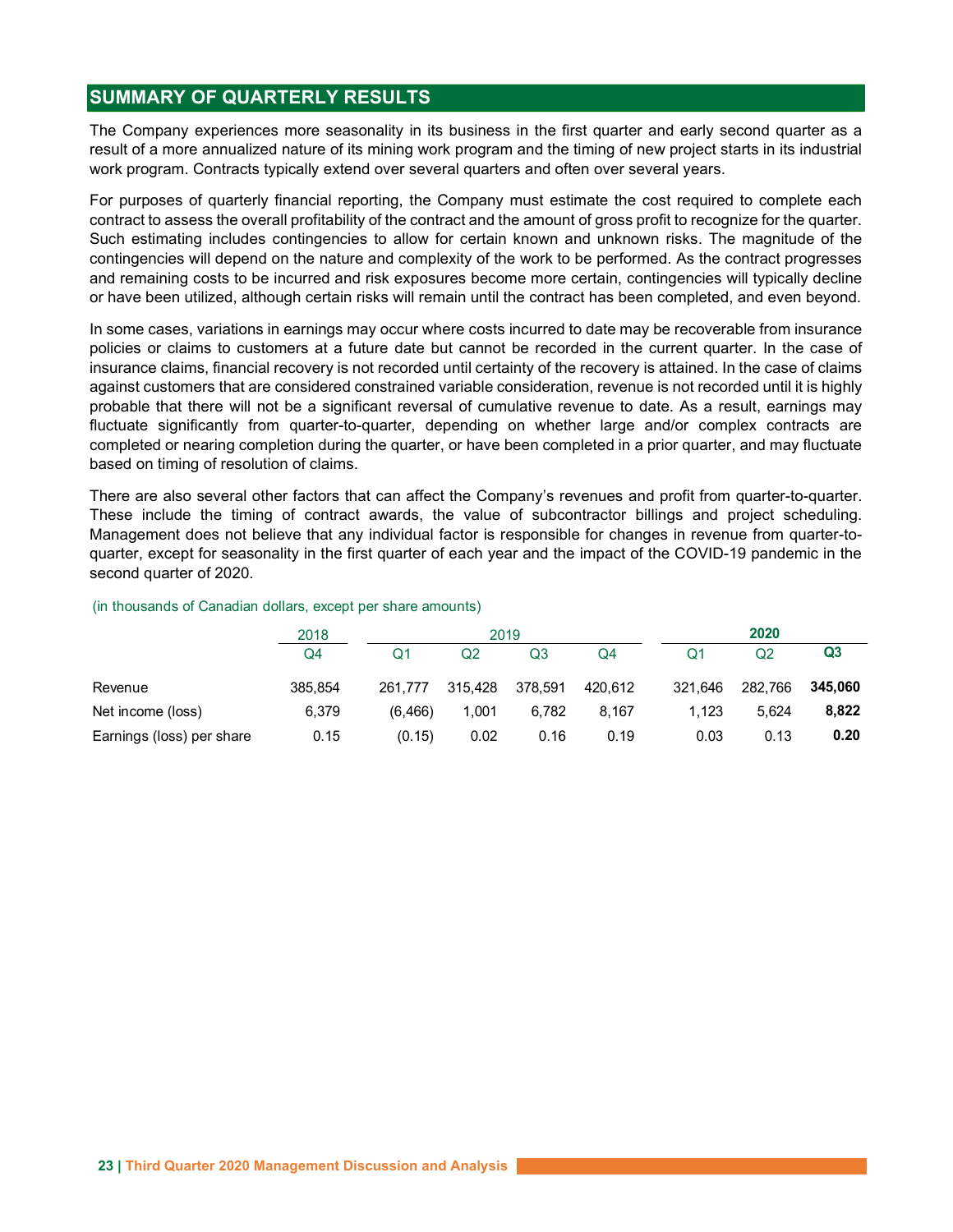# FINANCIAL CONDITION, CAPITAL RESOURCES AND LIQUIDITY

The following table presents a summary of the Company's financial condition for the periods indicated:

| (in thousands of Canadian dollars)                                                               | <b>September 30, 2020</b>       | December 31, 2019 |                                |  |
|--------------------------------------------------------------------------------------------------|---------------------------------|-------------------|--------------------------------|--|
| Cash and cash equivalents<br>Non-cash working capital<br>Working capital                         | 157.234<br>(38, 738)<br>118.496 |                   | 180.334<br>(99, 831)<br>80,503 |  |
| Non-current loans and borrowings<br>Non-current right-of-use liabilities<br>Shareholders' equity | 65.180<br>55.111<br>196,010     |                   | 34.738<br>23,075<br>127.720    |  |

As a result of the strength of the Company's balance sheet, the Company believes it has adequate amounts of both working capital and liquidity to execute its Backlog and to support its current dividend rate barring any unforeseen risks that may occur, including risks as a result of the COVID-19 pandemic.

As a component of working capital, the Company maintains a balance of cash and cash equivalents. At September 30, 2020, this balance totalled \$157.2 million. Included in cash and cash equivalents was \$74.9 million of cash in special purpose joint operation bank accounts (\$134.0 million at December 31, 2019). Cash and cash equivalents generally available for operations at September 30, 2020 was \$54.3 million (\$36.1 million at December 31, 2019) with the remainder held in trust or joint operations accounts.

Non-cash working capital was in a net liability position of \$38.7 million at September 30, 2020, which improved from a net liability position of \$99.8 million at December 31, 2019.

The non-cash working capital position fluctuates significantly in the normal course of business from period to period, primarily due to the timing of differences between the settlement of payables due to subcontractors and suppliers, billings and collection of receivables from clients, and the timing in the settlement of income taxes payable. The Company's cash balances absorb these fluctuations with no net impact to the Company's net working capital position or ability to access contract surety support. The Company believes it has sufficient working capital to support its current and projected contract requirements.

At September 30, 2020, the Company had working capital of \$118.5 million compared with \$80.5 million at December 31, 2019, an increase of \$38.0 million, mainly related to the business combination with Stuart Olson, which added \$39.7 million. The \$1.7 million remaining variance is primarily the result of the Company's net income \$15.6 million exceeding the \$12.8 million of dividends by \$2.8 million, and the increase in non-current assets of \$4.6 million.

# Credit Facilities

The Company is well-served by its long-held philosophy of maintaining a strong balance sheet and, as a result, is well-positioned to weather these uncertain times with \$54.3 million of accessible cash and cash equivalents (excluding cash held in joint ventures and trust accounts) and \$49.0 million of capacity available in committed credit facilities providing adequate liquidity. The Company has also worked closely with Export Development Canada ("EDC") and has increased its Account Performance Security Guarantee ("APSG") limit from \$25 million to \$75 million, which increased liquidity for the Company. Despite the negative financial impacts from the COVID-19 pandemic in 2020, the Company expects to remain in compliance with all banking covenants. During the third quarter, the Company increased the committed revolving credit facility from \$85,000 to \$100,000. The additional \$15,000 is temporary and expires November 25, 2020 or when a new syndicated credit agreement is established. The original \$85,000 revolving credit facility matures December 31, 2022.

The Company has several credit facilities available to access in order to support the issuance of letters of credit, finance future capital expenditures and finance the day-to-day operations of the business.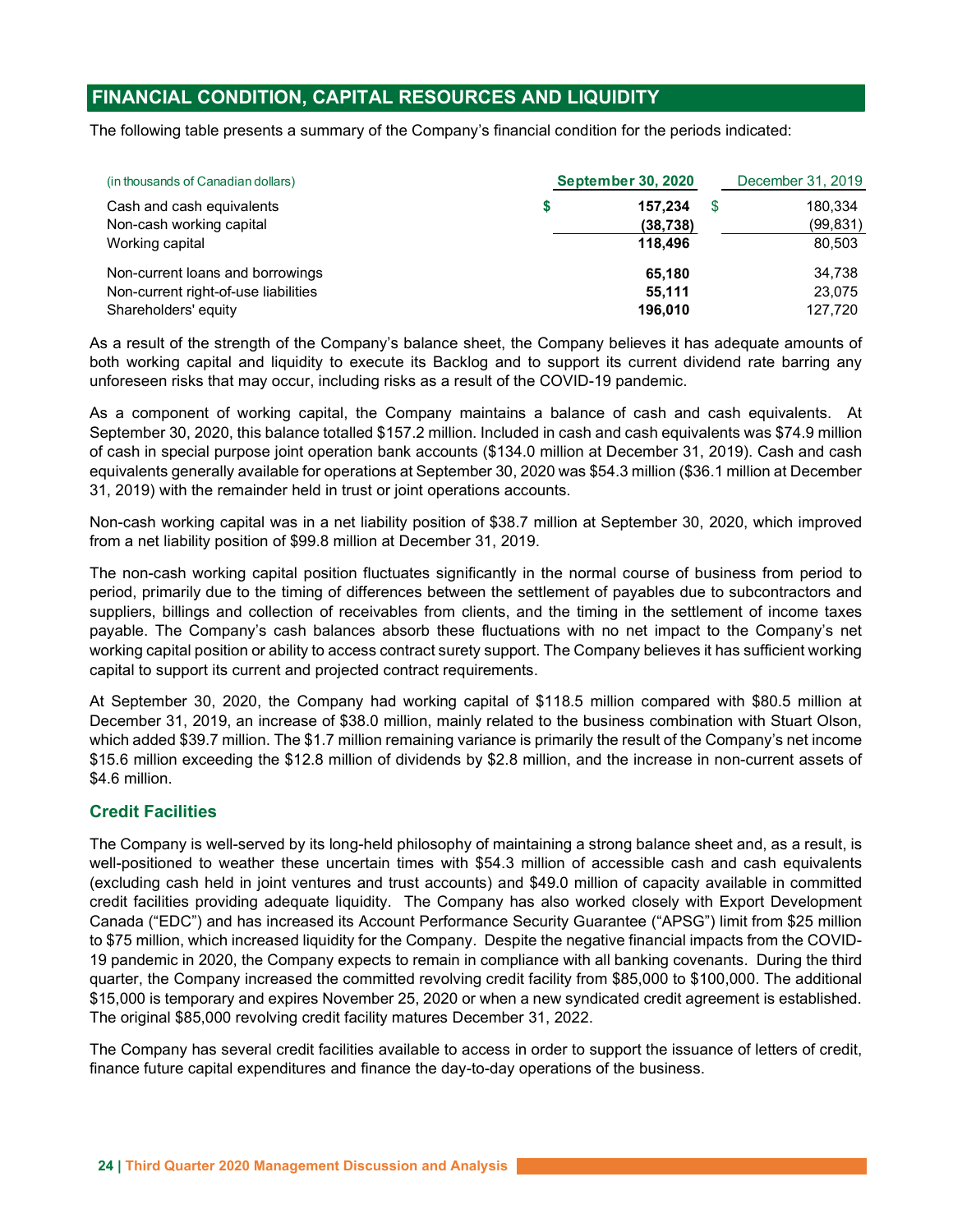# Operating Credit Facilities

#### Committed revolving operating credit facilities

During the third quarter, the Company increased the committed revolving credit facility from \$85,000 to \$100,000. The additional \$15,000 is temporary and expires November 25, 2020 or when a new syndicated credit agreement is established. The original \$85,000 revolving credit facility matures December 31, 2022. This facility may be used in the normal course of business for general working capital purposes, to issue noncollateralized letters of credit, and to fund future capital expenditures and qualifying permitted acquisitions. At September 30, 2020, the Company has \$26.0 million in letters of credit outstanding (December 31, 2019 - \$28.5 million) and has drawn \$25.0 million on this facility (December 31, 2019 - \$15.0 million). The \$25.0 million draw is presented as long-term loans and borrowings on the Company's statement of financial position. At September 30, 2020, the Company was in compliance with the working capital, minimum equity and debtto-equity covenants of this facility.

#### Committed revolving term loan facility

The Company has a committed revolving term loan facility of up to \$35.0 million for the purpose of financing acquisitions and for working capital advances in support of major projects. As of September 30, 2020, the Company has drawn \$35.0 million (December 31, 2019 - \$10.0 million) on the facility. The loan has scheduled repayments due quarterly until the maturity date of September 24, 2028.

Borrowings under the facility bear interest at a rate per annum equal to the Canadian prime rate plus a spread. A commitment fee that varies depending on certain consolidated financial ratios is due on the unutilized portion of the facility. At September 30, 2020, the Company was in compliance with the working capital, minimum equity and debt-to-equity covenants of this facility.

### Letters of Credit Facilities

The Company has available \$125.0 million of demand facilities used primarily to support the issuance of letters of credit. All letters of credit issued under these facilities are supported by the pledge of Company-owned financial instruments, including cash, or through a guarantee from EDC. At September 30, 2020, the Company has \$44.0 million in letters of credit outstanding on these facilities (December 31, 2019 - \$6.6 million).

The Company has available a facility with EDC to support the issuance of contract performance security letters of credit issued by financial institutions on behalf of the Company. The Company can use this facility only when letters of credit have been issued as contract security for projects that meet the EDC mandate.

Letters of credit are typically issued to support the Company's performance obligations relating to PPP and other major construction projects.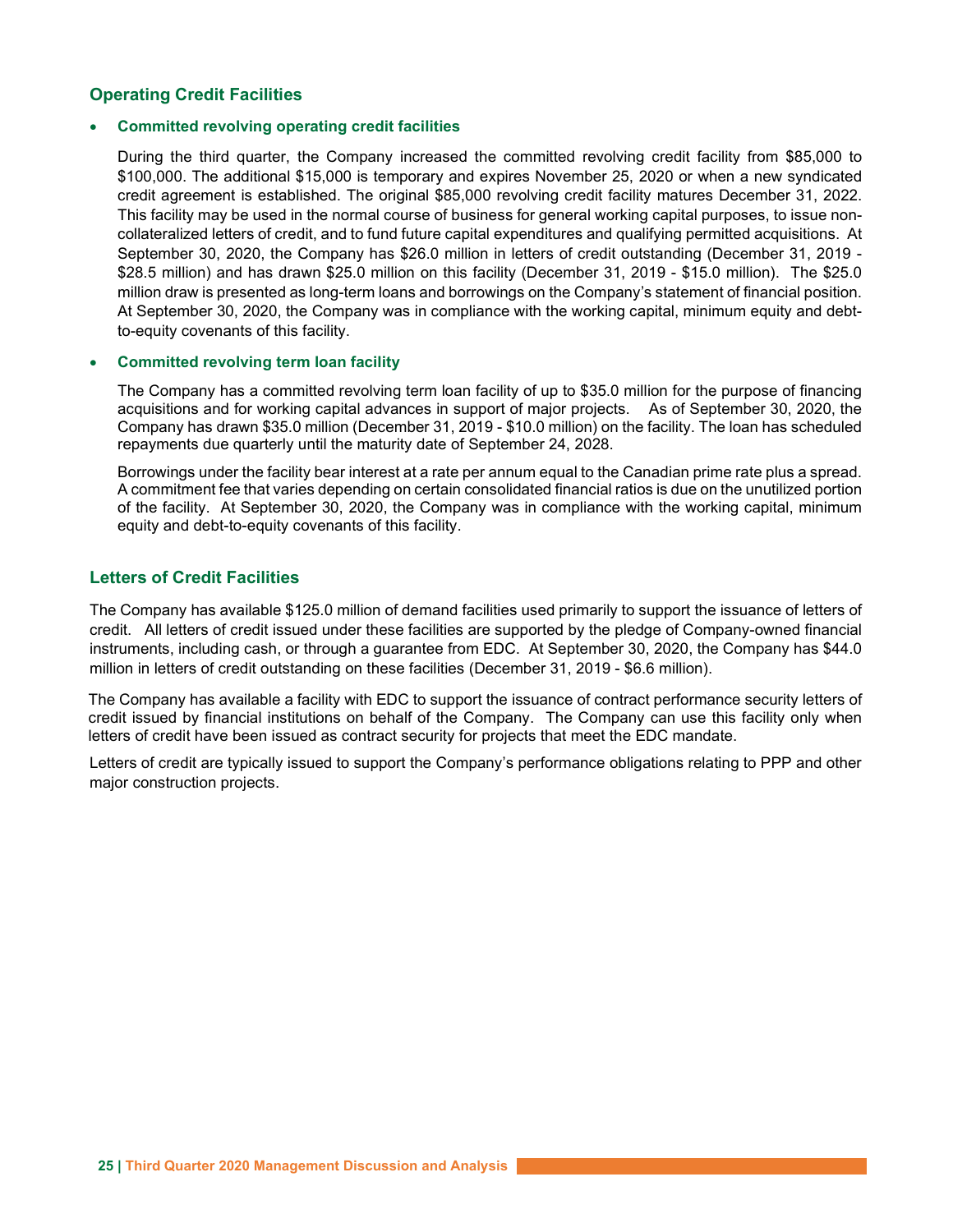|                                                                             |    |                       | The following table outlines the amount of the credit facilities, the amount of issued letters of credit and the amount |
|-----------------------------------------------------------------------------|----|-----------------------|-------------------------------------------------------------------------------------------------------------------------|
| (in thousands of Canadian dollars)                                          |    | September 30,<br>2020 | December 31.<br>2019                                                                                                    |
| Committed revolving operating credit facility                               | S  | 100,000 \$            | 85,000                                                                                                                  |
| Letters of credit issued from committed revolving operating credit facility |    | 26,035                | 28,504                                                                                                                  |
| Drawn from committed revolving operating credit facility                    |    | 25,000                | 15,000                                                                                                                  |
| Available committed revolving operating credit facility                     |    | 48,965                | 41,496                                                                                                                  |
| Committed revolving term loan facility                                      | \$ | 35,000 \$             | 35,000                                                                                                                  |
| Drawn from committed revolving term loan facility                           |    | 35,000                | 10,000                                                                                                                  |
| Available committed revolving term loan facility                            |    |                       | 25,000                                                                                                                  |
| Letters of credit facilities                                                |    | 125,000               | 80,000                                                                                                                  |
| Letters of credit issued from letters of credit facilities                  |    | 43,972                | 6,559                                                                                                                   |
| Available letters of credit facilities                                      | S  | 81,028 \$             | 73,441                                                                                                                  |
| Collateral pledged to support letters of credit                             | \$ | 139S                  | 139                                                                                                                     |
| Guarantees provided by EDC                                                  | \$ | 43,834 \$             | 6,421                                                                                                                   |

# Equipment Financing

The Company and its subsidiaries have term credit facilities of up to \$35.0 million to be used to finance equipment purchases. Borrowings under the facilities are secured with a first charge on the equipment being financed. As of September 30, 2020, there is \$12.6 million outstanding on the facilities (December 31, 2019 - \$12.4 million). Interest on the facilities can be charged at a fixed rate based on the Bank of Canada bond rate plus a spread. Interest is paid monthly in arrears.

In addition, subsidiaries of the Company have equipment acquisition operating lease lines of credit for \$31.8 million (December 31, 2019 - \$31.8 million) with the financing arms of several major heavy equipment suppliers to finance the purchase of equipment. At September 30, 2020, the Company has used \$10.5 million under these facilities (December 31, 2019 - \$11.7 million). The Company's total lease commitments are outlined under Contractual Obligations.

At September 30, 2020, the Company was in compliance with all debt covenants relating to its operating and equipment operating lease lines of credit.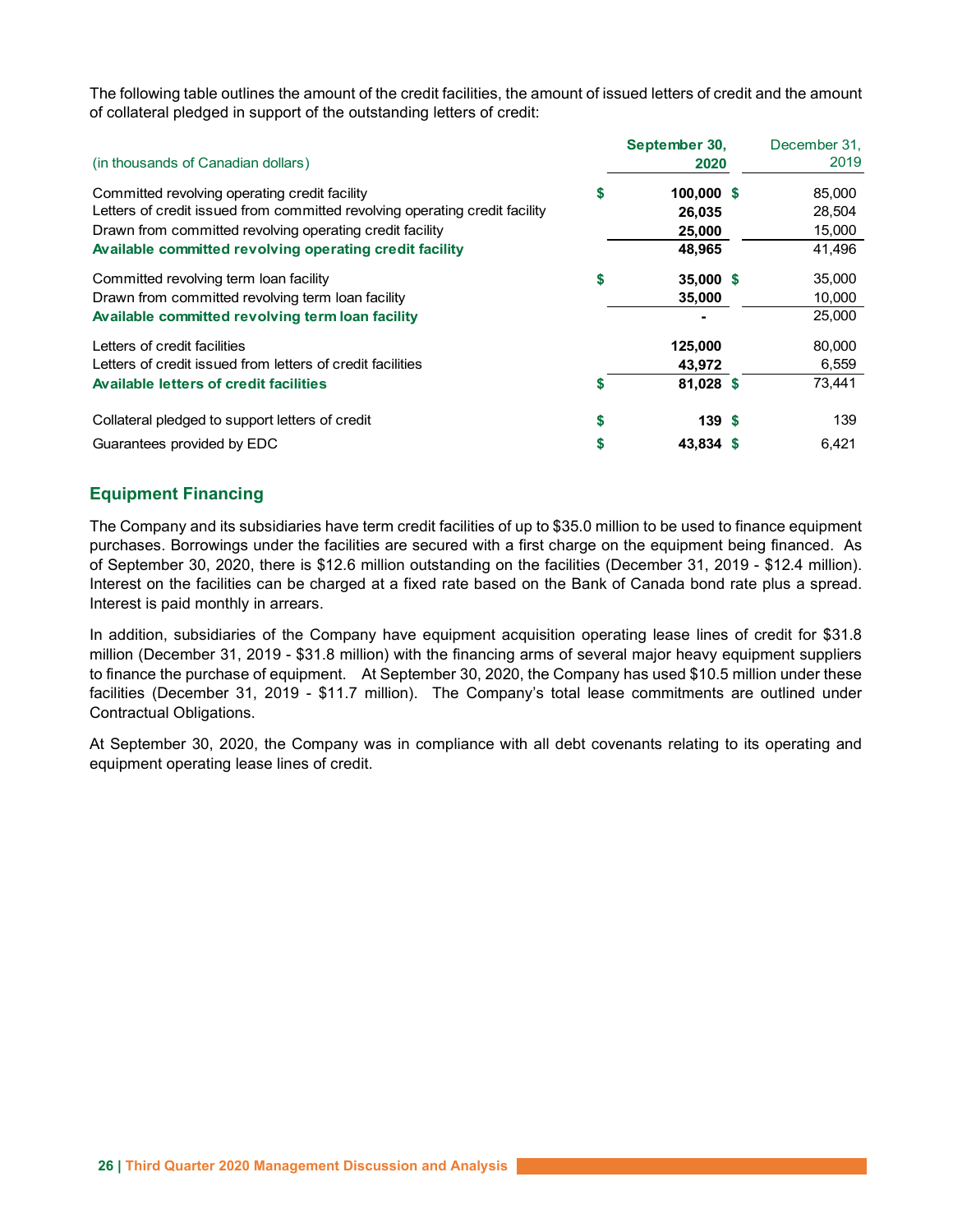# Cash Flow Data

The following table provides an overview of cash flows during the periods indicated:

| (in thousands of Canadian dollars)                          |  | <b>Three months ended</b><br>September 30, |      | Nine months ended<br>September 30, |           |  |           |
|-------------------------------------------------------------|--|--------------------------------------------|------|------------------------------------|-----------|--|-----------|
|                                                             |  | 2020                                       | 2019 |                                    | 2020      |  | 2019      |
| Cash flows from operations before changes in non-cash       |  |                                            |      |                                    |           |  |           |
| working capital                                             |  | 15,841                                     | - \$ | $13,851$ \$                        | 31,890 \$ |  | 14,676    |
| Changes in contract assets - alternative finance projects   |  | (14, 079)                                  |      | (19, 959)                          | (64, 913) |  | (39, 687) |
| Changes in non-cash working capital and other               |  | (37, 749)                                  |      | (16, 201)                          | (36, 961) |  | (67, 769) |
| Cash flows from (used in) operating activities              |  | (35,987)                                   |      | (22, 309)                          | (69, 984) |  | (92, 780) |
| Investments in equity accounted entities                    |  | (496)                                      |      |                                    | (4,781)   |  | (112)     |
| Capital distributions from equity accounted entities        |  | 2,843                                      |      | 1,138                              | 3,870     |  | 1,493     |
| Proceeds on sale of investment in equity accounted entities |  | 5,620                                      |      |                                    | 11,034    |  |           |
| Additions to property, equipment and intangible assets      |  | (2,516)                                    |      | (3,934)                            | (8, 159)  |  | (11, 624) |
| Proceeds on sale of property and equipment                  |  | 782                                        |      | 565                                | 6,368     |  | 1,928     |
| Acquisition of Stuart Olson                                 |  | (59, 960)                                  |      |                                    | (59, 960) |  |           |
| Proceeds on maturity of short-term investments              |  |                                            |      |                                    |           |  | 1,666     |
| Other long-term assets                                      |  | 1,222                                      |      | (1,506)                            | 742       |  | 283       |
| Cash flows from (used in) investing activities              |  | (52,505)                                   |      | (3,737)                            | (50, 886) |  | (6,366)   |
| Proceeds from issue of common shares                        |  | 39,876                                     |      |                                    | 39,876    |  |           |
| Dividends paid on shares                                    |  | (4, 145)                                   |      | (4, 145)                           | (12, 436) |  | (12, 436) |
| Proceeds from non-recourse project financing                |  | 5,807                                      |      | 28,093                             | 44,891    |  | 43,793    |
| Proceeds from loans and borrowings                          |  | 45,657                                     |      |                                    | 61,907    |  | 14,536    |
| Repayment of loans and borrowings                           |  | (10, 823)                                  |      | (1,546)                            | (29, 974) |  | (3,606)   |
| Repayment of right-of-use liabilities                       |  | (2,063)                                    |      | (1, 971)                           | (6, 521)  |  | (5,210)   |
| Cash flows from (used in) financing activities              |  | 74,309                                     |      | 20,431                             | 97,743    |  | 37,077    |

# Operating Activities

During the nine months of 2020, cash flows from operating activities used cash of \$70.0 million compared with cash used of \$92.8 million in 2019.

In the first nine months, cash flows from operations before changes in non-cash working capital of \$31.9 million increased \$17.2 million year-over-year from the \$14.7 million cash generated in 2019 primarily due to the \$14.3 million improvement in net income, a \$6.2 million higher non-cash addback of income tax expense year-over-year, a \$1.8 million higher non-cash addback of finance and other costs, partially offset by \$6.0 million higher non-cash reduction for income from equity accounted investments.

Changes in contract assets – alternative finance projects during the first nine months of 2020 used \$64.9 million of cash. This use of cash was partially offset by the \$44.9 million on proceeds from non-recourse project financing. The activity in 2019 and 2020 relates to the OPP Modernization Phase 2 alternative finance project. The OPP Modernization project was ramping up construction throughout 2019, continuing in 2020 and therefore builds up contract assets until the project is completed and billed to the client.

During the first nine months of 2020, the \$37.0 million decrease in cash from changes in non-cash working capital and other was driven mainly by a \$72.0 million decrease in accounts receivable and contract assets, collection of other assets of \$5.8 million, partially offset by a \$94.2 million decrease in accounts payable and a \$20.1 million decrease in contract liabilities. During 2019, the primary drivers of the \$67.8 million decrease in cash from the changes in non-cash working capital and other was a \$92.6 million increase in accounts receivable and contract assets and collection of other assets combined with \$26.8 million decrease in accounts payable and offset by the \$57.2 million increase in contract liabilities.

The non-cash working capital position fluctuates significantly in the normal course of business from period to period, primarily due to the timing of differences between the settlement of payables due to subcontractors and suppliers, billings and collection of receivables from clients, and the timing of the settlement of income taxes payable.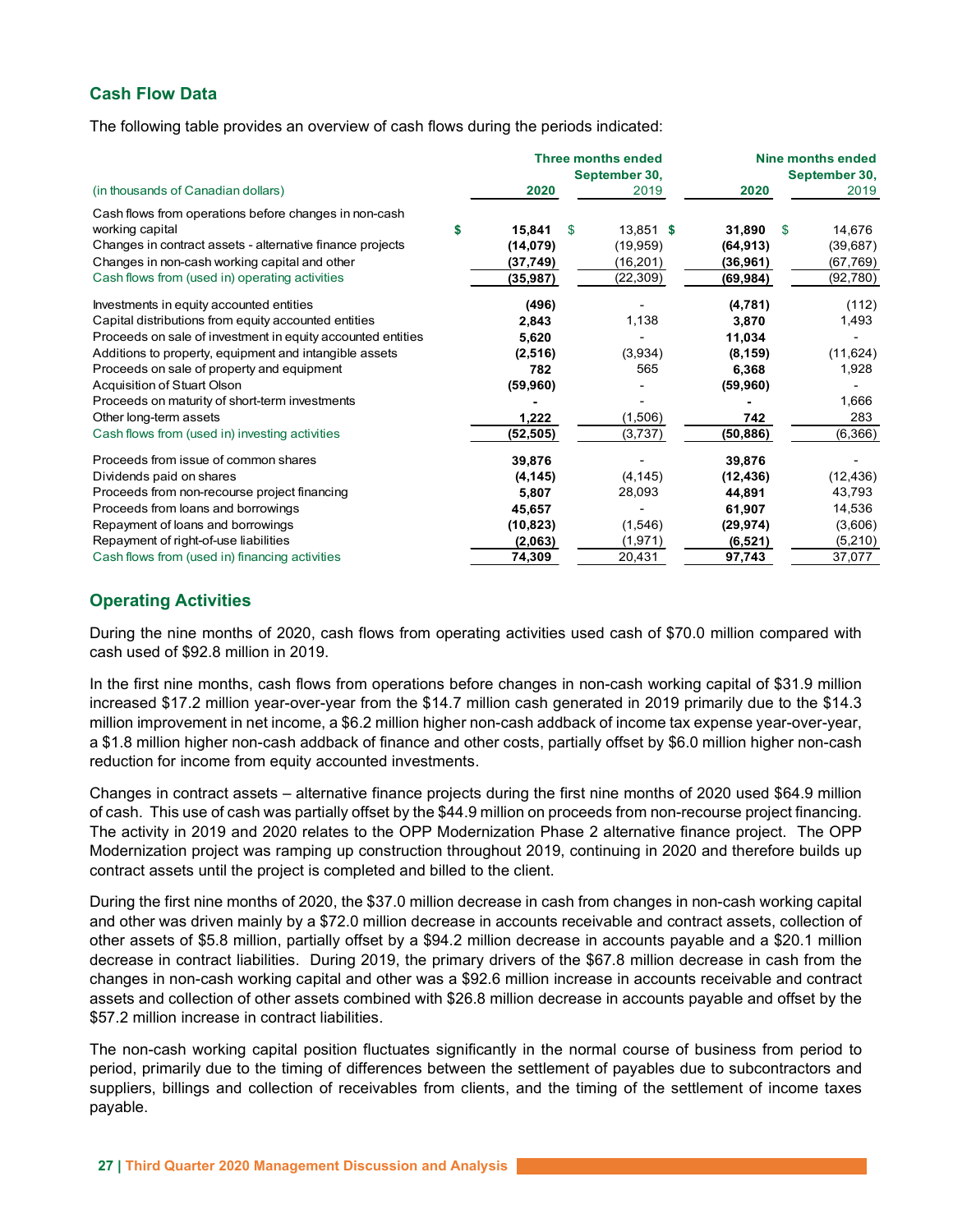### Investing Activities

During the nine months of 2020, the Company used \$50.9 million of cash from investing activities compared to the \$6.4 million used in 2019. In 2020, the Company primarily used \$60.0 million of cash in the acquisition of Stuart Olson. In addition, the Company received proceeds of \$11.0 million from the sale of its investment in equity accounted entities, as well as distributions from equity investments of \$3.9 million, which was partially offset by the additional investments in equity accounted entities of \$4.8 million. The Company also benefited from higher proceeds from the sale of equipment of \$4.4 million, and lower additions to property and equipment and intangible assets of \$3.5 million compared to the same period in 2019. This was offset by lower proceeds from the maturity of short-term investments of \$1.7 million in 2019. In, the Compary lecelarity technology of a F1.0 million, which was partially offset by<br>well as distributions from equity investments of \$3.9 million, which was partially offset by<br>or of equipment of \$4.4 million, and lowe

# Financing Activities

During the nine months of 2020, the Company generated \$97.7 million of cash from financing activities compared to \$37.1 million in 2019. The year-over-year changes are primarily driven by proceeds of \$39.9 million from the issuance of common shares related to the acquisition of Stuart Olson, and higher proceeds of \$47.4 million of loans and borrowings. This was partially offset by repayment of loans and borrowings and right-of-use liabilities that were \$27.7 million higher than the same period in 2019. we us a tenturousm for the quily movesuments of sax million. The Company also benefited from higher of sax million, and lower additions to property and equipment and intangible of equipment 6 54.4 million, and lower additi Interior in equity accounted entities to  $\approx 4.8$  million, and lower additions to property and equipment and intangible<br>of equipment of \$4.4 million, and lower additions to property and equipment and intangible<br>ompared to of equipment or set 4 million, and lower additions to property and equipment and intanguise<br>
or of 2020, the Company generated \$97.7 million of cash from financing activities compared<br>
to of 2020, the Company generated \$9 ompared to the same period in 2019. This was onset by lower proceeds from the maturity<br>this of \$1.7 million in 2019.<br>So the Company generated \$97.7 million of cash from financing activities compared<br>abans related to the a

# DIVIDENDS

The Company declared monthly eligible dividends on common shares payable on or about the 20th of the month following the month in which the dividend was declared. The following table outlines the dividend history:

| July 1, 2020    | to September 30, 2020 | s  | 0.0975 |
|-----------------|-----------------------|----|--------|
| April 1, 2020   | to June 30, 2020      | ς. | 0.0975 |
| January 1, 2020 | to March 31, 2020     | S. | 0.0975 |
| October 1, 2019 | to December 31, 2019  | ς. | 0.0975 |
| July 1, 2019    | to September 30, 2019 |    | 0.0975 |

# OUTSTANDING COMMON SHARE DATA AND STOCK EXCHANGE LISTING

The Company is authorized to issue an unlimited number of common shares. The Company had a total of 53,038,929 common shares outstanding at September 30, 2020. There were 42,516,853 common shares outstanding at December 31, 2019.

During the third quarter, 100,000 stock options with a weighted average exercise price of \$11.87 per common shareexpired. At September 30, 2020 there are no stock options outstanding. With the approval of the Equity Incentive Plan (EIP) in May 2017, the Board of Directors resolved to suspend the stock option plan.

The common shares are listed on the Toronto Stock Exchange ("TSX") under the trading symbol BDT.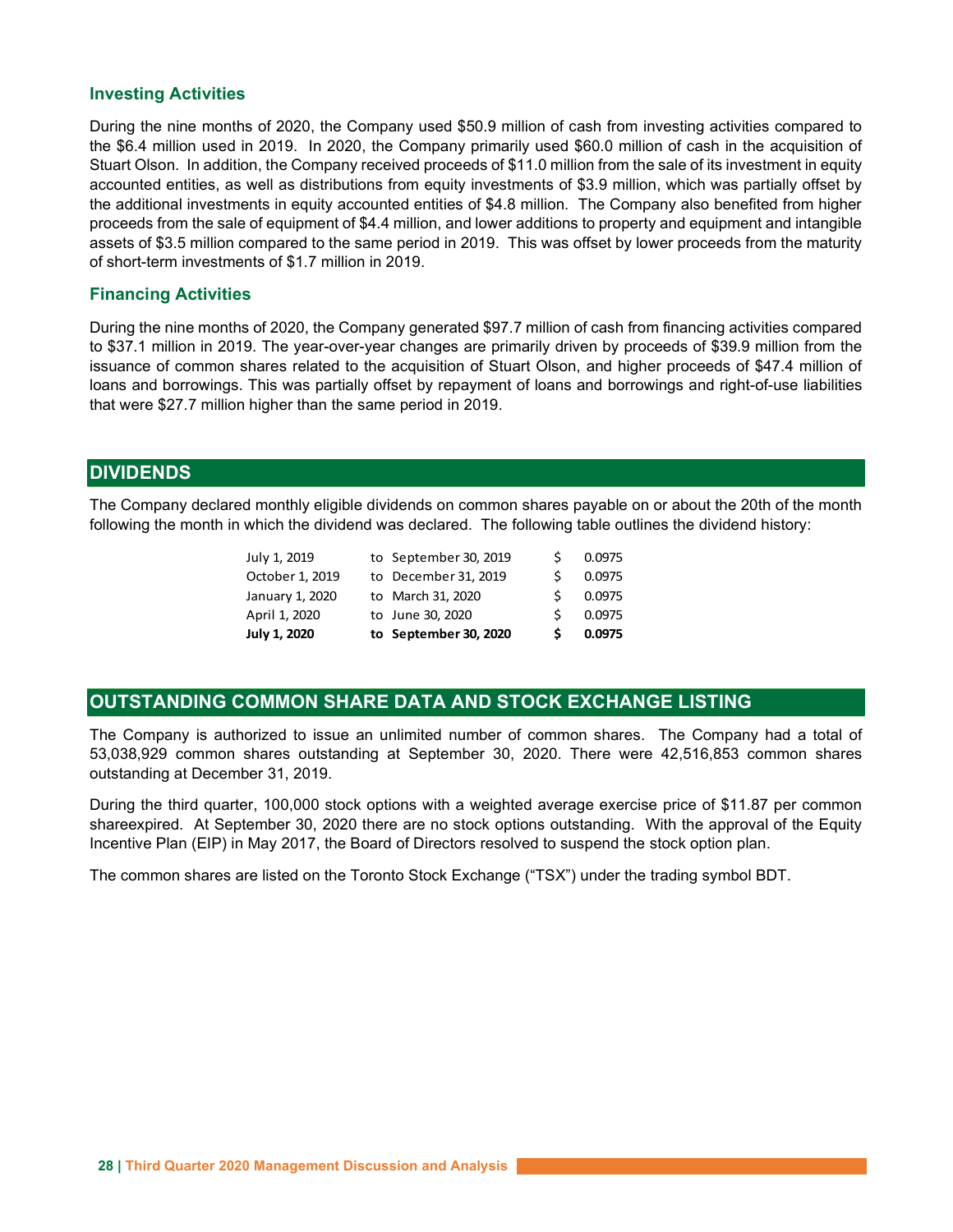# CAPABILITY TO DELIVER RESULTS

Productive capacity relates to the financial and non-financial resources available to the Company to execute its strategy and achieve planned results. From a financial perspective, the Company believes it has sufficient working capital and access to operating lines of credit to execute its current operational and growth forecast. The belief is explained in sections of this MD&A dealing with financial condition and liquidity.

In addition to financial capacity, the success of the Company is dependent upon the management and leadership skills of senior management. On an annual basis, high-performing candidates are identified for training and progression into more senior positions within the Company. The Company's performance management system emphasizes the development of leadership skills. In addition, the Company sponsors internal and external training programs, including the Bird Leadership Academy, the Bird Site Management program and the Taking Flight management training program, to provide a forum for high-potential candidates to develop their leadership skills.

# CONTRACTUAL OBLIGATIONS

At September 30, 2020, the Company has future contractual obligations of \$811.7 million. Obligations for accounts payable, right-of-use liabilities and loans and borrowings, including principal and estimated interest, over the next five years and thereafter are:

|                                    |         | <b>Later than Later than</b> |                  |                          |          |                   |  |  |  |
|------------------------------------|---------|------------------------------|------------------|--------------------------|----------|-------------------|--|--|--|
|                                    |         |                              |                  | 1 year                   | 3 year   |                   |  |  |  |
|                                    |         |                              | <b>Not later</b> | and less                 | and less |                   |  |  |  |
|                                    |         | <b>Carrying Contractual</b>  | than 1           | than 3                   |          | than 5 Later than |  |  |  |
| (in thousands of Canadian dollars) |         | amount cash flows            | year             | <b>vears</b>             | vears    | 5 years           |  |  |  |
| Accounts payable                   | 517.825 | 517,825                      | 513,672          | 4,153                    |          | $\,$              |  |  |  |
| Non-recourse project financing     | 130.352 | 130,879                      | 130.879          | $\overline{\phantom{a}}$ |          | $\,$              |  |  |  |
| <b>ROU</b> liabilities             | 73,420  | 84,935                       | 19.971           | 31,121                   | 15,466   | 18,377            |  |  |  |
| Loans and borrowings               | 73.217  | 78,024                       | 9,301            | 42.008                   | 11,370   | 15,345            |  |  |  |
|                                    | 794,814 | 811,663                      | 673,823          | 77,282                   | 26,836   | 33,722            |  |  |  |
|                                    |         |                              |                  |                          |          |                   |  |  |  |

# OFF BALANCE SHEET ARRANGEMENTS

The Company has surety lien bonds issued on behalf of the Company valued at \$100.5 million at September 30, 2020.

The Company has recognized assets and liabilities for all leases with a term of more than twelve months, excluding low-value assets, in accordance with its adoption of IFRS 16.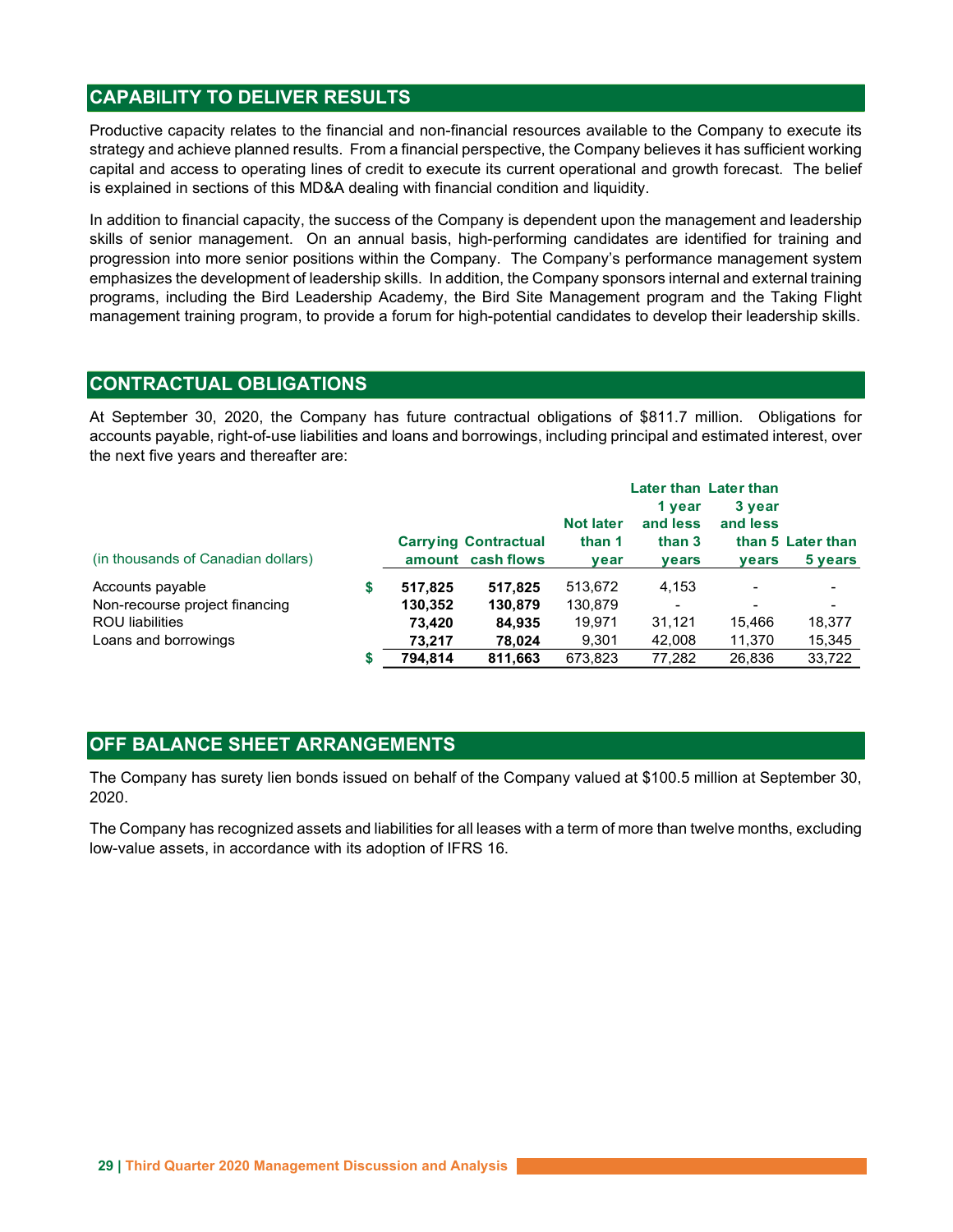# CRITICAL ACCOUNTING ESTIMATES

The preparation of financial statements requires management to make judgements, estimates and assumptions that affect the application of accounting policies and the reported amounts of revenues, expenses, assets, liabilities and the disclosure of contingent assets and liabilities at the reporting date. Uncertainty about these assumptions and estimates could result in a material adjustment to the carrying amount of an asset or liability and/or the reported amount of revenue and expense in future periods. Estimates and underlying assumptions are reviewed on an ongoing basis. Revisions to accounting estimates are recognized in the period in which the estimates are revised, and any future periods affected.

On March 11, 2020 the World Health Organization ("WHO") declared a global pandemic ("COVID-19 pandemic") due to contagiousness of the novel coronavirus and the severe respiratory disease, COVID-19, that could be developed after contracting the virus. As a result of the COVID-19 pandemic, states of emergency were declared across the various provinces and jurisdictions that the Company operates. The Company has quickly responded to protect its people and has implemented numerous health and safety measures based on public health authority guidance. The Company's operations could be negatively impacted as a result of the global pandemic due to suspension of projects, availability of labour and disruptions to the supply chain. In addition, several projects that were expected to be awarded and secured have been delayed, suspended or cancelled, and this could continue as a result of the pandemic.

The COVID-19 pandemic has caused significant disruption to the global economy, and the duration and full financial impact of the COVID-19 pandemic is yet to be determined. The effectiveness of the Company's business continuity plan, various safety and austerity measures implemented are also yet to be determined. There is significant uncertainty relating to any assumptions and estimates relating to the impact of COVID-19 pandemic on the operating and financial results, which could materially and adversely affect the Company.

### Assets and liabilities acquired in a business combination

The Company assesses whether an acquisition transaction should be accounted for as an asset acquisition or a business combination under IFRS 3, "Business Combinations". The purchase price related to a business combination is allocated to the underlying acquired assets and liabilities based on their estimated fair value at the time of acquisition. The determination of fair value requires the Company to make assumptions, estimates and judgments regarding cash flow projections, valuation techniques, economic risk, weighted average cost of capital and future events. The measurement of the purchase consideration and allocation process is therefore inherently subjective and impacts the amounts assigned to individually identifiable assets and liabilities. As a result, the purchase price allocation impacts the Company's reported assets and liabilities, including the amounts allocated to intangible assets and goodwill, and future earnings due to the associated depreciation and amortization expense and impairment testing.

#### Revenue and gross profit recognition

Construction revenue, construction costs, deferred revenue and contract assets are based on estimates and judgements used in determining contract revenue and contract costs to determine the stage of completion for a particular construction project, depending on the nature of the construction project, as more fully described in the revenue recognition policy included in the notes to the Company's annual financial statements. To determine the estimated costs to complete construction projects, assumptions and estimates are required to evaluate issues related to schedule, material and labour costs, labour productivity, changes in contract scope and subcontractor costs. Due to the nature of construction, estimates can change significantly from one accounting period to the next.

The value of many construction contracts increases over the duration of the construction period. Change orders may be issued by our clients to modify the original contract scope of work or conditions. In addition, there may be disputes or claims regarding additional amounts owing as a result of changes in contract scope, delays, additional work or changed conditions. Construction work related to a change order or claim may proceed and costs may be incurred in advance of final determination of the value of the change order. As many change orders and claims may not be settled until the end of the construction project, significant increases or decreases in revenue and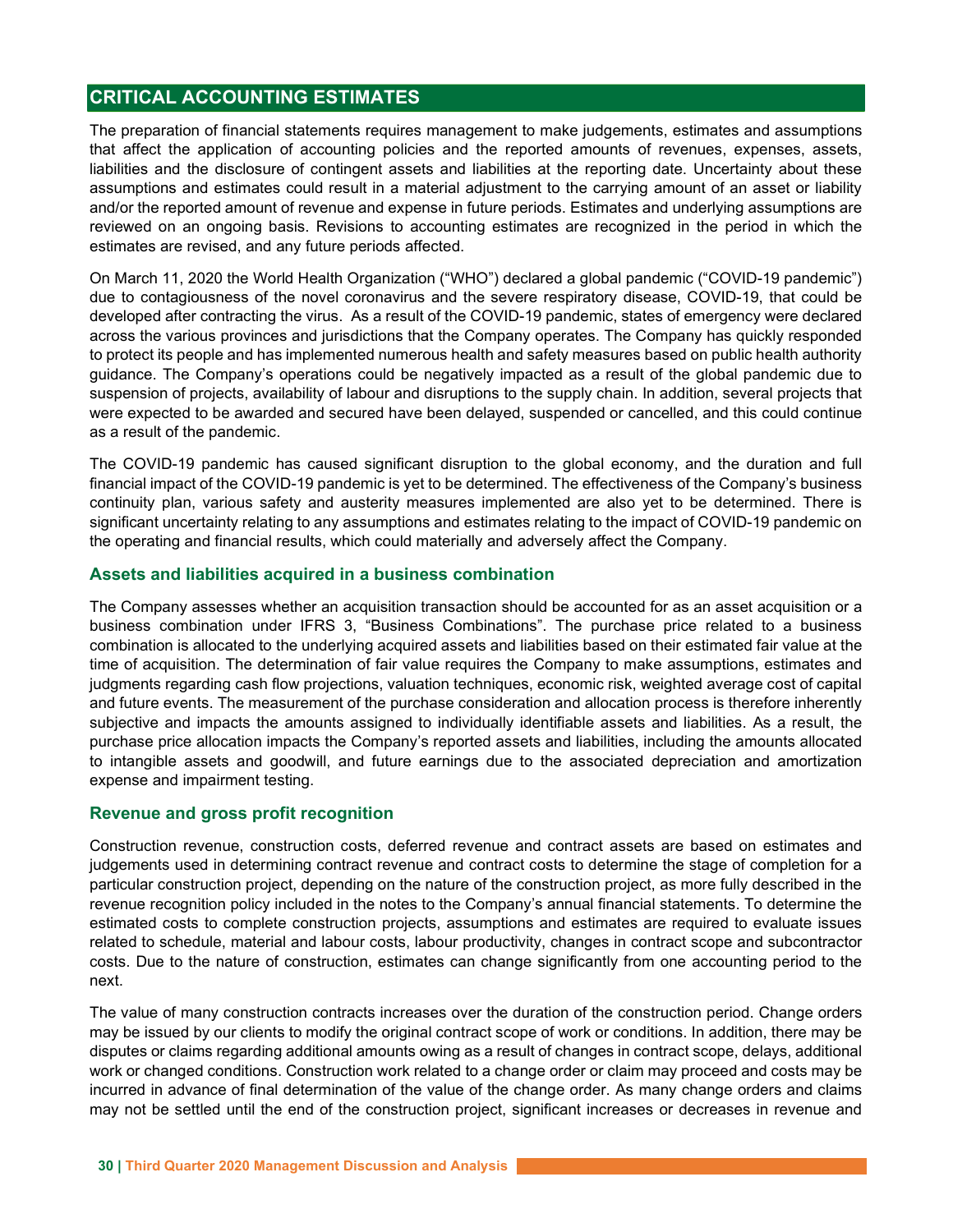income may arise during any particular accounting period, applying the new revenue recognition policy under IFRS 15.

# **Provisions**

Provisions involve the use of estimates, as determined by management. Estimates and assumptions are required to determine when to record and measure a provision in the financial statements for legal and warranty claims. The outcomes can differ significantly from the estimates used in preparing the financial statements resulting in required adjustments to expenses and liabilities.

### Asset impairments

Impairment testing is performed annually or earlier, if a triggering event occurs, for indefinite-lived intangible assets and goodwill resulting from business combinations, by comparing the recoverable amount of the cash generating unit ("CGU"), or groups of CGUs to its carrying amount. The recoverable amount of the CGU is determined based on a value in use calculation. There is significant amount of uncertainty with respect to the estimates of recoverable amounts of the CGUs' assets given the necessity of making key economic projections which employ the following key assumptions: future cash flows, growth opportunities, including economic risk assumptions, estimates of achieving key operating metrics and the discount rate.

# Measurement of Pension Obligations

The Company's obligations and expenses related to defined benefit ("DB") pension plans, including supplementary executive retirement plans, are determined using actuarial valuations and are dependent on many significant assumptions. The DB obligations and benefit cost levels will change as a result of future changes in actuarial methods and assumptions, membership data, plan provisions, legislative rules, and future experience gains or losses, which have not been anticipated at this time. Actual experience may differ from assumptions, will result in gains or losses that will be disclosed in future accounting valuations.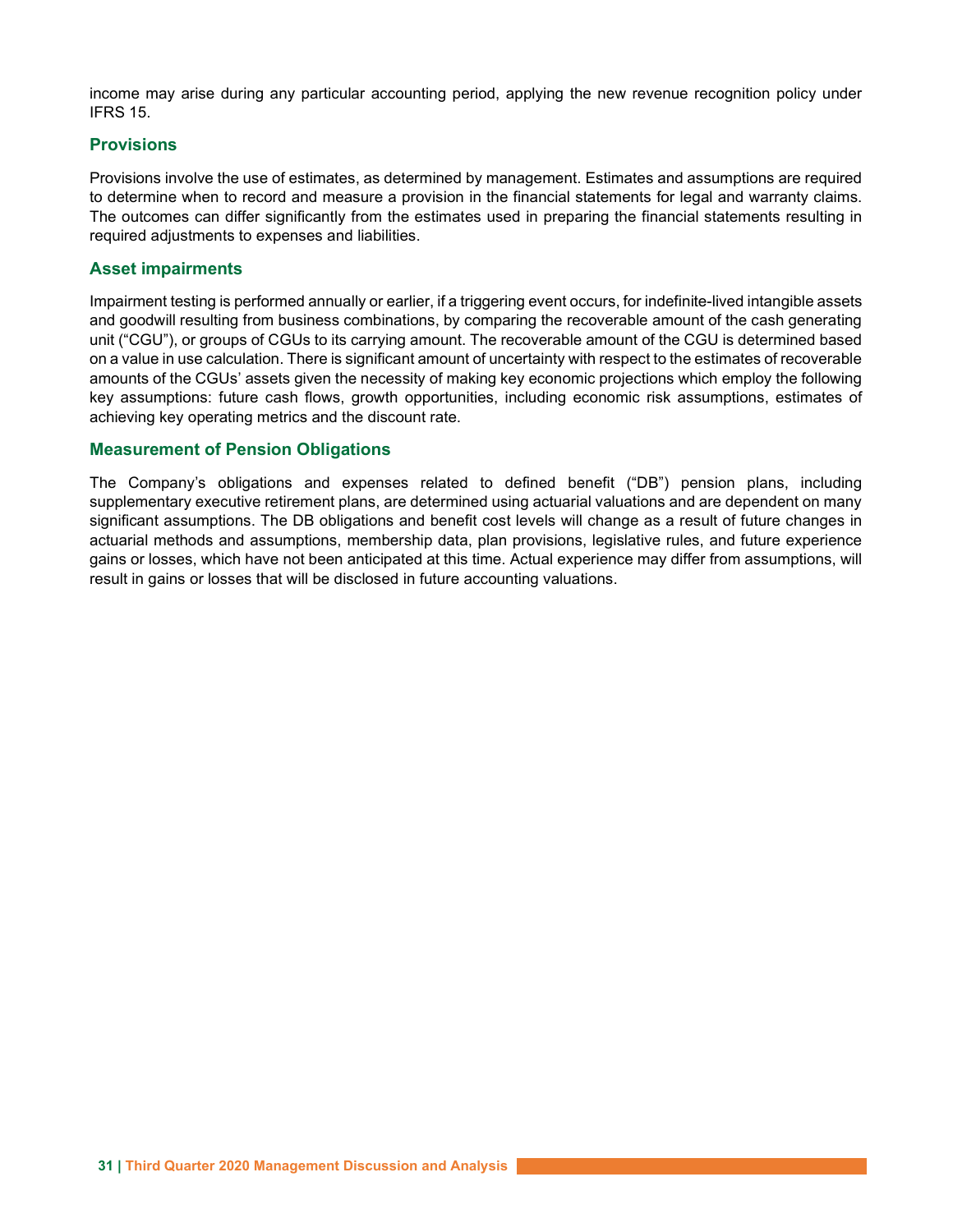# CONTROLS AND PROCEDURES

#### Controls & Procedures

All of the controls and procedures set out below encompass all legacy Bird companies and scope out controls for the legacy Stuart Olson business, as permitted by National Instrument 52-109 for 365 days following the acquisition.

### Disclosure Controls and Procedures

Disclosure controls and procedures are designed to provide reasonable assurance that all relevant information is gathered and reported to senior management, including the President and Chief Executive Officer (CEO) and Chief Financial Officer (CFO), on a timely basis so that appropriate decisions can be made regarding information to be included in public disclosures required under provincial and territorial securities legislation.

An evaluation of the effectiveness of the design of the disclosure controls and procedures was carried out under the supervision of management, including the CEO and CFO, with oversight by the Board of Directors and the Audit Committee, as of September 30, 2020. Based on their evaluations, the CEO and CFO have concluded that the design of the disclosure controls and procedures as defined in NI 52-109, Certification of Disclosure in Issuers' Annual and Interim Filings was effective as at September 30, 2020.

### Internal Control over Financial Reporting

Internal controls over financial reporting are designed to provide reasonable assurance regarding the reliability of financial reporting and the preparation of financial statements for external purposes in accordance with IFRS. Absolute assurance cannot be provided that all misstatements have been detected because of inherent limitations in all control systems. The Company's management is responsible for designing and maintaining adequate internal control over financial reporting for the Company.

With oversight of the Board of Directors and the Audit Committee, under the supervision and with the participation of management, including the CEO and CFO, the design of our internal controls over financial reporting was evaluated using the control framework issued by the Committee of Sponsoring Organizations of the Treadway Commission on Internal Control – Integrated Framework (2013). The evaluation included documentation review, enquiries, testing and other procedures considered by management to be appropriate. As at September 30, 2020, the CEO and CFO have concluded that the design of the internal controls over financial reporting as defined in NI 52-109, Certification of Disclosure in Issuers' Annual and Interim Filings, was effective.

# Material Changes to Internal Controls over Financial Reporting

There have been no material changes in the Company's internal control over financial reporting during the period beginning on January 1, 2020 and ending on September 30, 2020 that materially affected, or are reasonably likely to materially affect, the Company's internal control over financial reporting.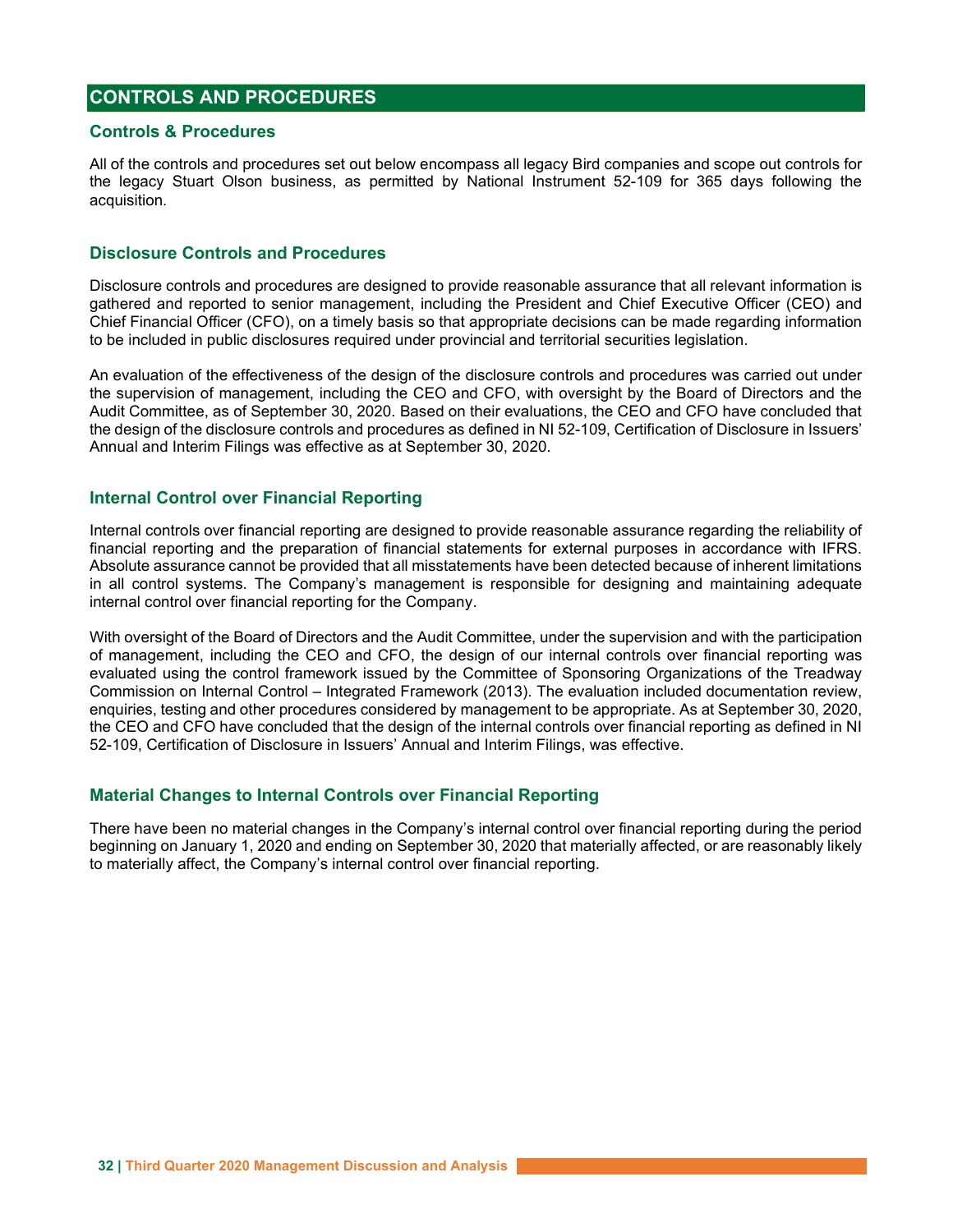# RISKS RELATING TO THE BUSINESS

The following discussion addresses the more significant risk factors relating to the business. For a detailed discussion of all risk factors relating to the business, refer to the Company's most recently filed Annual Information Form dated March 10, 2020, which is available through the System for Electronic Document Analysis and Retrieval (SEDAR) at www.sedar.com.

# Ability to Hire and Retain Qualified and Capable Personnel

The success of Bird is highly influenced by the efforts of key management, technical, project and business development personnel. The loss of the services of any of Bird's key management personnel could negatively impact Bird. The future success of Bird also depends heavily on its ability to attract, retain and develop highperforming personnel in all areas of its operations.

Most firms throughout the construction industry face this challenge and, accordingly, competition for professional staff is intense. If Bird ceases to be seen by current and prospective employees as an attractive place to work, it could experience difficulty in hiring and retaining an adequate level of qualified staff. This could have an adverse effect on current operations of Bird and would limit its prospects and impair its future success.

# Economy and Cyclicality

Activity within the construction industry is generally tied to the state of the economy. Thus, in periods of strong economic growth, capital spending will generally increase and there will be more and better quality opportunities available within the construction industry. Investment decisions by our clients are based on long-term views of the economic viability of their current and future projects, sometimes based upon the clients' view of the long-term prices of commodities which are influenced by many factors. If our clients' outlook for their current and future projects is not favourable, this may lead them to delay, reduce or cancel capital project spending and may make them more sensitive to construction costs. A prolonged downturn in the economy could impact Bird's ability to generate new business or maintain a backlog of contracts with acceptable margins to sustain Bird through such downturns.

As noted above, Bird attempts to insulate itself in various ways from the effects of negative economic conditions through diversification of the sources of the Company's earnings; however, there is no assurance that these methods will be effective in insulating Bird from a downturn in the economy. Furthermore, as a result of increased demand in certain regions or industry sectors, the Company has, in the past, earned above-average margins on particular projects. There is also no assurance that above-average margins that may have been generated on historical contracts can be generated in the future.

The Company has a 50% interest in Stack, which is based in China. There is uncertainty around how the recent geopolitical tensions between China and Canada may affect the Company's investment.

In addition, there is uncertainty around how the public health crisis created by COVID-19 pandemic may affect the Company, including our contractual commitments, supply chain and labour force. Generally, to the extent that a severe public health emergency negatively affects the economy due to availability of labour or impacts to the supply chain, Bird's business may also be affected.

# PPP Project Risk

Bird is active in the PPP market. Bird's role in these projects is typically to provide design-build services to a concession that is formed to provide design, construction, financing, and management and/or operations to a public authority. Typical in the design-build contract format are performance guarantees and design-build risks. Moreover, the performance guarantees on PPP projects often include responsibility for the energy performance of the facility and achievement of environmental standards. If Bird fails to meet the required standards, it may be liable for substantial penalties and damages.

The PPP design-build contracts entered into by Bird also typically require Bird to pay significant liquidated damages and/or other penalties and damages if the projects are not completed on schedule.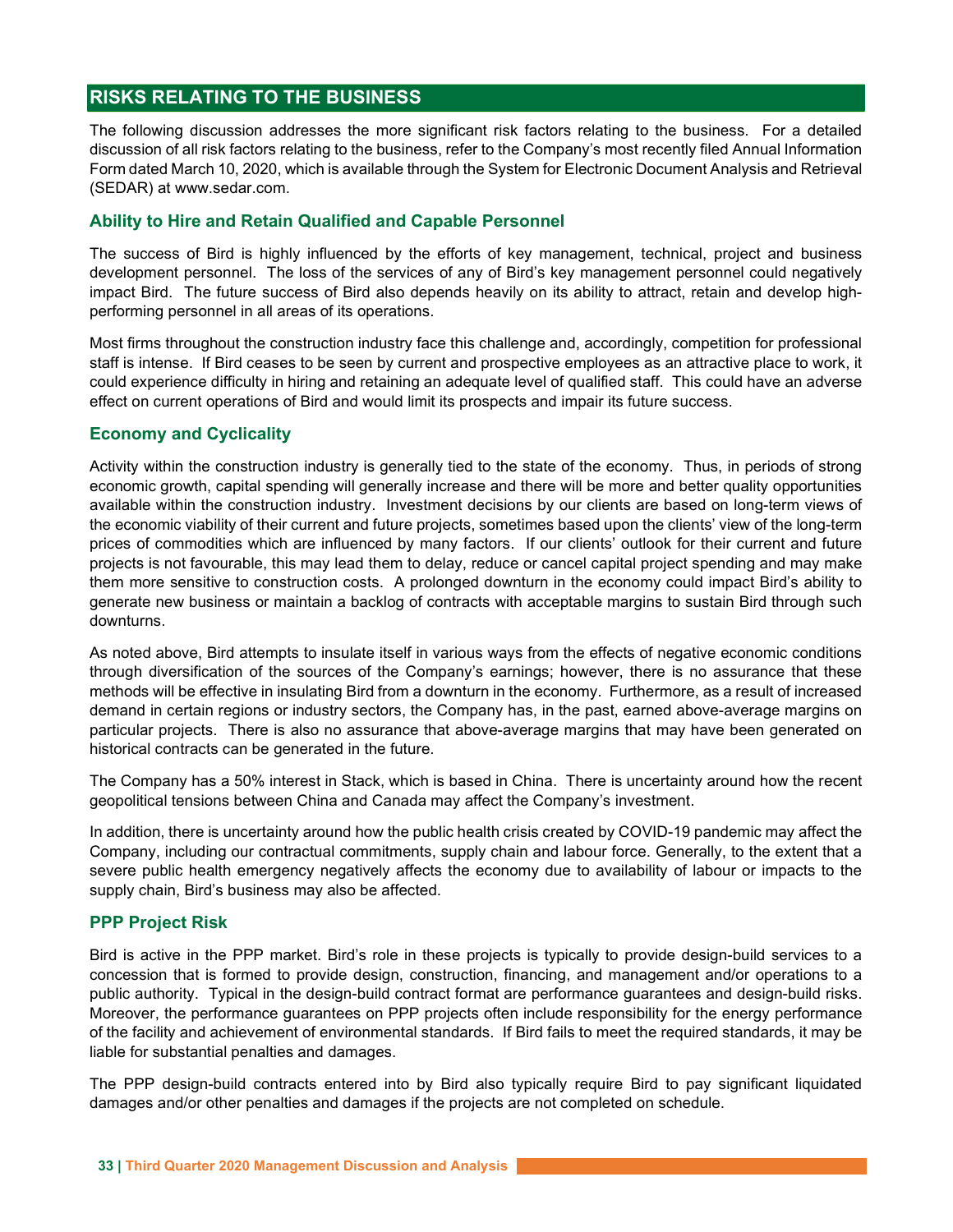The PPP procurement model also typically results in the transfer of certain risks to the contractor beyond what would be the case for a similar facility under a conventionally non-PPP procurement model. These include responsibility and potential liability for matters such as changes in law and certain force majeure and delay events. In addition, if Bird's contract was terminated for cause, the Company would be exposed to substantial liability for breakage costs to the concession and its lenders.

The security required to support the obligations that the Company undertakes on these projects typically includes substantial letters of credit which may be drawn upon in the event the Company fails to meet its obligations.

# Design Risks

While many contracts entered into by Bird are for construction or construction services only, certain contracts are undertaken on a design-build basis, under which Bird is responsible for both design and construction of the project, which adds design risk assumed by Bird. While Bird subcontracts all of the design scope in such design-build contracts to reputable designers, there is generally not a full transfer of design-related risks. These risks include design development and potential resulting scope creep, delays in the design process that may adversely affect the overall project schedule, and design errors and omissions.

To manage these risks, Bird manages and oversees the design process, coordinates the design deliverables with the construction process and, for significant design-build projects, purchases errors and omissions insurance.

# Ability to Secure Work

Bird generally secures new contracts either through a competitive bid process or through negotiation. Awards in both the public and private sectors are generally based upon price, but are also influenced and sometimes formally based on other factors, such as the level of services offered, safety record, construction schedule, design (if applicable), project personnel, the consortium, joint venture and subcontractor team, prior experience with the prospective client and/or the type of project, and financial strength including the ability to provide bonds and other contract security.

In order to be afforded an opportunity to bid for large projects and in the PPP market, a strong balance sheet measured in terms of an adequate level of working capital and equity is typically required. Bird operates in markets that are highly competitive and there is constant pressure to find and maintain a competitive advantage. In the current economic climate, competition is intense. This presents significant challenges for the Company. If those competitive challenges are not met, Bird's client base could be eroded or it could experience an overall reduction in profits.

A decline in demand for Bird's services from the private sector could have an adverse impact on the Company if that business could not be replaced within the public sector. A portion of Bird's construction activity relates to government-funded institutional projects. Any reduction in demand for Bird's services by the public sector, whether as a result of funding constraints, changing political priorities or delays in projects caused by elections or other factors, could have an adverse impact on the Company if that business could not be replaced within the private sector.

Government-funded projects also typically have long and sometimes unpredictable lead times associated with government review and approval. The time delays associated with this process can constitute a risk to general contractors pursuing these projects. Certain government-funded projects, particularly PPP and alternative finance projects, may also require significant bid costs which can only be recovered if Bird is the successful bidder. A number of governments in Canada have procured a significant value of projects under a PPP and/or alternative finance contract format, which is an attractive market for the Company. A reduction in the popularity of this procurement method or difficulties in obtaining financing for these projects would have negative consequences for Bird.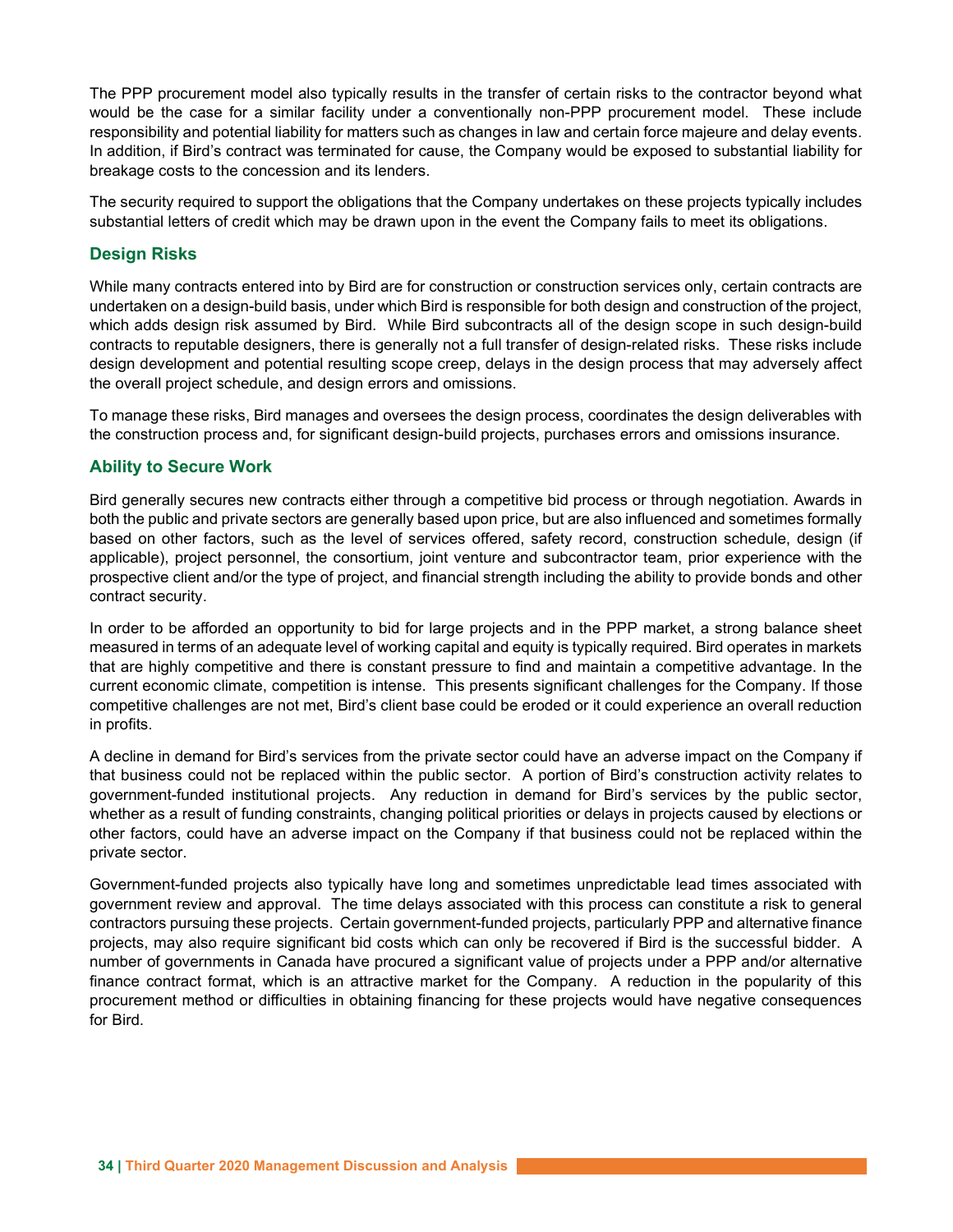# Performance of Subcontractors

Successful completion of a contract by Bird depends, in large part, on the satisfactory performance of its subcontractors who are engaged to complete the various components of the work. Subcontractor defaults tend to increase during depressed market conditions. If subcontractors fail to satisfactorily perform their portion of the work, Bird may be required to engage alternate subcontractors to complete the work and may incur additional costs. This can result in reduced profits or, in some cases, significant losses on the contract and possible damage to Bird's reputation.

In addition, the ability of Bird to bid for and successfully complete projects is, in part, dependent on the availability of qualified subcontractors and trades people. Depending on the value of a subcontractor's work, Bird may require some form of performance security and achieves this through the use of surety bonds, subcontractor default insurance or other forms of security from the subcontractor to mitigate Bird's exposure to the risks associated with the subcontractor's performance and completion. A significant shortage of qualified subcontractors and trades people or the bankruptcy of a subcontractor could have a material impact on Bird's financial condition and results of operations.

# Competitive Factors

Bird competes with many international, national, regional and local construction firms. Competitors often enjoy advantages in a particular market that Bird does not have, or they may have more experience or a better relationship with a particular client. On any given contract bid or negotiation, Bird will attempt to assess the level of competitive pressure it may face and it will attempt to neutralize or overcome any perceived advantage that its competitors have. Depending on this assessment, Bird will decide whether or not to pursue a contract. In addition, this assessment bears directly on decisions that Bird will make, including what level of profit can be incorporated into its contract price and what personnel should be assigned to the contract. The accuracy of this assessment and the ability of Bird to respond to competitive factors affect Bird's success in securing new contracts and its profitability on contracts that it does secure.

# Estimating Costs and Schedules/Assessing Contract Risks

The price for most contracts performed by Bird is based, in part, on cost and schedule estimates that are subject to a number of assumptions. Erroneous assumptions can result in an incorrect assessment of risks associated with a contract or estimates of project costs and schedules that are in error, potentially resulting in lower than anticipated profit or significant loss. All significant cost and schedule estimates are reviewed by senior management prior to tender submission in an attempt to mitigate these risks.

# Maintaining Safe Work Sites

Despite the Company's efforts to minimize the risk of safety incidents, they can occur from time to time and, if and when they do, the impact on Bird can be significant. Bird's success as a general contractor is highly dependent on its ability to keep its construction work sites and offices safe and any failure to do so can have serious impact on the personal safety of its employees and others. In addition, it can expose Bird to contract termination, fines, regulatory sanctions or even criminal prosecution.

Bird's safety record and worksite safety practices also have a direct bearing on its ability to secure work, particularly in the industrial sector. Certain clients will not engage particular contractors to perform work if their safety practices do not conform to predetermined standards or if the general contractor has an unacceptably high incidence of safety infractions or incidents.

Bird adheres to very rigorous safety policies and procedures which are continually reinforced on its work sites and offices. Management is not aware of any pending health and safety legislation or prior incidents which would be likely to have a material impact on any of Bird's operations, capital expenditure requirements, or competitive position. Nevertheless, there can be no guarantee with respect to the impact of future legislation or incidents.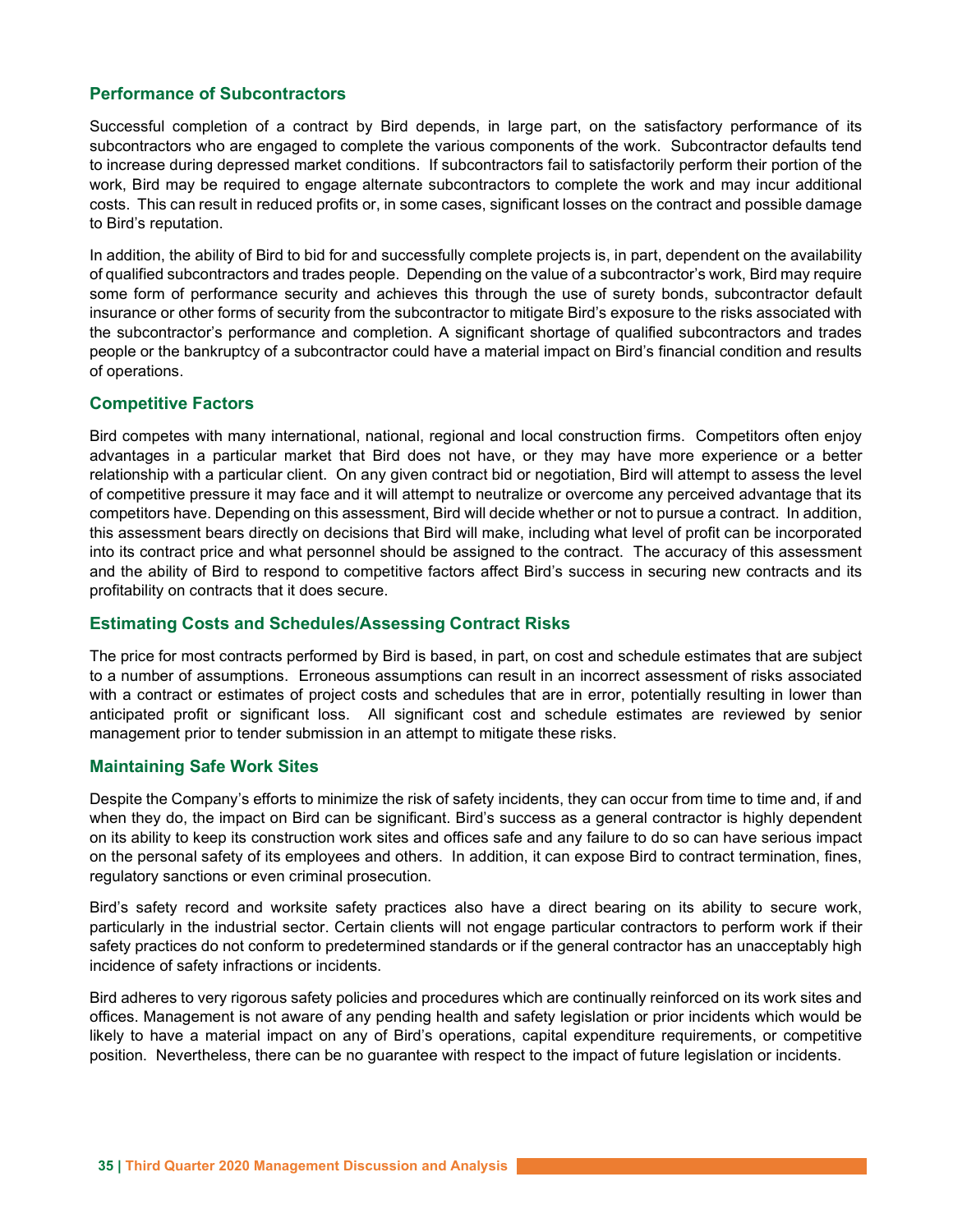# Accuracy of Cost to Complete Estimates

As Bird performs each construction contract, costs are continuously monitored against the original cost estimates. On at least a quarterly basis, a detailed estimate of the costs to complete a contract is compiled by Bird. These estimates are an integral part of Bird's process for determining construction revenues and profits and depend on cost data collected over the duration of the project as well as the judgments of Bird's field and office personnel. To the extent that the costs to complete estimates are based on inaccurate or incomplete information, or on faulty judgments, the accuracy of reported construction revenues and profits can be compromised. Bird has adopted many internal control policies and procedures aimed at mitigating exposure to this risk.

# Work Stoppages, Strikes and Lockouts

Bird is signatory to a number of collective bargaining agreements. Future negotiation of these collective bargaining agreements could increase Bird's operating expenses and reduce profits as a result of increased wages and benefits. Failure to come to an agreement in these collective bargaining negotiations or those of its subcontractors and suppliers or government agencies could result in strikes, work stoppages, lockouts or other work action, and increased costs resulting from delays on construction projects. A strike or other work stoppage is disruptive to Bird's operations and could adversely affect portions of its business, financial position, results of operations and cash flows.

# Adjustments and Cancellations of Backlog

The performance of the Company in a period depends significantly on the contribution from projects in its backlog. There can be no assurance that the revenues or profits included in backlog at any point in time will be realized. Contract suspensions, reductions and cancellations, which are beyond the control of Bird, do occur from time-totime in the construction industry. Customers may have the right to suspend, cancel or reduce the scope of their contracts with Bird and, though Bird generally has a contractual right to be reimbursed for certain costs, it typically has no contractual rights to the total revenue or profit that was expected to be derived from such projects. These reductions could have a material adverse impact on future revenues and profitability.

#### Integration Risk

With the completion of the Stuart Olson transaction, integration will be key to gaining the cost, revenue and strategic synergies anticipated. Failure to adequately address differences in technology, culture, customers, projects, or other issues could negatively affect financial performance.

#### Information Systems and Cyber-security Risk

The Company relies on information technology to manage, process, store and transmit electronic information. Complete, accurate, available and secure information is vital to the Company's operations and any compromise in such information could result in improper decision making, inaccurate or delayed operational and/or financial reporting, delayed resolution to problems, breach of privacy and/or unintended disclosure of confidential information. Failure in the completeness, accuracy, availability or security of the Company's information systems, the risk of system interruption or failure during system upgrades or implementation, or a breach of data security could adversely affect the Company's operations and financial results.

In addition, cyber-security incidents relating to the Company's information technology systems may disrupt operations and impact operating results. The COVID-19 pandemic in 2020 has caused an elevated risk and threat actors may attempt to exploit businesses while there is general instability during the COVID-19 pandemic.

Cyber-security incidents may occur from a range of techniques, from phishing or hacking attacks to sophisticated malware, hardware or network attacks. While the Company has implemented systems, policies, procedures, practices, hardware and backups designed to prevent and limit the effect of cyber-security attacks, there can be no assurance that these measures will be sufficient to prevent, detect or address the attacks in a timely matter or at all. A successful cyber-attack may allow unauthorized interception, destruction, use or dissemination of the Company's confidential information, which could have a material adverse effect on the business. In the fall of 2019, Bird Construction responded to a cyber incident that resulted in the encryption of Company files. Bird continued to function with no business impact, as management worked with leading cyber security experts to restore access to the affected files. At the time, the Company disclosed the incident on our website and notified appropriate authorities.